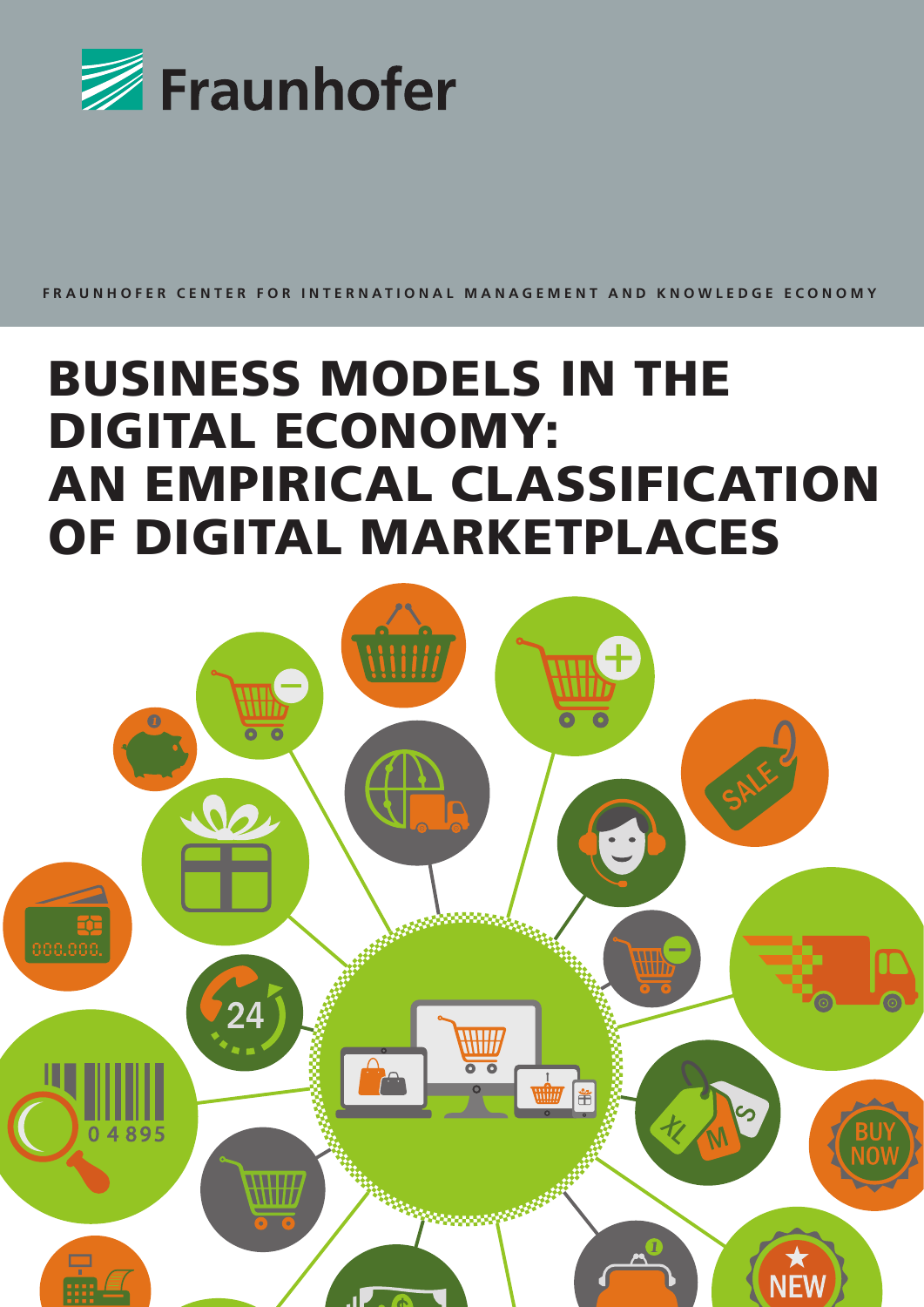

**FRAUNHOFER CENTER FOR INTERNATIONAL MANAGEMENT AND THE KNOWLEDGE ECONOMY**

## **Business Models in the Digital Economy: An Empirical Classification of Digital Marketplaces**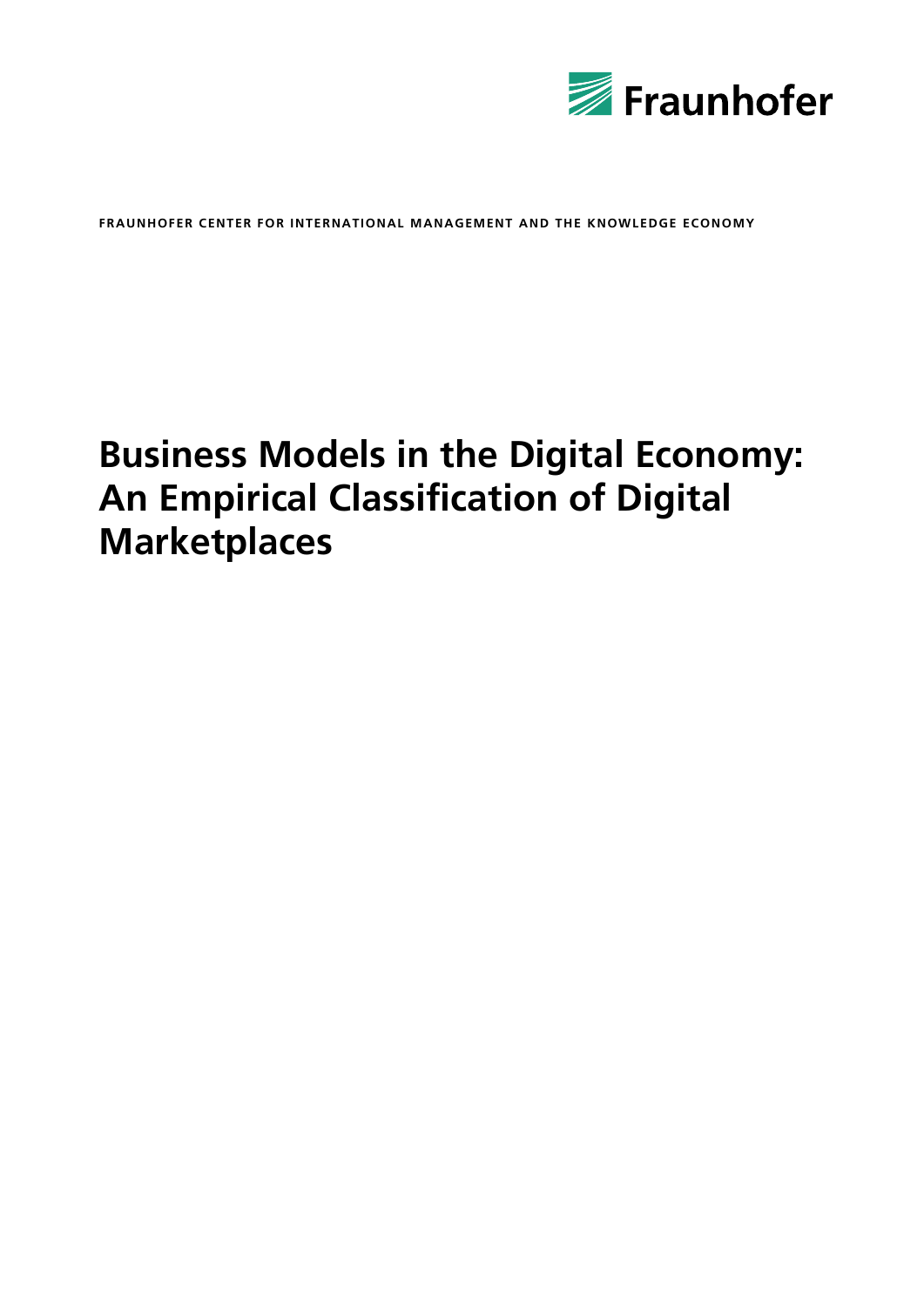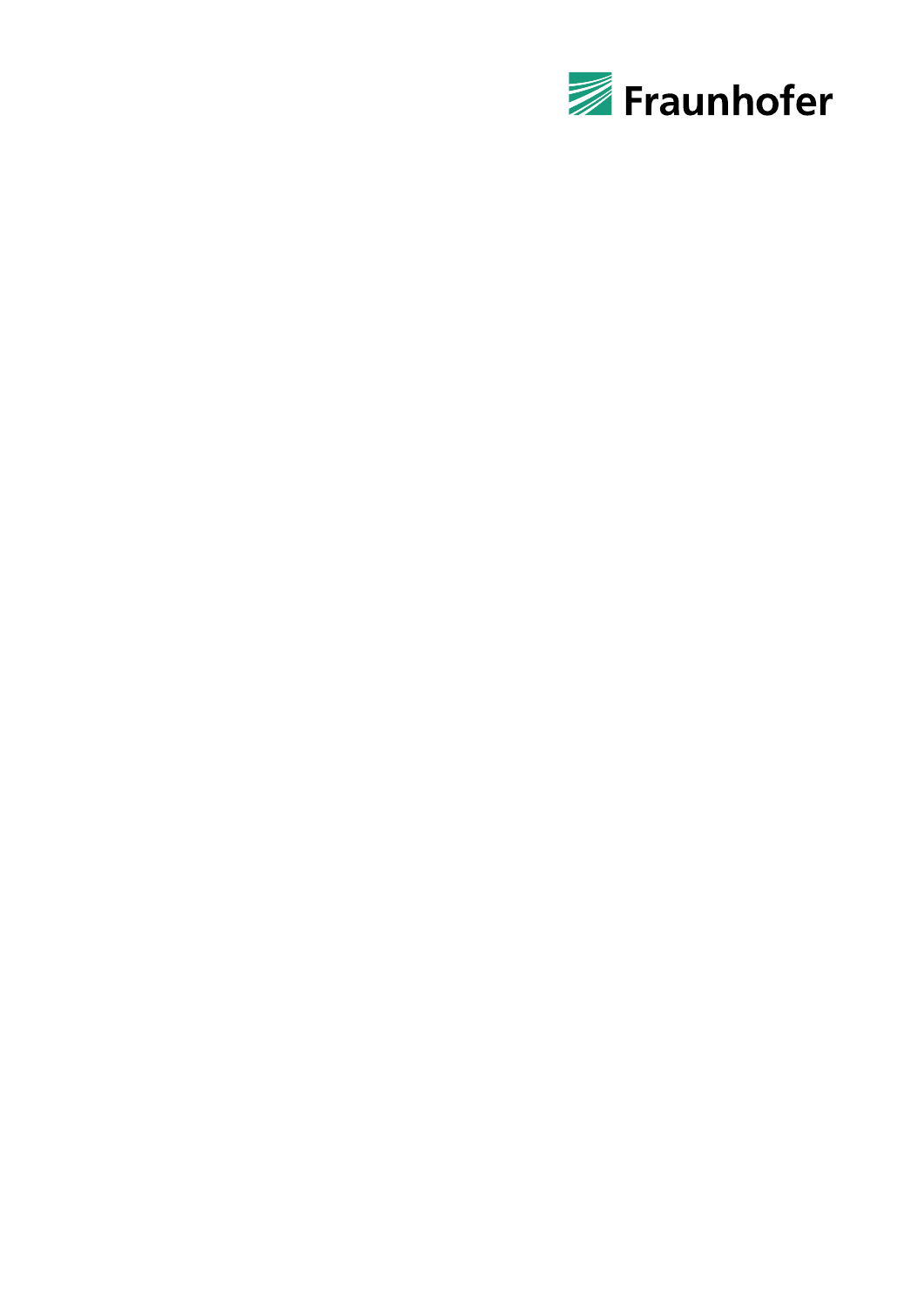## **Business Models in the Digital Economy:**  An Empirical Study of Digital Marketplaces

#### **Karl Täuscher**

[Karl.Taeuscher@moez.fraunhofer.de](mailto:Karl.Taeuscher@moez.fraunhofer.de)

Fraunhofer MOEZ, Fraunhofer Center for International Management and Knowledge Economy, Städtisches Kaufhaus Leipzig, Neumarkt 9-19, 04109 Leipzig.

I want to thank Ki Bum Kim for his active contribution to this working paper.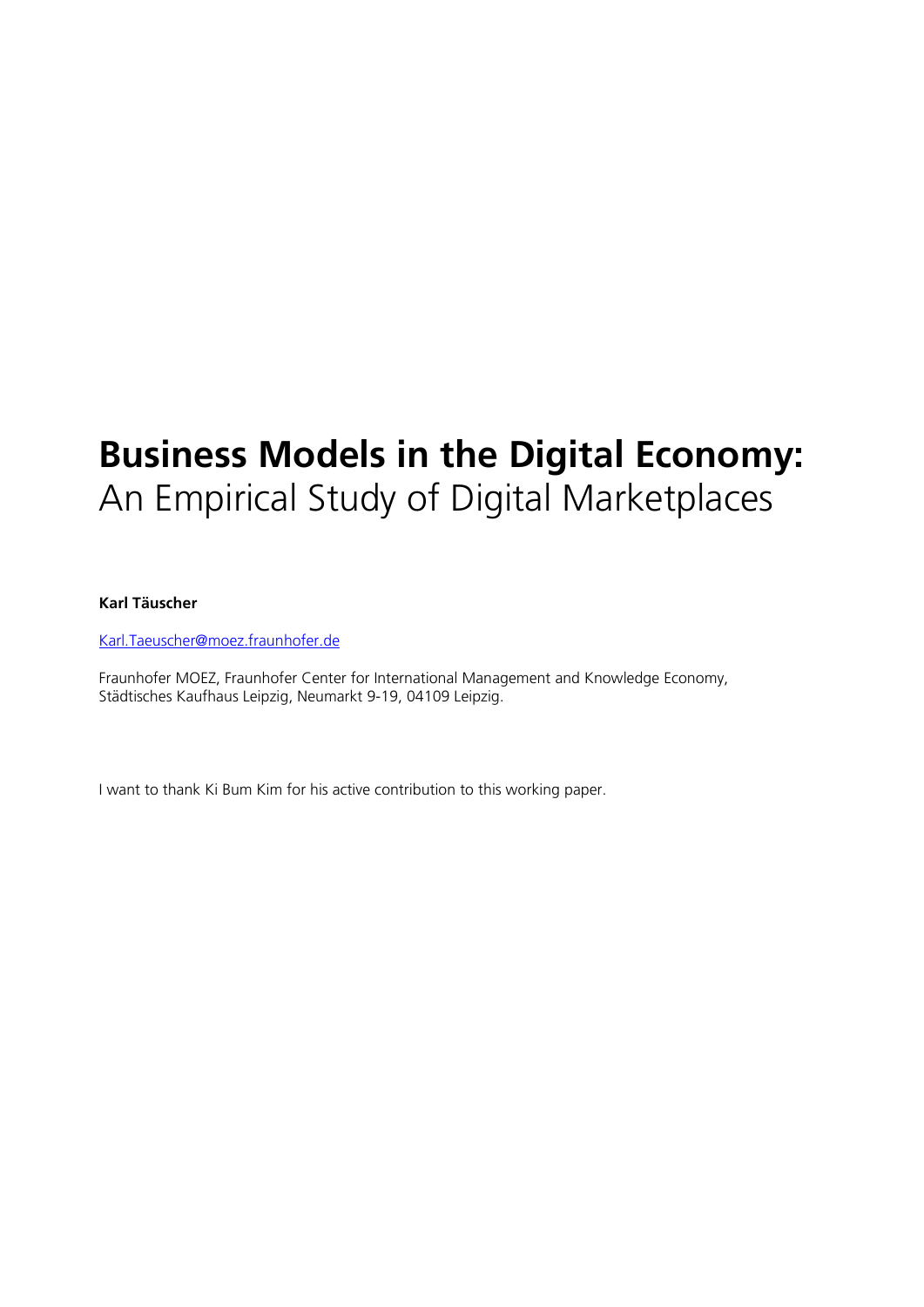### **ABSTRACT**

Advances in digital technologies have led to the emergence of new business models that potentially challenge the status quo of many industries. The business models of ventures such as Airbnb or Uber have already created measurable changes for their industries. These businesses have built digital platforms that match two independent customer groups to enable commercial transactions. In the last years, hundreds of such digital marketplace business models (DMBMs) emerged. Yet, little knowledge on this type of businesses is available to date. Thus, this study aims to generate first empirical insights into DMBMs. In particular, the study examines a number of questions: How do seemingly simple business models like Airbnb create value for their users? When a lot of start-ups are claiming to build the next »eBay for X« or »Airbnb for Y«, what are the criteria to distinguish their business models? What are the key value propositions, customer segments, activities, resources, or revenue streams of DMBMs? This study constructs an empirical taxonomy to identify different types of DMBMs, building on a novel framework for the analysis of DMBMs that identifies their main attributes and specifications. The study systematically analyzes 100 DMBMs along 82 business model attributes. Using cluster analysis, we identify six different types of DMBMs. We characterize each of these types both quantitatively and through representative ventures to advance the understanding of DMBMs. The identified business model types can serve as an inspiration and blueprint for entrepreneurs as well as managers of established firms. Further, the research provides a contribution towards more rigorous approaches of business model analysis and classification.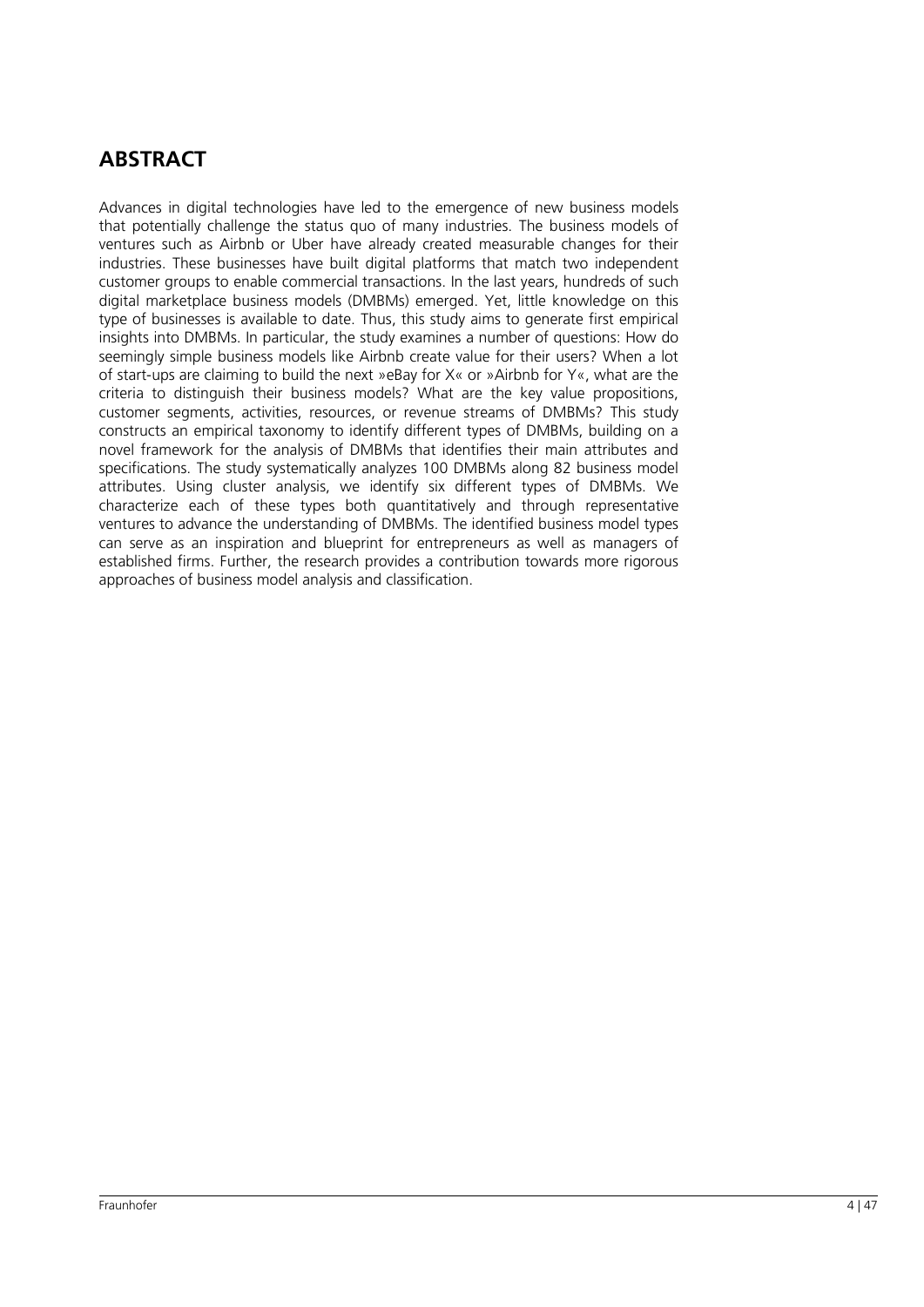## **Table of Contents**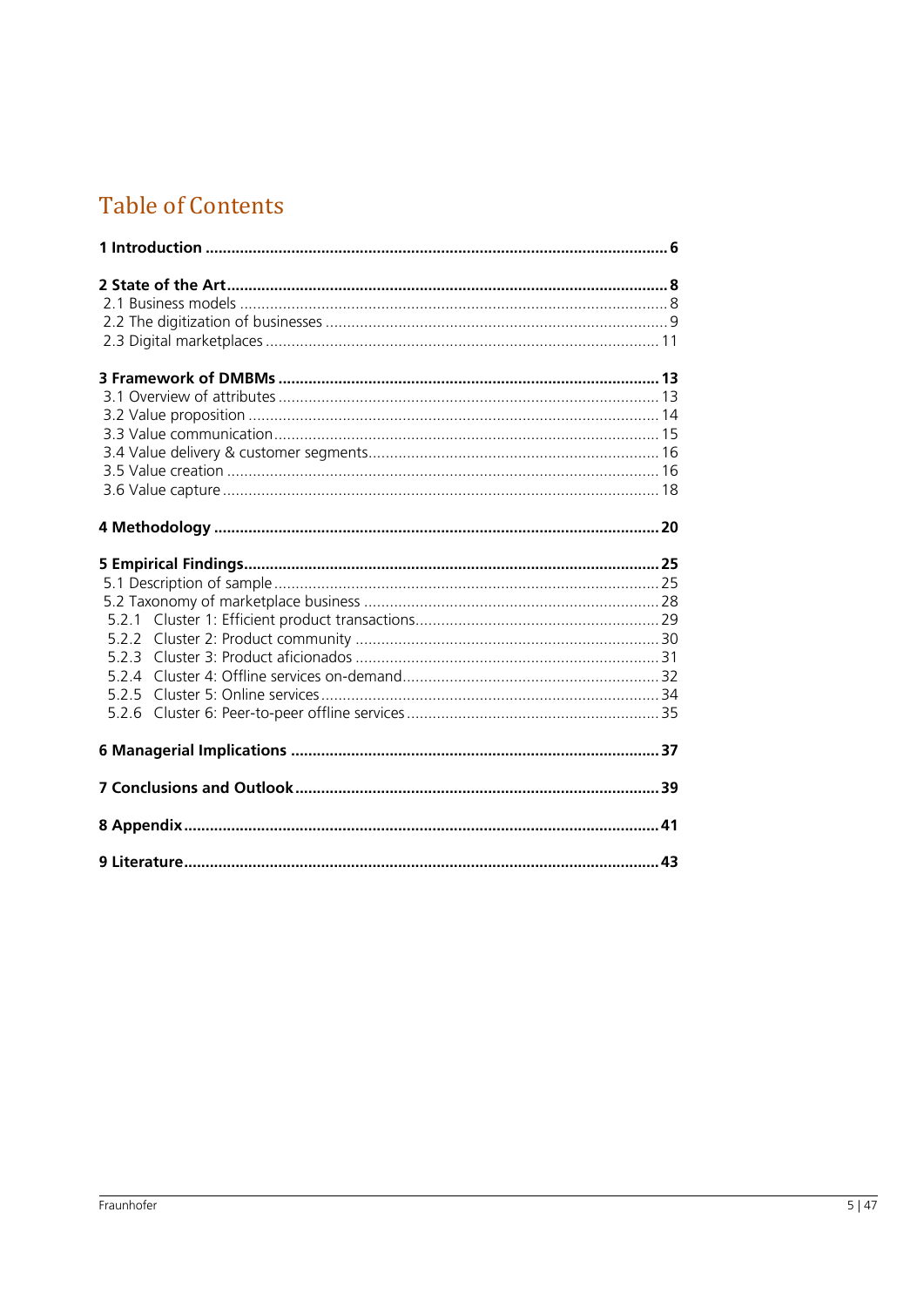### **1 Introduction**

In 2011, Marc Andreessen, co-founder of Netscape and the venture capital firm Andreessen-Horowitz, wrote a highly regarded article on »Why Software Is Eating The World« (Andreessen, 2011). Andreessen was analyzing how businesses like Google, Facebook and Twitter that had changed the daily lives of billions of people. These firms had disrupted many industries in the first decade of the twenty-first century by digitizing the way we communicate, consume media or search for information. Andreessen concluded that »[o]ver the next 10 years, I expect many more industries to be disrupted by software.«

Since the article was published, we have seen a stark rise in start-ups building softwarebased platforms for industries that once seemed immune to digitization. Most notably, such digital platforms go beyond the areas of communication and information by transforming industries such as transportation or hospitality. Take the example of Airbnb, a technology start-up founded in 2008. Airbnb connects travelers with people who can accommodate them. It provides value for individual hosts by enabling them to generate an additional income by renting out their property; guests receive value through the personalized experience and the relative low prices compared to staying in a hotel. Some hosts offer a room in their own home, though the majority of the properties listed on the site are self-contained, ranging from studio apartments to castles. Airbnb's business model has enabled the start-up to build up a total capacity of over a million beds. For comparison, Airbnb already provides more rooms than the largest hotel groups in the world such as Hilton or Marriott (Quartz, 2015; World Economic Forum, 2014), without owning one of these rooms themselves. The business model has enabled Airbnb to rapidly scale and grow to a global presence in 190 countries. Airbnb is now valued at over USD 25 billion (O'Brien, 2015). In addition to the strong growth potential , marketplaces become more attractive »because as they grow bigger they get stronger, with network effects that drive powerful, durable, and high-margin growth« (Hagiu and Alvarez, 2014: 9). Similar to the former generation of start-ups – Google, Facebook, or Twitter – many observers doubt the sustainability of these business models. However, »instead of constantly questioning their valuations,« concludes Andreessen, »let's seek to understand how the new generation of technology companies are doing what they do«.

Following the success of marketplaces such as Airbnb, countless start-ups have created new digital marketplaces in recent years. We define digital marketplaces as firms that provide a technological platform to match a demand and supply side and facilitate transactions between these sides. On the investor network AngelList, almost 5000 start-ups are classified as marketplaces (Angel.co). Most of these start-ups are too young to be assessed on the basis of their financial performance. However, the expectations in the success of these ventures is driven by an over-proportional set of highly valued digital marketplaces. Out of 125 firms that have received market valuations of a billion dollar or more (so-called *unicorns),* 33 (or 26%) can be categorized as digital marketplace. For Europe, eight out of 40 European unicorns are classified as marketplaces (Madhvani et al., 2015). Jörg Rheinboldt, one of Germany's most renowned start-up investors, explains that digital marketplaces are attractive to investors because a small entrepreneurial team can yield high revenues (Drotbohm, 2014). He therefore emphasizes »marketplaces are, by far, the most successful online business models«.

Why can digital marketplace business models (DMBMs) change entire industries? Marketplaces have been around for centuries to match buyers and sellers, facilitate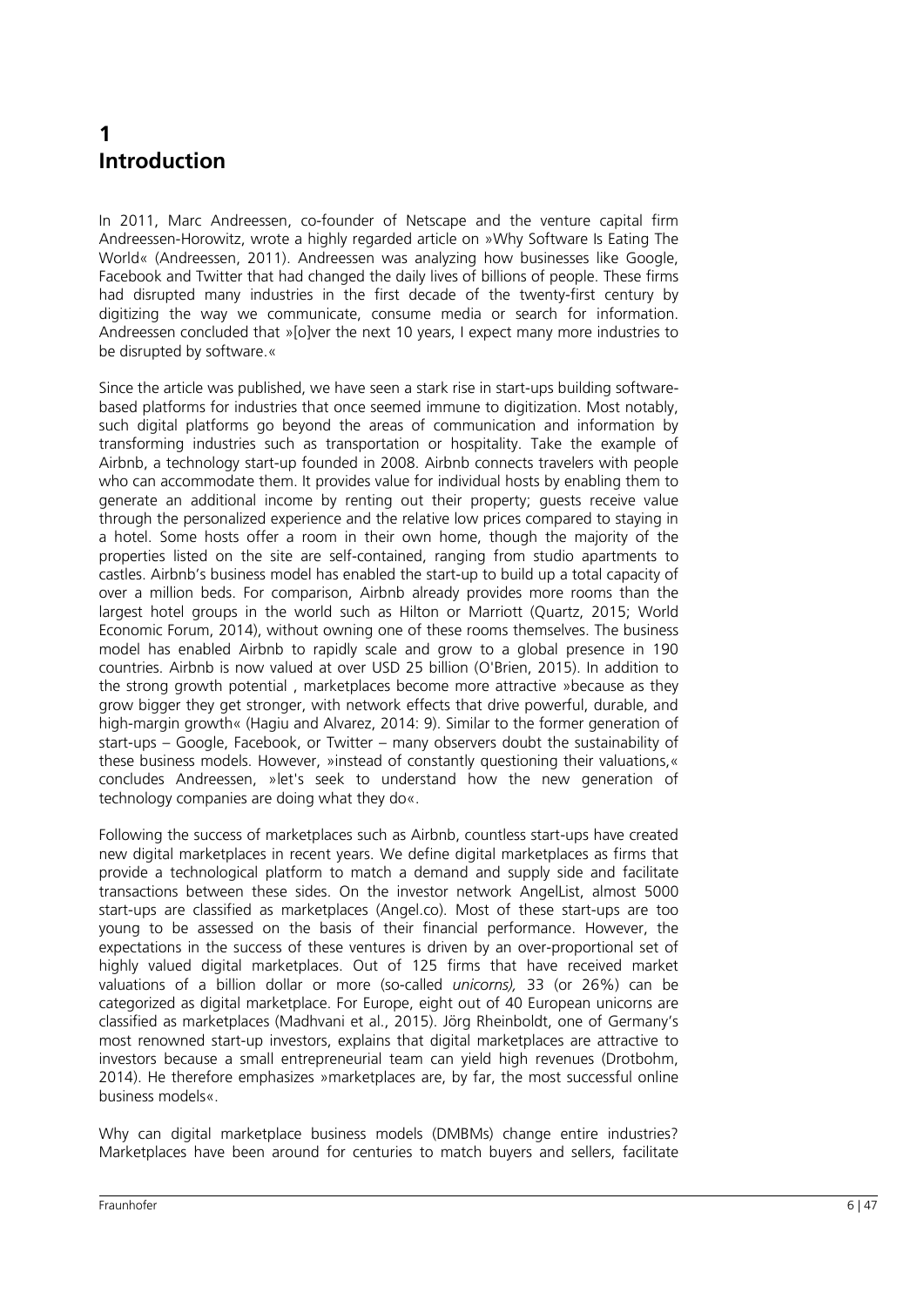their transactions and provide some form of regulating environment to increase efficiency (Bakos, 1998). However, the expansion of reliable internet access has become a key driver in bringing such marketplaces from the physical into the digital space. Marketplaces in the digital space are accessible from every corner of the world and at any given time. Buyers and sellers can conduct transactions without ever being simultaneously available at the same time. A buyer on eBay can place an offer for a product several days after the seller has listed the item on the site. The seller, in turn, might only return to the marketplace some days later. In the meantime, several potential buyers have competed in an auction for the listed item. Both buyers and sellers benefit from the efficiency of the continuous availability of product information, automated payment options or the fraud protection systems provided by eBay as the marketplace provider. It is easy to see how digital marketplaces have increased the efficiency of commercial transactions in comparison to physical marketplaces. The recent technological advances in mobile GPS-based technologies and highly sophisticated search algorithms have further allowed transferring these mechanisms from the exchange of goods to time-sensitive and location-based services. These service marketplaces do not only promise high efficiency gains in comparison to prior solutions, but often sometimes entirely new value propositions.

Given their relevance to practitioners and the dearth of academic literature on the topic, this study is interested in understanding the business models of digital marketplaces. »A business model describes the logic of how a firm creates, delivers and communicates value to its customers out of a value proposition and ultimately captures value for the firm itself« (Abdelkafi et al., 2013). DMBMs differ from other business models because they can apply different revenue models for their two customer sides, namely sellers and buyers. As such, the study answers a number of seemingly relevant questions:

- What are the elements of DMBMs that create value to customers?
- What mechanisms do DMBMs apply to communicate and deliver their value to customers?
- How do DMBMs generate revenues?

Our previous research has shown the variety of different elements and options used by DMBMs in service industries (Täuscher et al., 2016). In theory, there exist thousands of possible options to combine the business model elements to develop unique DMBMs. However, this research builds on the hypothesis that digital marketplaces apply a small set of different business model types. Therefore, we aim at identifying and distinguishing the generic types of DMBMs. In this vein, business model literature recently called for empiric and more rigorous classifications of business models (Lambert 2015). Hence, we aim at developing an empirical classification system of DMBMs. To advance the understanding of the under-researched field of digital marketplaces, we primarily aim at answering the questions:

#### **What are the main types of digital marketplace business models (DMBMs)?**

**What characterizes the main types of DMBMs?**

To answer these questions, this study is organized as follows. Section two gives an overview of the current state of the art on the related research areas. The next section (3) presents the guiding framework to analyze DMBMs. The subsequent sections (4) elaborate on the applied research methodology and (5) present the empirical findings. The final sections (6) discuss the implications of the findings for entrepreneurs and managers and (7) provide an outlook on both the development of digital marketplaces as well as further research opportunities.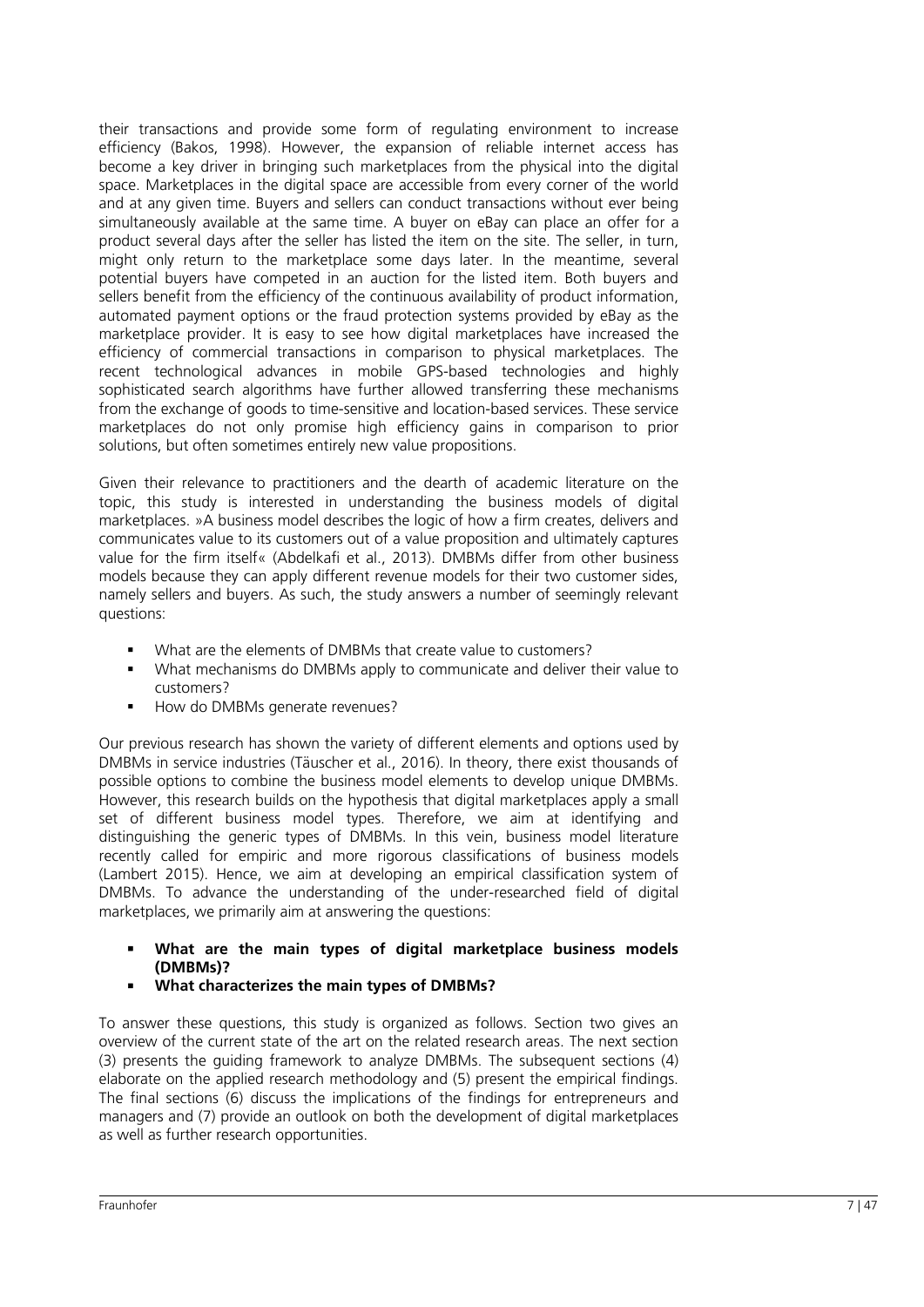### **2 State of the Art**

### 2.1 Business models

With the advent of the new economy, business models have become an increasingly popular unit of analysis to explain differences in firms' success (Afuah and Tucci, 2003). Business model research suggests that appropriate business models can lead to sustainable competitive advantage and superior financial performance (Amit and Zott, 2001; Zott and Amit, 2007). The business model, as a construct, is a layer located between the firm's strategic and operational layer (Osterwalder, 2004). While strategy determines the intended positioning and long-term source of a competitive advantage, the business model can be seen as the vehicle to achieve these long-term objectives (Casadesus-Masanell and Ricart, 2010). In comparison to the operational layer, it provides a less detailed and more holistic perspective on the firm. The concept specifically draws attention to the firm's core logic of creating and capturing value (Amit and Zott, 2001). Business models have been considered as a perspective or instrument to analyse firms as well as a subject that can be designed and innovated itself.

Business model literature finds its roots in many well-established research branches such as strategic management, information systems, and innovation and technology management (Zott et al., 2011). These fields look at the business model concept through different lenses. The literature has proposed different conceptualizations, reflecting an a priori disagreement of what a business model should actually represent. For instance, the primary focus of business models can be the firm's activities and transactions with stakeholders (Amit and Zott, 2012), its resources (Demil and Lecocq, 2010), or its choices and consequences (Casadesus-Masanell and Ricart, 2010). Yet, an increasing number of definitions have in common that they approach business models not only as a set of specific elements, but also incorporate how these elements are interconnected and mutually influence each other (Casadesus-Masanell and Ricart, 2010). This understanding is driven by the logic that it is the particular combination of elements that allows a firm to create and appropriate value in a unique way. The motivations for doing research in business models can be diverse. Baden-Fuller and Morgan (2010) identify three major functions of the business model construct: a perspective for the classification of existing types of businesses, a unit of analysis for academic inquiry, and a recipe for practitioners to copy and further innovate. Recent literature reviews conclude that the approaches towards business models neither converge towards a common theoretical framework (Zott et al., 2011), nor does one dominant approach emerge. Therefore, business models have been considered as »a slippery construct to study« (Casadesus-Masanell and Zhu, 2013: 480).

Several approaches have emerged to identify the generic elements of business models (Schallmo, 2013, provides an extensive overview). These elements represent the key decisions for developing and analyzing a business model. While there is a strong divergence in the number and selection of elements, business model literature converges towards the understanding that these elements can be aggregated into a small set of dimensions (Zott et al., 2011). This study is based on the Business Model Framework by Abdelkafi et al. (2013) which focuses on five value dimensions: value proposition, value delivery (customer segments and distribution channels), value creation (key partnerships, resources and processes), value communication (communication channels and story), and value capture (revenue streams and key costs). Table one summarizes the five value dimensions and serve as a guideline for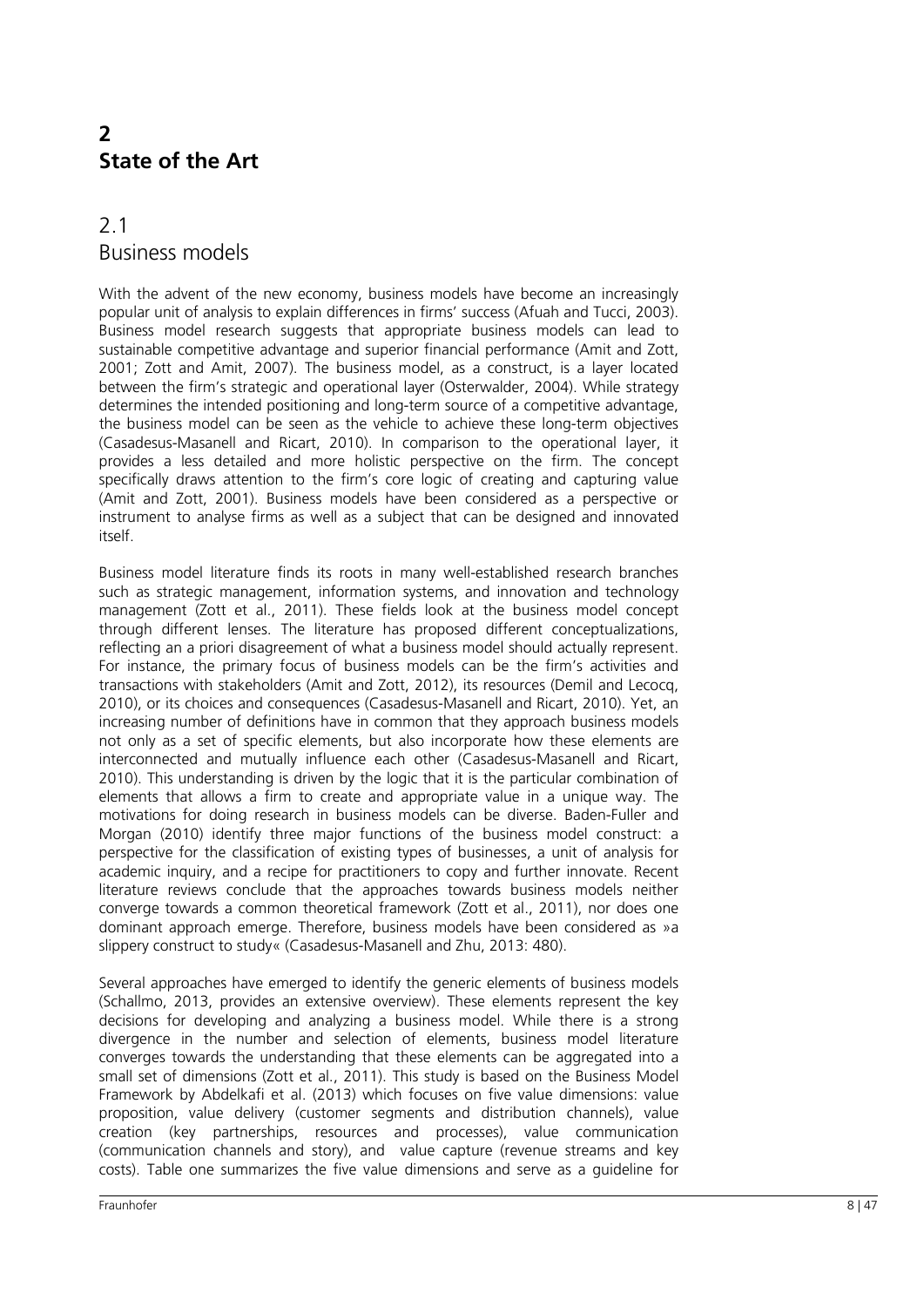selecting and integrating the attributes of DMBMs presented in the subsequent chapter.

- *Value proposition* denotes »an overall view of a company's bundle of products and services that are of value to the customer« (Osterwalder, 2004:43). Similarly, Johnson (2010) describes value proposition as an offering that addresses the 'jobto-be-done'.
- *Value communication* ensures the delivery of value proposition as a message to the target groups, such as customers, investors, etc. Since different target groups require different information, value proposition has to be conveyed by a story which should be understandable, catchy and coherent.
- *Value creation* represents the key processes, resources and partners necessary to create the value proposition.
- *Value delivery* describes to whom the value proposition is addressed and how it is distributed. It defines the means by which enterprises establish interactions with the customer in order to provide the value proposition.
- *Value capture* describes how the value proposition is transformed into revenue stream and then captured as profit. Value capture depends on the cost structure, which includes »direct costs and overhead, taking into account economies of scale« (Johnson, 2010:36). The revenue stream is the product of the offering price and the quantity of sold goods. The difference between the revenue stream and costs represents the enterprise's profit.

### *2.2*

### The digitization of businesses

The increasing digitization and the development of internet-based technologies have a strong impact on all aspects of the economy. Digitization generally describes the gathering and preparation of data for processing or storage in an electronic (i.e. digital) system (BMWi, 2012). With the information and communication (ICT) industry, an entirely new industry has arisen in the process of digitalization. However, the impact of digitization reaches far beyond the ICT industry. Companies from all industries face rapidly changing opportunities and challenges due to the emergence of new internetbased technologies. Westerman et al. (2014) propose three areas in which managers can utilize new digital technologies:

- *Customer experience:* firms can apply the digitalization of information and communication to engage their customers in novel ways. For instance, they can establish digital user communities to provide additional value.
- *Operational processes:* digital technologies enable large gains in operational efficiency in processes along all steps of the value chain.
- *Business models:* digitization enables the development of entirely new forms of creating and capturing value. This includes, for example, the entire reconfiguration of a value delivery model and entirely novel value propositions.

The implications of digitization on business models are diverse. For instance, digital technologies allow shifting the boundaries of firms towards more collaborative models. Firm resources and capabilities have become more modular, connectable, and conveniently shareable (El Sawy and Pereira, 2013). Firms that primarily build their business models on digital and internet-based technologies generally differ from nondigital businesses. Figure 2 gives an overview of the characteristics of such businesses in regards to their interaction with partners and customers. The table is the result of a literature review of scholarly articles on 'digital businesses' and 'internet firms'. In general, digital business models generally lead to higher levels of connectivity between different actors. Such businesses typically compete on a larger scale then physical

Fraunhofer 9 | 47

**Fig. 01 The selection of elements for DMBMs** 

**Source: Abdelkafi et al. (2013)**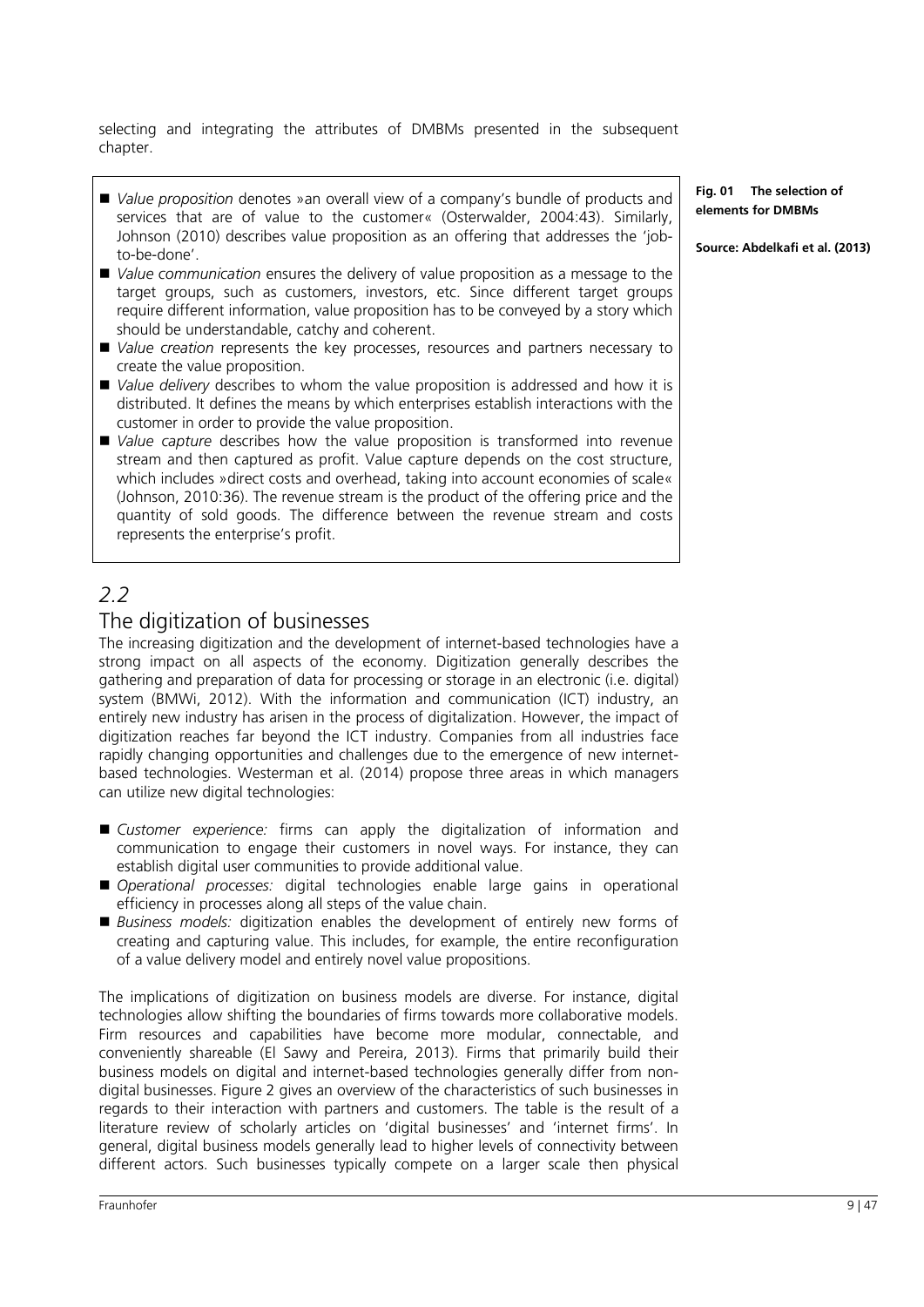businesses due to low geographic boundaries and resource requirements for reaching customers. Since costs of search and communication have decreased considerably, transaction costs are generally much lower than for physical businesses (Porter, 2001). Besides, higher transparency among offerings and prices leads to easier imitation and lower differences between competitors' products and services (Porter, 2001). Internet technologies have intensified the level of competition, reduced entry barriers, led to more substitutes, and increased the power of customers. Hence, profit opportunities have decreased in most industries (Porter, 2001). As digital businesses generate more and more information about the customer's preferences and buying behavior, they can design customized value propositions and determine individualized prices for customers (due to low menu costs). Consequently, digital businesses induce economic environments that are often characterized by a dynamic competition and high consumer surplus. The emergence of new business models is, however, not only a consequence of the new possibilities of digital technology, but also a response to the increased velocity and turbulence of the digital business environment (Gawer and Cusumano, 2008).

| <b>Characteristics of</b><br>digital businesses         | <b>Description</b>                                                                                                                                                                                                                                           | <b>Representative studies</b>                                                                                                                    |
|---------------------------------------------------------|--------------------------------------------------------------------------------------------------------------------------------------------------------------------------------------------------------------------------------------------------------------|--------------------------------------------------------------------------------------------------------------------------------------------------|
| <b>High levels of</b><br>connectivity<br>between actors | Digital technologies serve as<br>mediators and connectors<br>between different parties<br>leading to a higher connectivity<br>between organizations and<br>between firms' and users. This<br>partly dissolves traditional firm<br>boundaries.                | Afuah and Tucci, 2001; Singh<br>and Kundu, 2002; Javalga et<br>al., 2007;                                                                        |
| Low geographic<br><b>limitations</b>                    | Digital technologies reduce the<br>strength of physical boundaries;<br>pure digital markets are global<br>by design.                                                                                                                                         | Porter, 2001; Slywotzky and<br>Morrison, 2001; Afuah and<br>Tucci, 2001; Kim et al., 2004;<br>Grover and Ramanlal; 2005;<br>Javalgi et al., 2007 |
| Low switching<br>costs                                  | Customers can switch<br>businesses at a relatively low<br>cost due to low search costs<br>through accessible and<br>comparable information.                                                                                                                  | Porter, 2001; Kim, 2004;<br>Grover and Ramanlal, 2005;<br>Weill and Woerner, 2013;<br>Lambrecht et al. 2014                                      |
| <b>Transparency of</b><br>customer<br>behavior          | Businesses in the digital<br>economy can capture a large<br>amount of data and<br>information about their<br>consumers' behavior. More<br>customer interaction, better<br>data collection and analysis<br>tools lead to high information<br>about customers. | Lambrecht et al. 2014;<br>Slywotzky and Morrison, 2001;<br>Kim et al., 2004;                                                                     |
| of firms                                                | High transparency Customers and partners, in<br>return, have more information<br>on the focal firm since activities<br>can be traced and retrieved<br>more efficiently through digital<br>channels. For instance, new                                        | Slywotzky and Morrison, 2001;<br>Kim et al., 2004; Yelkur &<br>DaCosta, 2001; Porter, 2001                                                       |

**Fig. 02 Characteristics of digital businesses**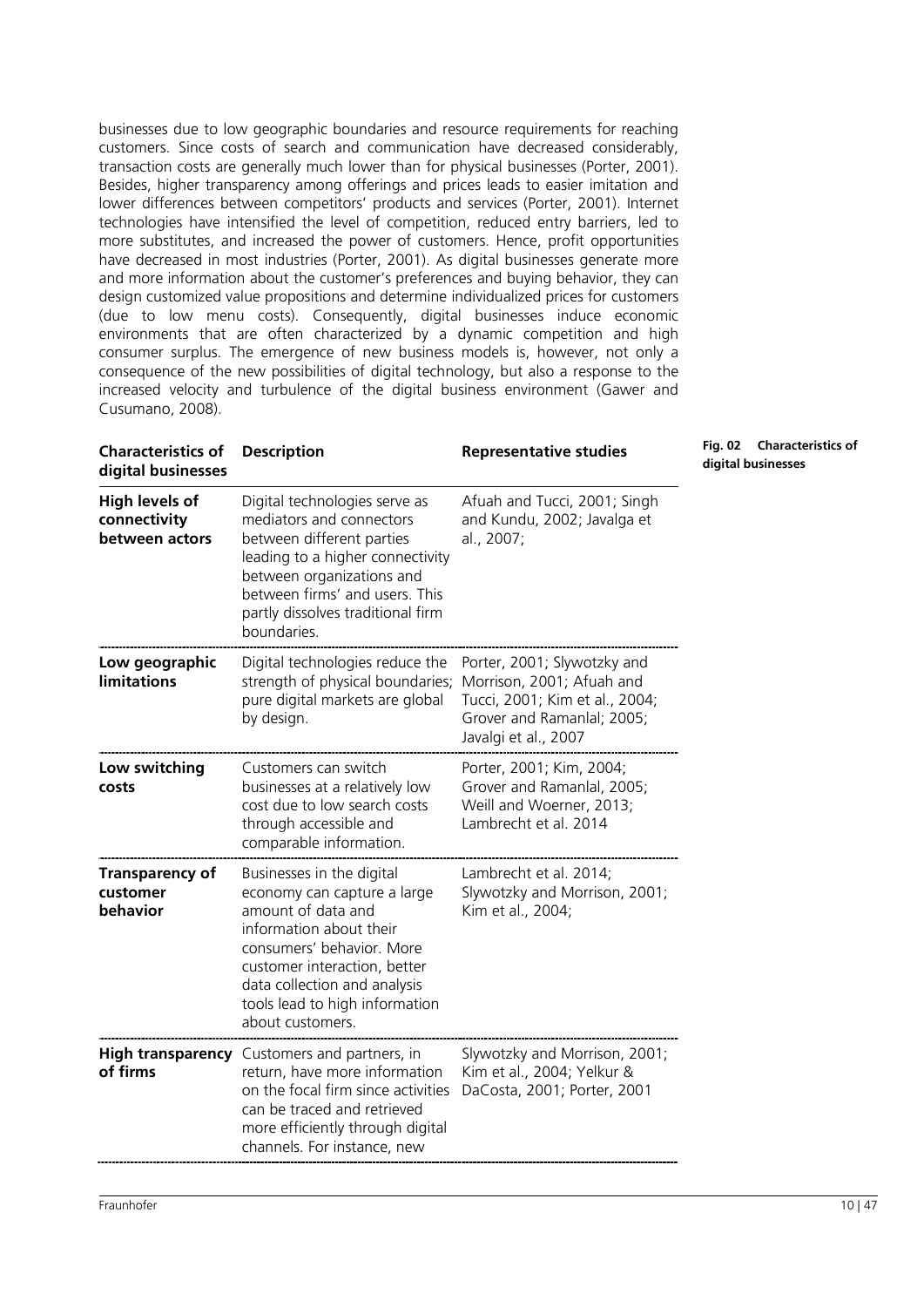| <b>Low transaction</b><br>costs                     | customers can inform<br>themselves more easily about<br>the experience of other<br>customers<br>Transaction costs are lowered<br>due to reduced coordination                                                                                                          | Afuah and Tucci, 2001;<br>Brousseau and Penard, 2007; |
|-----------------------------------------------------|-----------------------------------------------------------------------------------------------------------------------------------------------------------------------------------------------------------------------------------------------------------------------|-------------------------------------------------------|
|                                                     | costs, low geographic barriers,<br>and high information levels                                                                                                                                                                                                        |                                                       |
| <b>Opportunities for</b><br>price<br>discrimination | Price discrimination arises when Smith et al., 1999; Yelkur &<br>a digital business charges<br>different prices based on a<br>consumer's willingness to pay.<br>Internet enables firms to collect<br>better information about<br>consumer characteristics and<br>WTP. | DaCosta, 2001; Kim et al.,<br>2004:                   |
| Low menu costs                                      | Menu costs incur when a price Elberse et al. (2002)<br>is changed. Digital media allow<br>changing prices at almost no<br>cost. Low menu costs make it<br>more cost effective to<br>dynamically change prices<br>online.                                              |                                                       |

### 2.3 Digital marketplaces

Marketplaces classically represent the space in which a buyer and a seller side can conduct transactions. A marketplace has three main functions: matching of buyers and sellers (by aggregating demand and supply), supporting transactions, and ensuring the institutional infrastructure (Bakos, 1998: 35). Figure 3 provides an overview of the general functions of marketplaces.



**Fig. 03 Overview of functions of marketplace; Bakos, 1998**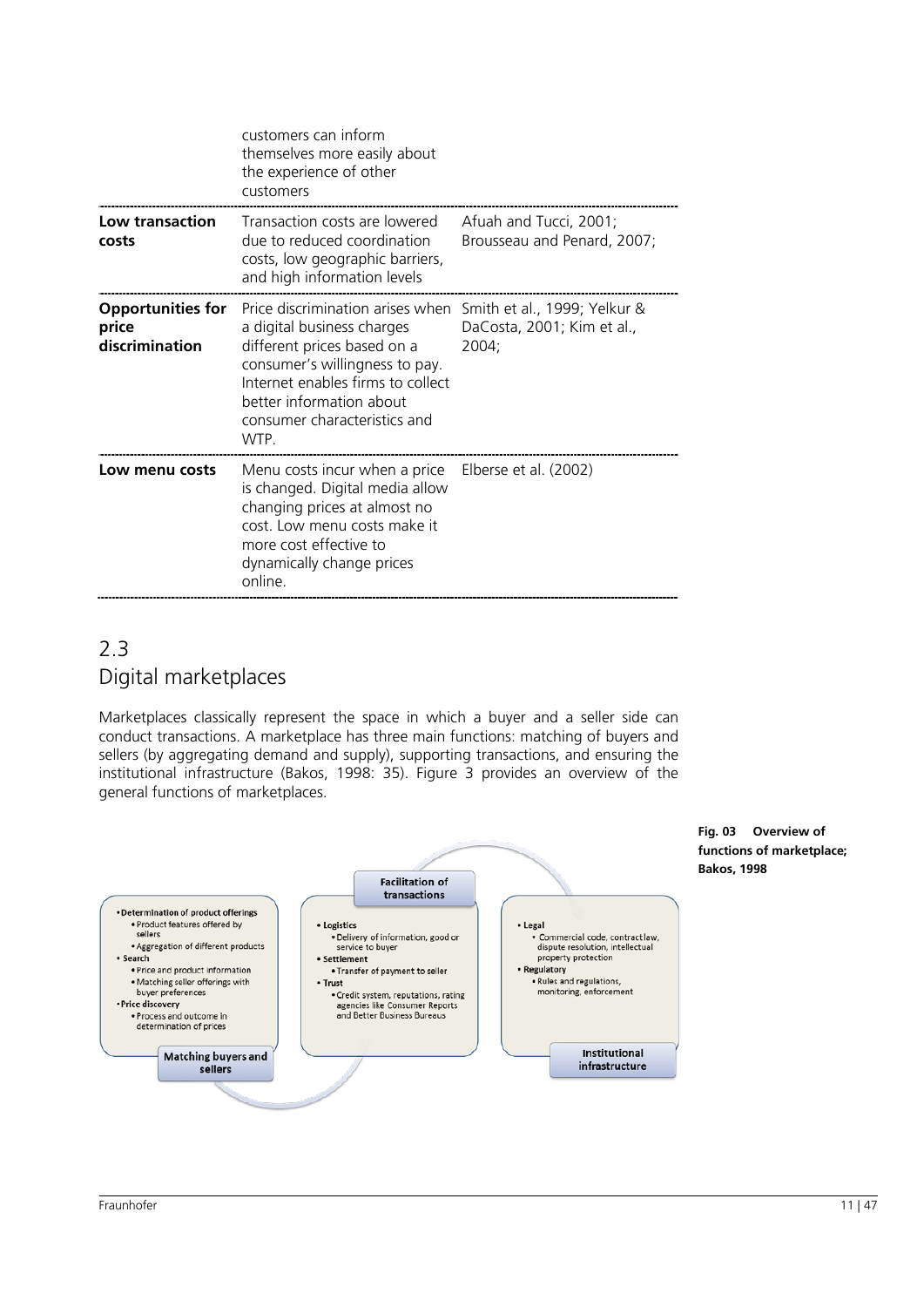Marketplaces are a form of multi-sided platforms. Multi-sided platforms (MSPs) have garnered increasing attention with the rise of the digital economy (Parker und van Alstyne 2011). Research in strategic management has been concerned with studying the phenomenon of MSPs since the 1980s (Katz and Shapiro, 1985). Hagiu and Wright (2011: 2) define MSPs as »organization that creates value primarily by enabling direct interactions between two (or more) distinct types of affiliated customers". Related research is mainly rooted in the field of network economics (z.B. Rochet and Tirole, 2003). Network economics is concerned, among others, with the phenomenon of network effects. Network effects emerge when the value for a user of the network increases with the size of the network (Katz and Shapiro, 1985). Network effects can be direct or indirect. Direct network effects exist if users gain more value from an increase of the user segment they are part of (Parker and van Alstyne 2005). Take, for example, the telecommunication service Skype. The value for a Skype user increases with the amount of other users. Indirect network effects exist if a user's value depends on the size of another user segment (Katz and Shapiro, 1985). The credit card market is a typical example. The value to Visa card owners increases with the amount of shops that accept Visa card payments. For business owners, in turn, the value of owning a Visa card reader increases with the number of consumers that use a Visa card as their primary payment method (Sun and Tse, 2007). The existence of network effects has a strong influence on the development of business models of marketplaces.



There exists a significant amount of research on electronic markets and marketplaces; this research stream, however, focuses primarily on highly automated product markets in the realm of Business-to-Business (B2B). Alt and Klein (2011) provide an extensive overview of the existing research on electronic markets. This research rather focuses on the business model of the venture that develops a digital marketplace.

While digital marketplaces are insufficiently defined yet, we can identify four defining conditions for classifying a firm as a digital marketplace. First, digital marketplaces connect independent groups of buyers and sellers via a digital platform. Second, buyers and sellers enter direct interactions with each other to initiate and realize a transaction. These interactions go beyond the highly automated processes in electronic commodity trading or stock markets. Third, the platform provides an institutional and regulatory frame for transactions. This criterion excludes internet portals that offer algorithmic aggregation of different marketplaces. Fourth, the platform does not substantially produce or trade goods or services itself. This condition excludes business models of producers or retailers that additionally allow other parties to offer goods via their digital platform. Digital marketplaces in the sense of this study therefore differ from the conceptualizations of electronic markets / marketplaces through its focus on the marketplace as a business rather than an institutional phenomenon.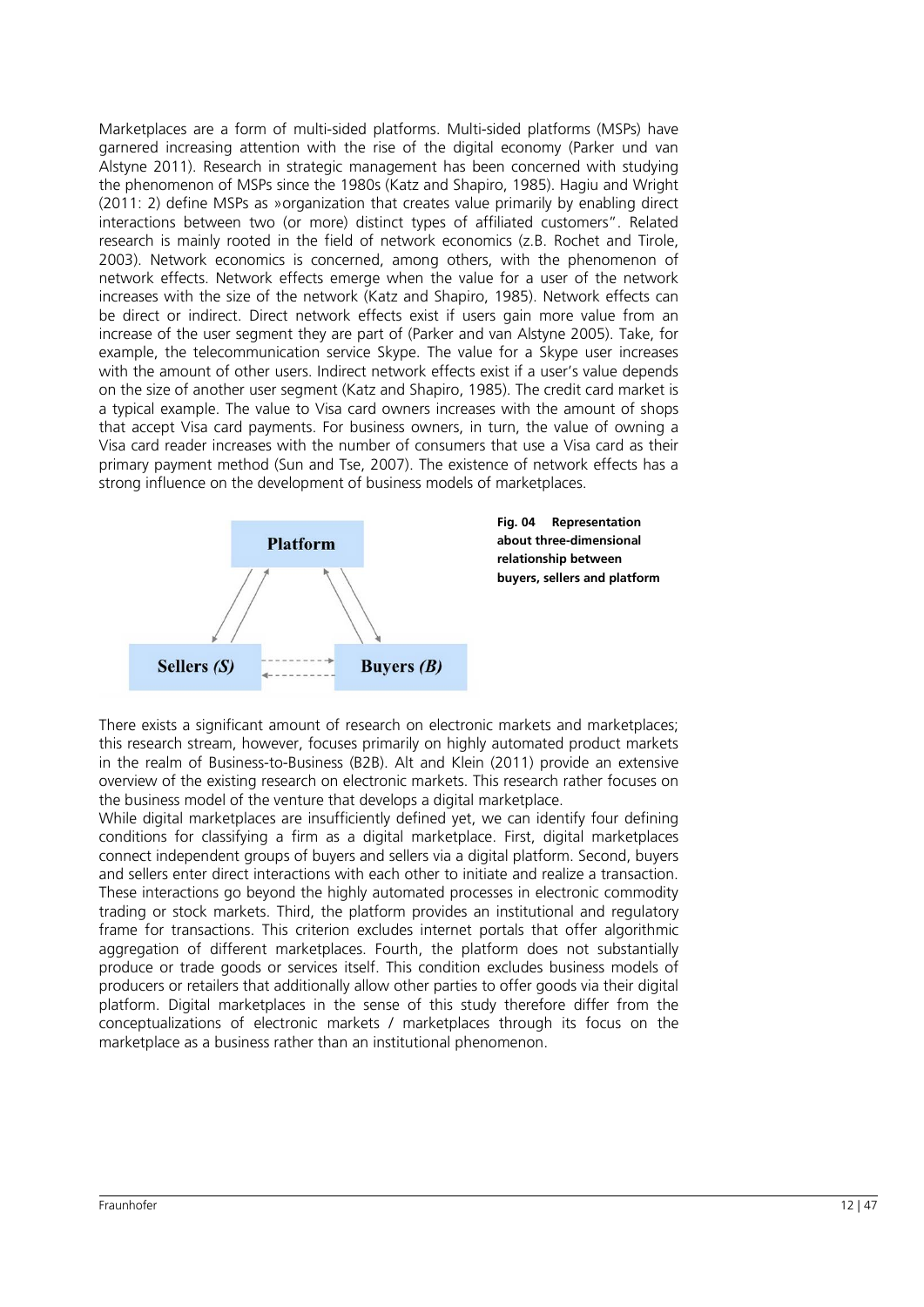### **3 Framework of DMBMs**

### 3.1 Overview of attributes

To empirically assess DMBMs, we develop a systematic framework of the business model attributes and their specifications. The framework is derived from existing research on business model elements, a series of expert interviews with investors and entrepreneurs of digital marketplaces and in-depth analysis of several DMBMs. The framework is depicted in and contains in total 2[1](#page-13-0) attributes.<sup>1</sup>

|                   | <b>BUSINESS</b><br><b>MODEL</b><br><b>ATTRIBUTES</b> |                              | Fig. 05<br><b>Overvie</b><br>model attributes<br>specifications |                                 |                                    |                          |  |
|-------------------|------------------------------------------------------|------------------------------|-----------------------------------------------------------------|---------------------------------|------------------------------------|--------------------------|--|
|                   | Key value to<br>buyers                               | Price / Cost efficiency      |                                                                 | Design / Usability              | Platform<br>image                  | Community<br>/ network   |  |
| VALUE PROPOSITION | Key value to<br>sellers                              | Price / Cost efficiency      |                                                                 | Design / Usability              | Platform<br>image                  | Community<br>/ network   |  |
|                   | <b>Transaction</b><br>objects                        | Physical<br>goods            | Digital goods                                                   | Online service                  | Offline<br>service                 | Other                    |  |
|                   | Industry<br>scope                                    | Vertical                     | Horizontal                                                      | $\overline{a}$                  |                                    |                          |  |
|                   | Primary<br>acquisition<br>channel                    | Online<br>marketing          | Offline<br>marketing                                            | Sales                           | $\overline{\phantom{a}}$           | $\overline{\phantom{a}}$ |  |
|                   | <b>Virality</b><br>mechanisms                        | Direct<br>network<br>effects | Word-of-<br>mouth                                               | Casual contact                  | Incentives                         | $\overline{\phantom{a}}$ |  |
|                   | <b>Transaction</b><br>incentives                     | Featured<br>listings         | Bundling /<br>price<br>promotions                               | Recommendation<br>system        | $\frac{1}{2}$                      | $\overline{\phantom{a}}$ |  |
| VALUE COMM.       | <b>Retention</b><br>mechanism                        | Targeted<br>marketing        | Social<br>network<br>functions                                  | Design of lock-in<br>mechanisms | Changing<br>content on<br>platform | $\overline{\phantom{a}}$ |  |
|                   | <b>Key activity</b>                                  | Data services                | Community<br>building                                           | Content creation &<br>curation  | Other                              |                          |  |
|                   | Price<br>discovery<br>mechanism                      | Fixed prices                 | Prices set by<br>seller                                         | Prices set by buyer             | Negotiated                         | Auction                  |  |
| VALUE CREATION    | <b>Trust</b><br>mechanism                            | One-sided<br>user reviews    | Mutual user<br>reviews                                          | Review by<br>marketplace        | Other                              | $\overline{\phantom{a}}$ |  |
|                   | <b>Security</b><br>mechanism                         | User<br>verification         | Security<br>deposit                                             | Insurance options               | Other                              | $\overline{\phantom{a}}$ |  |

<span id="page-13-0"></span><sup>1</sup> For further information on the methodology for developing the framework, please refer to Täuscher et al. (2016) (forthcoming).

**Fig. 05 Overview of business**  and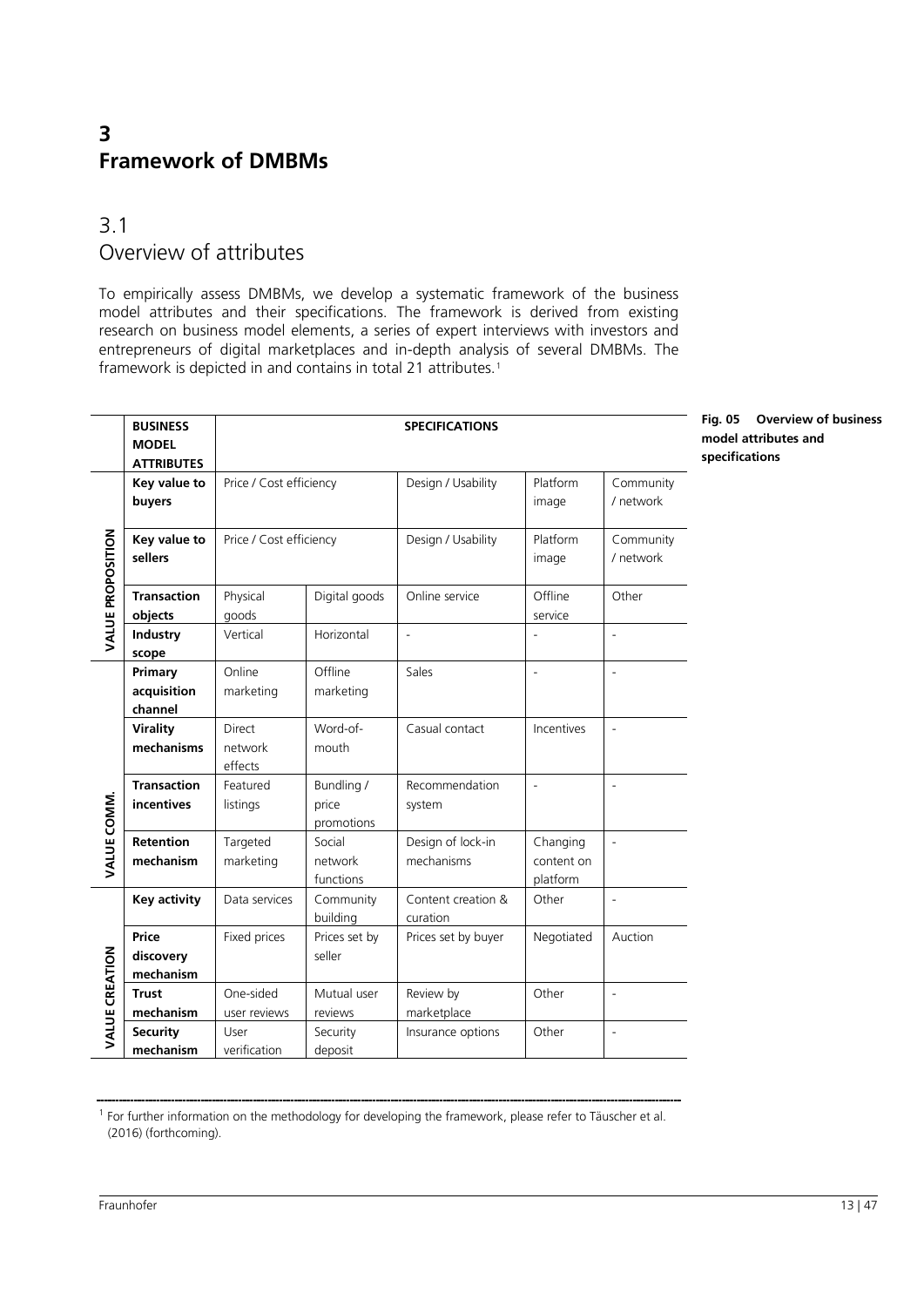|                      | Key<br>resource     | Customer<br>relationship                              | Patents                                          | Service capacity |               | Other              |                          |
|----------------------|---------------------|-------------------------------------------------------|--------------------------------------------------|------------------|---------------|--------------------|--------------------------|
|                      |                     | and data                                              |                                                  |                  |               |                    |                          |
|                      | <b>Key partners</b> | Strategic<br>partnerships<br>with non-<br>competitors | Strategic<br>partnerships<br>with<br>competitors | Piggy-backing    |               | Large<br>customers | Other                    |
|                      | <b>User</b>         | C <sub>2</sub> C                                      | B <sub>2</sub> C                                 | B <sub>2</sub> B |               |                    |                          |
|                      | segments            |                                                       |                                                  |                  |               |                    |                          |
| VALIUE               | Geographic          | Global                                                | Regional                                         | Local            |               |                    |                          |
|                      | scope               |                                                       |                                                  |                  |               |                    |                          |
|                      | Key revenue         | Commissions                                           | Subscriptions                                    | Advertising      |               | Service            | Retail                   |
|                      | stream              |                                                       |                                                  |                  |               | Sales              |                          |
|                      | Main                | Seller                                                | Buyer                                            |                  | Third party   |                    | $\overline{\phantom{a}}$ |
|                      | revenue             |                                                       |                                                  |                  |               |                    |                          |
|                      | partner             |                                                       |                                                  |                  |               |                    |                          |
|                      | Pricing             | Fixed pricing                                         | Market                                           | Feature-         | Quantity      | Customer-          | Geography-               |
| <b>VALUE CAPTURE</b> | mechanism           |                                                       | pricing                                          | based<br>dif.    | based<br>dif. |                    | based dif.               |
|                      | <b>Key costs</b>    | User                                                  | Platform                                         | Service capacity |               | Other              |                          |
|                      |                     | acquisition &                                         | infrastructure                                   |                  |               |                    |                          |
|                      |                     | retention                                             | &                                                |                  |               |                    |                          |
|                      |                     |                                                       | development                                      |                  |               |                    |                          |

### 3.2 Value proposition

#### **Key value to buyers / sellers**

The key value to buyer / sellers denominates the main value that the platform offers in comparison to existing solutions. The attribute is derived from Osterwalder and Pigneur (2010). *Price / cost efficiency* refers to the value of saving time and money compared to the usage of other solutions. The key attribute *platform image* deals with the perceived value that customers receive from the firm and participation in the marketplace. Some platforms offer value through an active c*ommunity* that fulfills social needs of users. The specification *design / usability* depends on the ease of use, intuition, and visual attractiveness of the platform. The attribute can have different specifications for the buyer and the seller side.

#### **Transaction type**

The attribute is concerned with the objects that are transacted via the platform. Based on Wirtz (2013), we can distinguish digital businesses on two dimensions: (a) whether they sell a good or offer a service and (b) whether the good or service is delivered physically or via digital channels. As a consequence, four types of transaction can be derived: Physical goods (e.g. cars), digital goods (e.g. music files), digital services (e.g. educational content), and physical services (e.g. taxi rides). While physical goods have to be delivered offline, digital goods can be sent via digital channels to the buyer. For digital services, the transaction parties do not meet in the physical world, while physical services require a physical interaction of some kind. Each marketplace serves one dominant transaction type.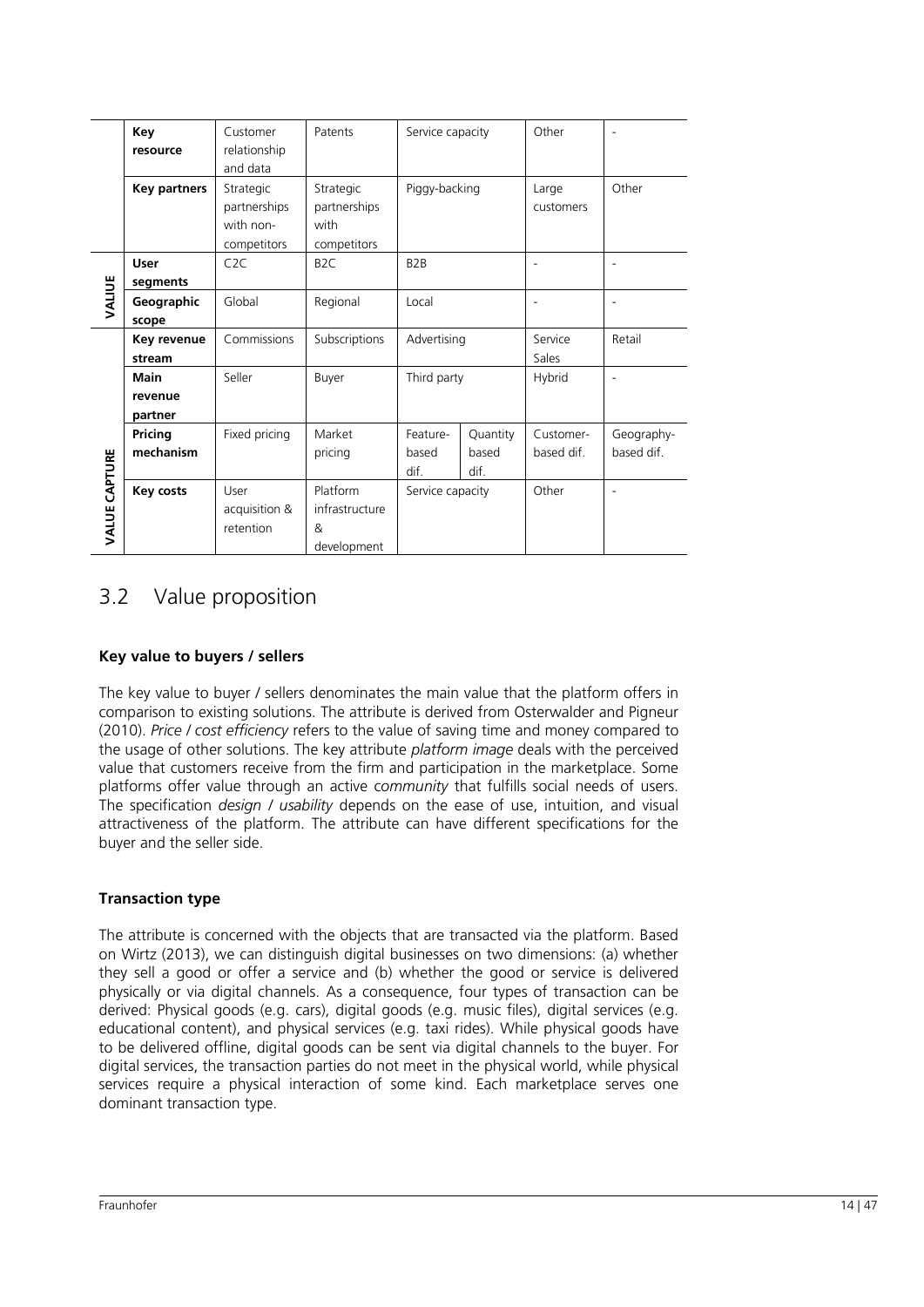#### **Industry scope**

In the electronic markets literature, marketplaces are categorized into vertical and horizontal (Dai and Kauffman, 2000; Kaplan and Sawhney, 2000). The former offer goods and services within specific industrial sectors and the latter offer goods and services across various sectors (Janita and Miranda, 2013). Vertical marketplaces (e.g. Airbnb) can therefore be considered as *industry-* or *sector-specific.* Vertical marketplaces rather optimize buyer-seller relationships while horizontal marketplaces (e.g. eBay) optimize the process of buying and selling a specific good or service (Movahedi, 2012).

#### 3.3 Value communication

#### **Primary acquisition channel**

This attribute is concerned with the primary channel to reach potential customers and convert them into customers. We distinguish between *online marketing* (e.g. website, mobile app, banner ads, search engine optimization), *offline marketing* (e.g. television, radio, print, street ads) and *sales* (e.g. agents, salesmen, email, telephone). Both customer sides might apply slightly different channels.

#### **Virality mechanisms**

A platform has a high virality when it acquires new customers through direct, customer-to-customer transmission. Derived from Eisenmann (2012), we distinguish between four different virality mechanisms: Network effects, word-of-mouth, casual contact and incentives. Direct (same-side) network effects refer to network effects resulting from the direct interaction of users. In marketplaces, direct network effects exist mostly, when the buyer and seller side partly overlap. Word-of-Mouth refers to a spread of marketplace participation that is driven by the satisfaction and excitement of users with the service. For instance, a satisfied traveler who stayed at an apartment booked via AirBnB might recommend the 'AirBnB experience' to friends. Even without active recommendation, a platform can be viral if it allows *casual contact* of potential users with its services. Take the taxi service Uber as an example. Non-users become aware of the service whenever they charge a Uber car with a friend who's using the service. The fourth viral mechanism refers to the implementation of *incentives* for users to encourage them to recruit new users. The last mechanism is technically not a viral mechanism because it requires the venture's action; however, it generally does not involve direct marketing spending (Eisenmann 2012).

#### **Transaction incentives**

The value attribute is derived from a study by the investment firm *Insight Partners* (2015): Does the platform effectively deploy tactics to drive increased purchasing behavior? We can distinguish between three major forms of incentives: featuring *selected listings in and outside the marketplace*, providing *promotions and price bundling*, and developing an *algorithmic recommendation system* that presents desirable offers to customers based on their previous behavior.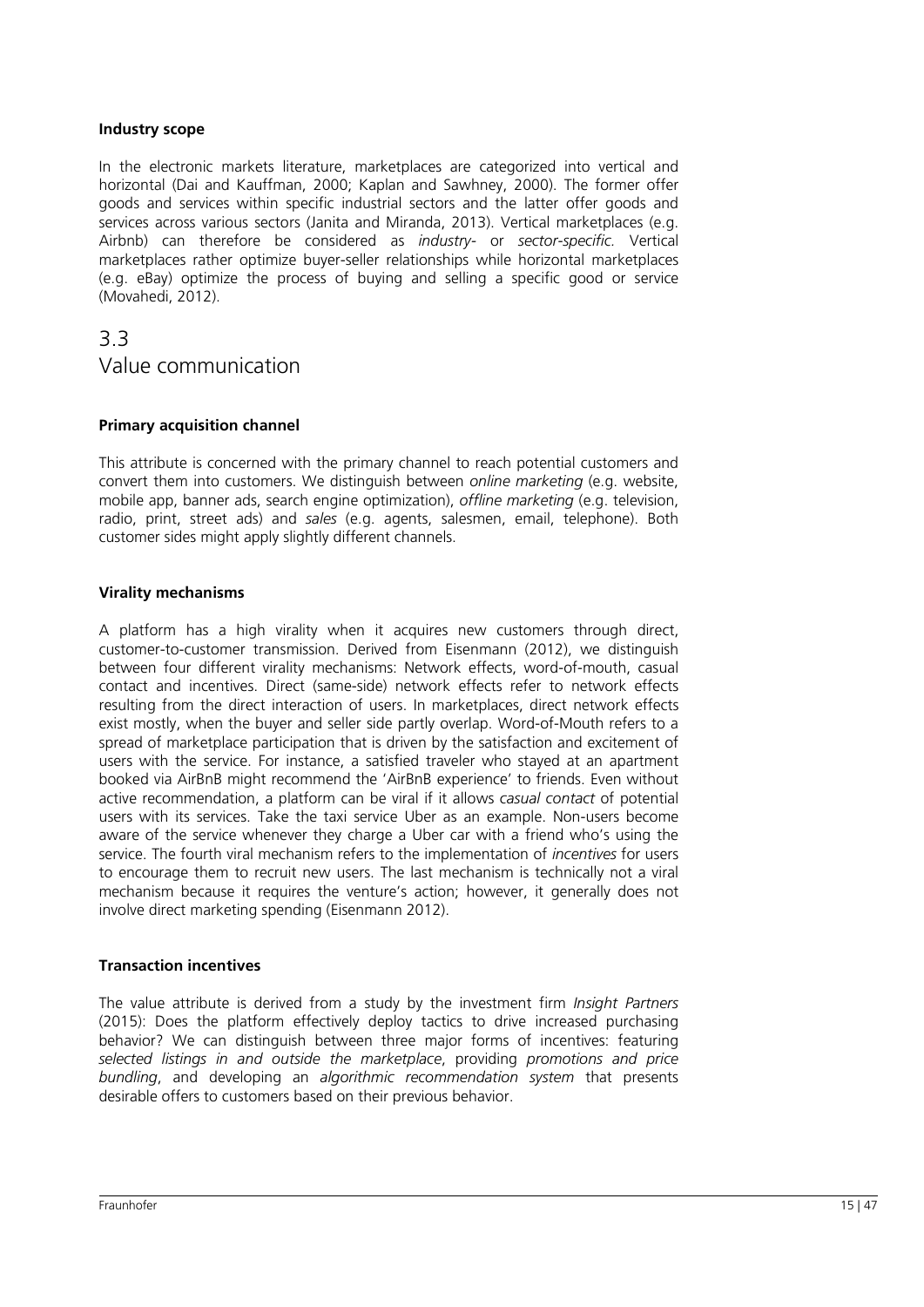#### **Retention mechanism**

The value attribute aims at assessing the mix of instruments that is employed by the venture to convert members into active users. We can distinguish between (a) *targeted marketing campaigns*, (b) *social network functions* to connect users and motivate them to communicate openly in the marketplace, (c) design *lock-in mechanisms* and (d) create frequently *changing website content*. Lock-in mechanisms can, for instance, take the form of a subscription model that binds users to the firm's services.

#### 3.4

### Value delivery & customer segments

#### **User segments**

User segments or customer segments have been identified as key business model element by most business model frameworks (Teece, 2010). For marketplaces, the key decision is whether the platform is directed at private individuals or businesses on the seller and the buyer side. Consequently, marketplaces can aim at three combinations: Business-to-consumer (B2C), business-to-business (B2B) and consumer-to-consumer (C2C). The third option is sometimes also referred to as peer-to-peer (P2P). It has to be mentioned that the segments cannot always be differentiated easily and some marketplaces can attract both businesses and consumers on one or both market sides.

#### **Geographic scope**

The attribute deals with the geographic regions in which the platform is available to users and is based on Schief (2013). The specification *local* refers to a single country. *Global* addresses a platform with more than 20 individual markets spread over more than two continents. Regional addresses platforms that operate in more than one but less than 20 countries or only operate on one continent.

#### 3.5

Value creation

#### **Key activity**

The key activities of digital marketplaces can be categorized into *data services*, *community building*, and *content creation & curation*. *Data services* refers to activities that generate value to customers or increase a firm's efficiency by utilizing available data about customer behavior or transaction patterns. Airbnb, for instance, has developed a self-learning fraud detection systems to increase its security. *Community building* refers to developing a social community around the marketplace platform. Some marketplaces primarily aim to engage their users in activities other then the pure transaction of goods and services. Such platforms have to provide social network features (e.g. user profiles, user connections, messaging services, status symbols) and stimulate discussions and social interaction between users. *Content creation & curation* encompasses the activities related to providing listings on the platform. Airbnb, for instance, employs professional photographers to visit the accommodations to both verify the provided information and increase the attractiveness of the offers with professional images.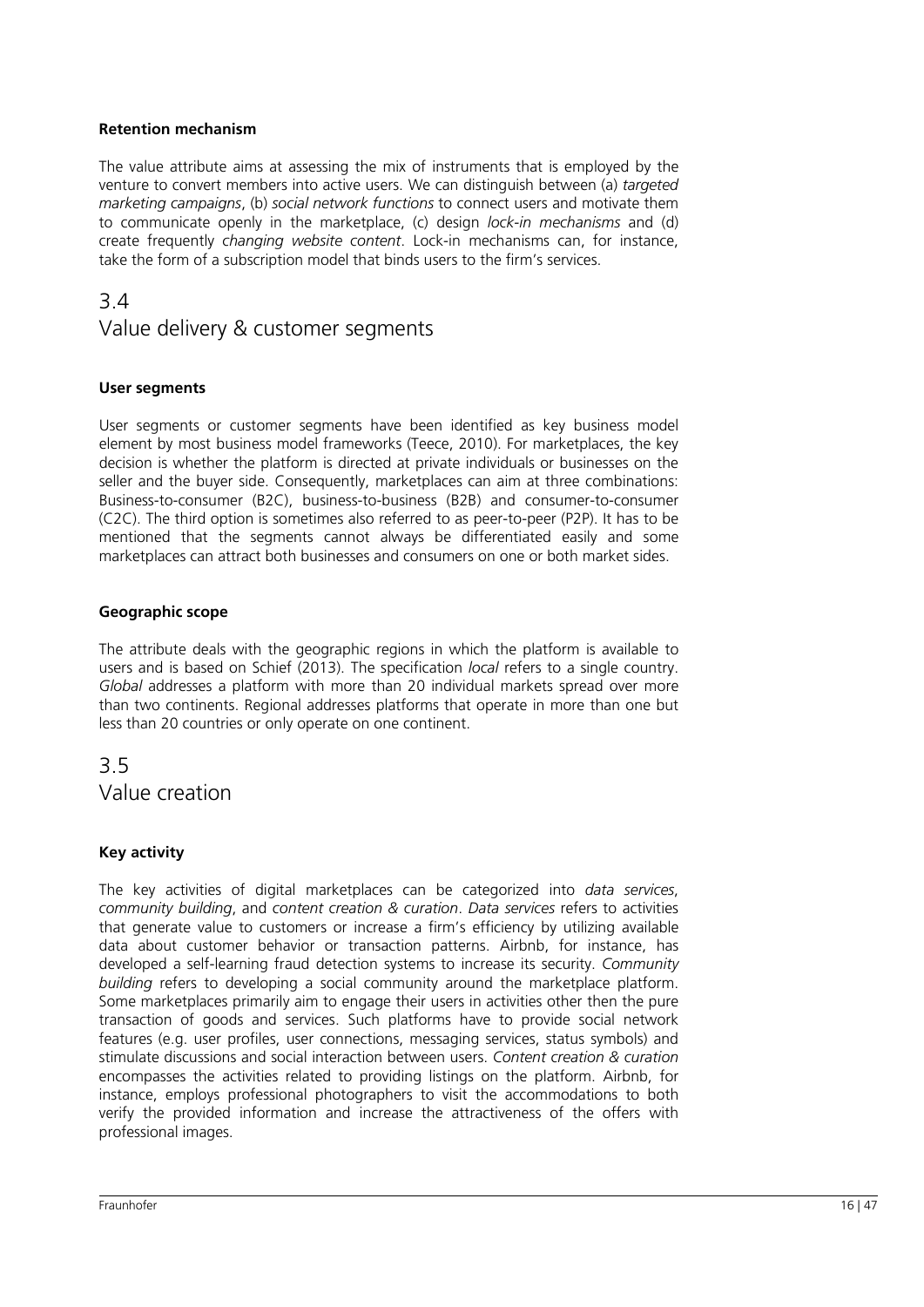#### **Price discovery mechanism**

Price Discovery is a key function of markets because it allows sellers and buyers to determine a price at which they both would accept a transaction (Bakos, 1998). There exist several options to support the process of price discovery. A first option is that *one market side (buyers or sellers) sets the price in advance* and the other side only accepts or declines the offer or inquiry at the proposed price. Secondly, the *price can also be set by the marketplace provider*. In this case, both seller and buyer have to accept the price if they want to participate in the marketplace. A third option are *negotiations* between buyers and sellers, which are primarily relevant for goods of higher value. Finally, buyers or sellers can enter a bidding competition in an *auction format*, where the other side has to accept the final price.

#### **Trust mechanism**

A key function of marketplaces is the establishment of trust between buyers and sellers. Uncertainty in regards to the trustworthiness of a transaction partner represents an important inefficiency in market transactions. To improve the transaction efficiency, platforms have to provide buyers and sellers with information and mechanisms to enhance trust. A key element for many internet platforms is the creation of a *review system*. Buyers at eBay can get information about how many transactions a particular seller has already conducted and how prior buyers have reviewed these transactions. In the other direction, a host on AirBnB also reviews his guests and thereby establishes their level of trustworthiness to future hosts. Reviews can either be from buyers to sellers (*one-side user reviews*), between both sides (*mutual user reviews*), or directly from the marketplace provider (*review by marketplace).* In the third case, the review is mostly based on objective metrics such as the percentage of answered requests. Review systems have been identified as a major source of value for online marketplaces for creating trust and as a reason for capturing premium prices (Pavlou and Dimoka, 2005).

#### **Security mechanisms**

Besides a trust-enhancing review system, marketplaces need to provide mechanisms to protect sellers against fraud, destruction of property and/or physical danger. One mechanism is to *verify the identification* of users as a prerequisite for taking part in the platform. This may include connecting the user's social network profile to the platform, taking a copy of his identification card, confirming personal details or receiving a password that is send to the user's home address. Some marketplaces request the demand side to place a security deposit when booking to prevent no-shows or misbehavior. Similarly, marketplaces can provide *insurance* to their sellers, which covers potential costs incurred by buyer behavior (Chesky, 2011).

#### **Key resources**

Key resources are an important element of business models (e.g. Schallmo, 2013). A key resource for many companies in the digital economy is the *customer data* which are captured during the interaction of customers with the platforms . However, to create value, these data need to be utilized or commercialized in some way. In many cases, data are used to improve the matching of transaction partners. *Patents* can serve as another key resource if they allow the firm to protect its business model. For instance, Amazon holds a patent for the '1-Click' function that provides a major source of purchasing efficiency to buyers. The third generic form of key resources is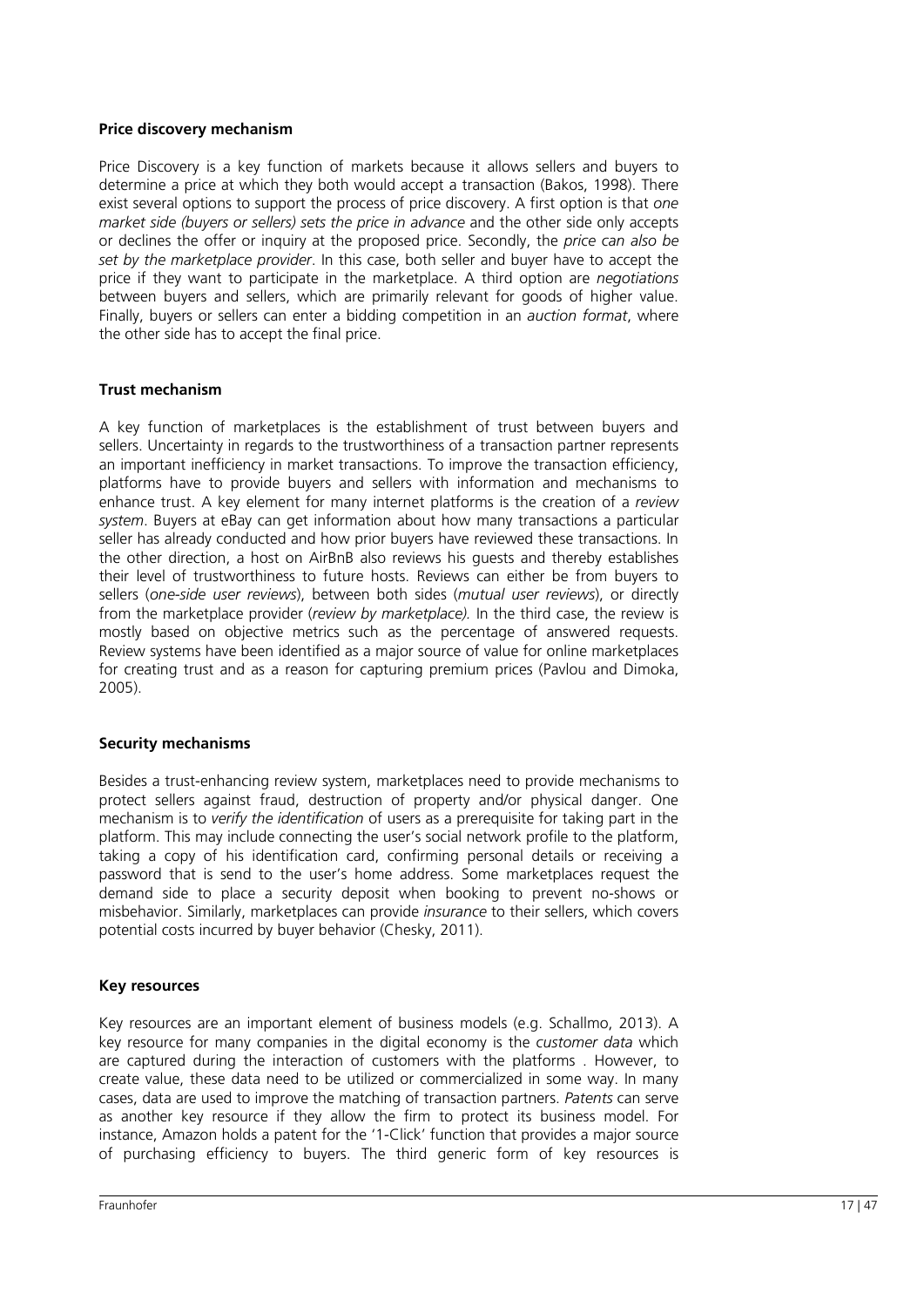summarized as *service capacity*. It includes both the digital and non-digital resources that are built up to provide a marketplace service.

#### **Key partners**

This value attribute refers to the firm's key partners which are critical to the success of its business (Osterwalder and Pigneur 2010: 38). We distinguish between *strategic partnerships with competitors*, *alliances with non-competitors* and *piggybacking*. Partnerships with non-competitors include strategic cooperation with large customers. Piggybacking refers to a type of partnership that has been specifically discussed for marketplaces (e.g. Parker and van Alstyne 2014: 4). For instance, Airbnb launched by integrating into the horizontal platform Craigslist without securing permission to do so. Hence, Airbnb »piggybacked on existing networks without having to create new demand« (Parker and van Alstyne 2014: 4). These partnerships enable the business model to initially grow or become more scalable.

3.6

Value capture

#### **Key revenue stream**

Revenue stream refers to the generic type of revenue generation. The categories are based on Schlie, Rheinboldt and Waesche (2011). The authors argue that all internet revenue models can be assigned to one of seven categories. For digital marketplaces, five types of revenue streams seem possible. In a *commission model*, the firm receives a fee for every completed sales transaction. The *advertising* model builds on fees that are paid for an opportunity to access potential customers by firms that are not direct users of the marketplace. In a *subscription model*, the firm sells a service contract with recurring fees that is automatically continued. A service sale is a model in which the company is paid for non-standard services. In some specific cases, marketplaces might also generate a minor revenue stream with a *retail* model by buying or selling themselves in the marketplace. The two additional models, license sale and financial risk, do not occur for marketplace platforms.

#### **Main revenue partner**

This value attribute determines who primarily pays for the marketplace services. The choices are derived from Schief (2013) and extended to reflect the two-sided nature of marketplaces. *Seller* means that the actors from the supplying market side primarily pay for the solution. *Buyer* means that the demanding market side pays primarily for the solution. *Third party* refers to actors other than the product users (e.g. advertisers). Hybrid refers to a model in which several groups contribute substantially to the revenue generation.

#### **Pricing mechanism**

The value attribute is also known as pricing method (Osterwalder 2004) or pricing system (Rappa 2001) and refers to the firm's decision on how to determine the pricing for its products and services (see also Morris et al. 2005). Derived from Osterwalder (2004) we distinguish between the three specifications of *fixed pricing*, *differential pricing* and *market pricing*. Fixed pricing is based on static variables and is not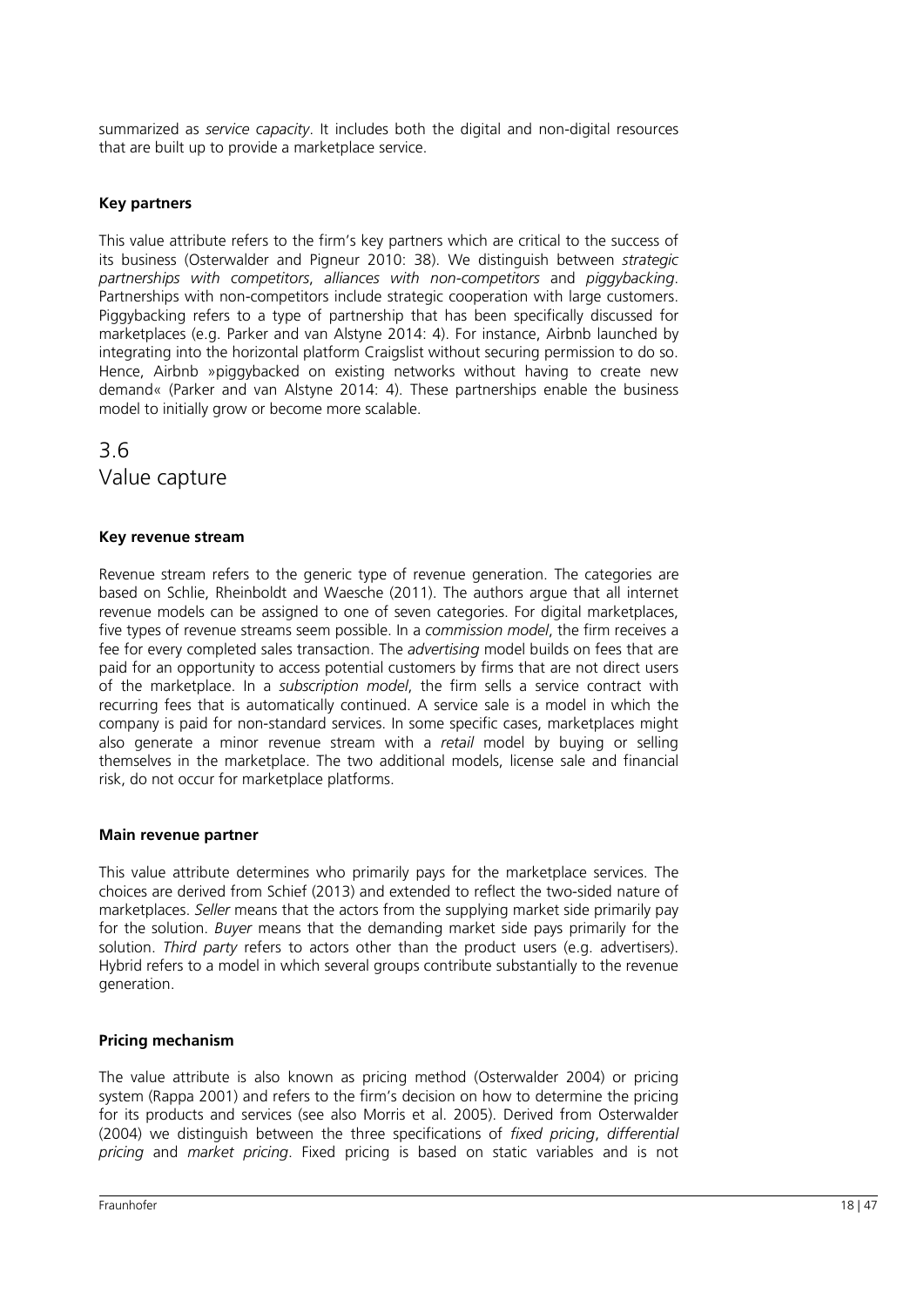differentiated between customers or product features. The category of market pricing describes pricing methods that are based on market conditions and contain negotiation, yield management, real-time-markets, and auctions (Movahedi et al., 2012). Differential pricing can further be divided by its discriminating factor: *product feature, customer characteristic, volume,* or *geography*.

#### **Key costs**

This attribute refers to the decision on how to invest the firm's financial resources. For marketplaces, we can distinguish between four generic cost drivers. *User acquisition & retention* encompasses all expenses that relate to marketing, sales and investments directed at attracting users. *Platform infrastructure & development* refers to all costs incurred by the technological hardware and the development of technological solutions. *Service capacity* refers to the costs related to own and contracted personnel to create and deliver the goods and services. Since marketplaces mostly moderate the creation and delivery of the good/service itself, the service capacity rather refers to the support of customers, the curation and approval of listings or the execution of additional services such as insurance.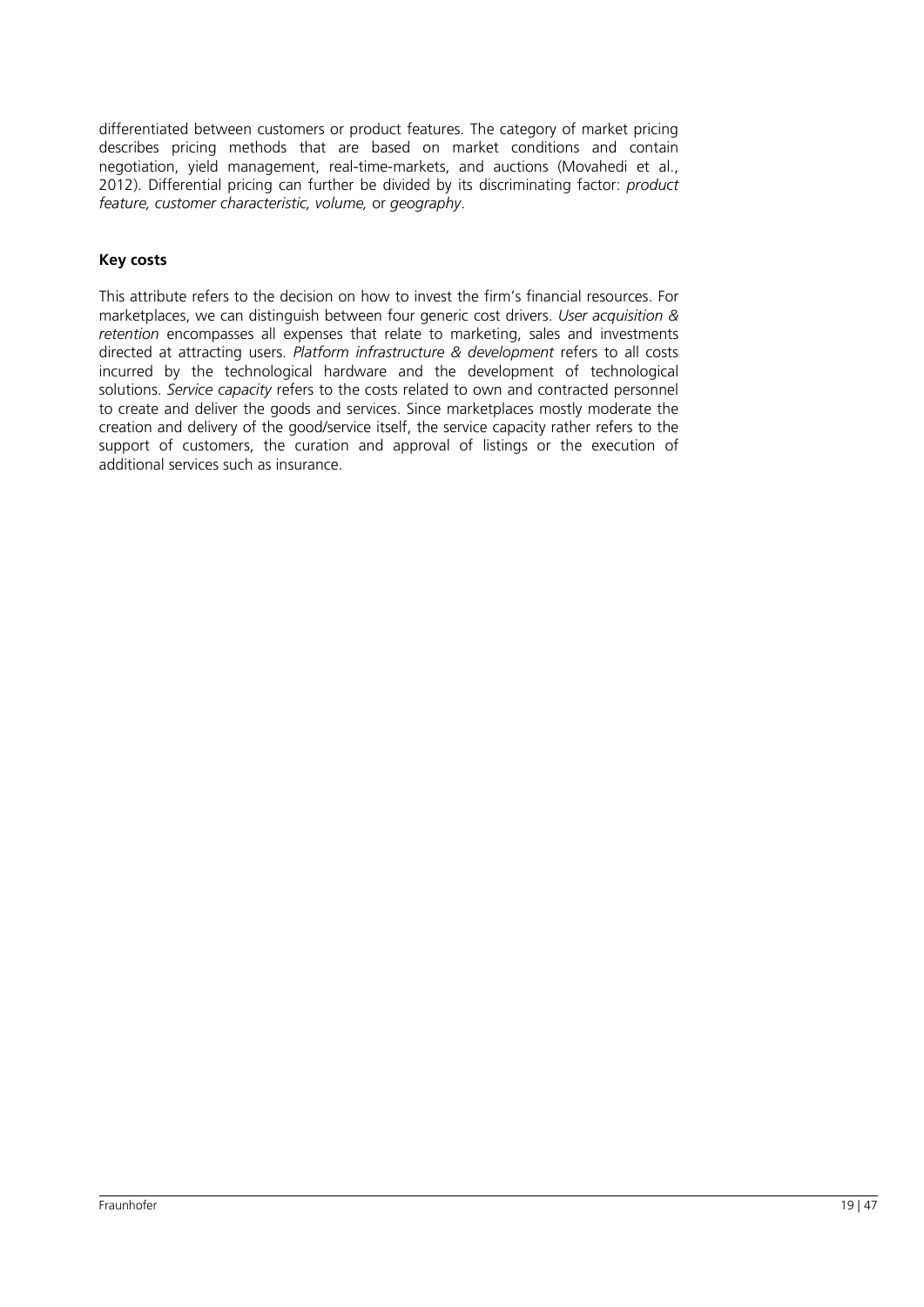### **4 Methodology**

The methodology of this paper follows the approach for business model classification by Lambert (2015). Lambert proposes a generic process model to develop rigorous classifications. The six steps of the process model are depicted in figure [Fig. 06.](#page-20-0)



<span id="page-20-0"></span>**Fig. 06 Process model for developing business model classifications**

**Source: Lambert (2015), p. 55**

The *first step* specifies the purpose of the classification. The purpose of this research is to identify types of DMBMs in order to derive generalizations and hypotheses about these types and potentially study their impact on firm performance.

The *second step* aims at specifying the necessary functions of the classification approach supporting the research purpose. The research objective calls for a classification based on quantitative analysis to provide a basis for developing new insights and hypotheses. Most importantly, we aim at empirically identifying different types of DMBMs.

The *third step* is concerned with identifying the classification philosophy that best serves the required functions. Based on the overview of functions provided by Lambert (2015: 53-54), the required functions are best provided by a numerical taxonomic approach. A taxonomy describes »an empirically derived classification of objects based on the totality of their observable characteristics« (Lambert 2015: 52). This approach follows an empiricist philosophy. Such a classification philosophy aims at forming objects that share a large number of characteristics as opposed to classification on one single characteristic (Sneath & Sokal, 1973). Hence, to identify and understand the different types of DMBMs, the classification approach should use a set of variables that is not completely selected ex ante by the researcher. This is specifically necessary when relevant literature is scarce (Hambrick, 1984).

The *fourth step* of the process defines the classification principles. In general, taxonomies numerically assess the affinity between objects to create categories based on a large number of variables (Sokal & Sneath, 1963). As such, categories are derived through observation and data are collected based on many variables to form polythetic groups (Lambert, 2015). Therefore, we choose to codify and assess all attributes from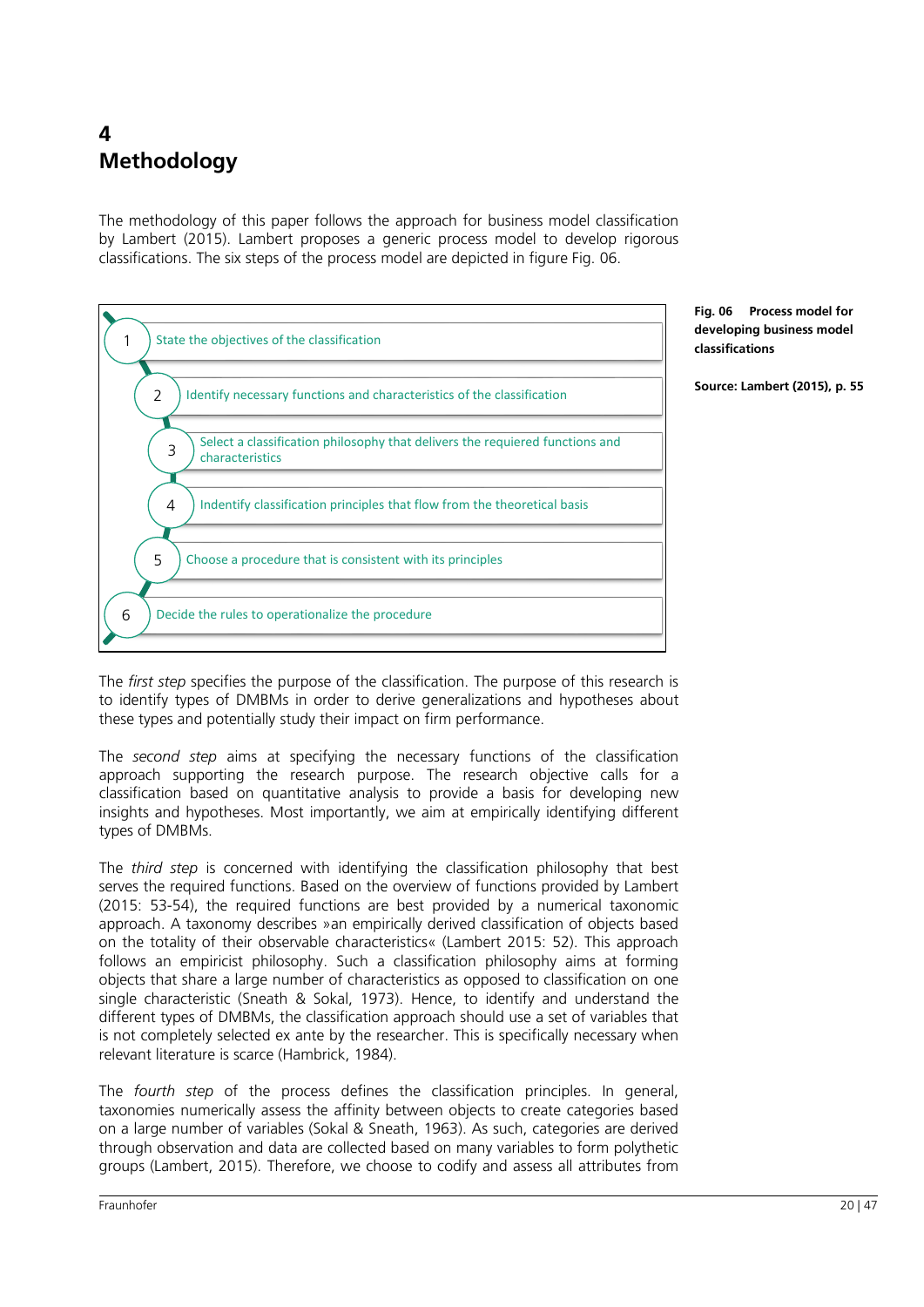the business model framework presented in the previous section. Figure 15 in the appendix provides an example for the process of transforming the framework into a set of binary variables. Most attributes from the framework presented in the previous section are transformed into binary variables that can be answered with »yes« (1) or »no« (0). This approach aims at reducing the rater's bias and consequently the subjectivity in the ratings. Some categories, however, require a more subjective assessment. Take, for example the attribute of key costs. Almost every firm incurs to some extent the identified types of costs. Consequently, assessing the existence of a specific cost type will not serve as a discriminating factor between different firms. Therefore, some attributes have to be assessed by selecting one of several predefined options. The options generally equal the specifications from the DMBMs framework. These variables are transformed into binary variables after the coding process. For the example of key costs, only one of four options (user acquisition & retention, platform infrastructure & development, service capacity, other) is consequently coded with a value of '1', while the remaining options are coded as '0'. The codification process aims at developing a database of standardized binary values for the observed objects.

In s*tep five* of the process model, the researcher selects and defines procedures that are consistent with the classification philosophy and principles. A first decision relates to the selection of the firm population and sampling unit. The sampling methodology of this research follows the approach by Hartmann et al. (2014). Companies are drawn from the database *AngelList* (www.angellist.com), a network which was created to simplify matchmaking between angel investors and start-ups. The database provides start-ups with the possibility to create a profile on its website to increase its visibility to investors, potential employees and other interested persons (Hartmann et al., 2014). Our sample of firms consists of those start-ups that are categorized as 'marketplaces' on the AngelList database. As of September 2015, AngelList represents 4,522 such companies. Then, we excluded those companies that had less than 100 followers at the time of investigation to exclude very young or unknown start-ups. This criterion allows including only firms with a minimum amount of publicly available data. Subsequently, we randomize the remaining list of start-ups. Random sampling reduces the researcher bias that exists when selectively choosing a sample of firms. The companies are randomized using the service random.org, which generates randomness via atmospheric noise. The first 100 companies from the randomized list are selected as the study sample. Within the process of analyzing the firms, we had to exclude a total of 69 firms which do not meet the applied definition of marketplaces (e.g. retailer) or do not provide sufficient information. For every exclusion, the subsequent firm from the randomized list is added to the sample.

The second procedure relates to the data collection. Obtaining data for start-up companies is a difficult undertaking. The developed framework and questions require some knowledge about the underlying definitions to allow for consistency within the dataset. Therefore, we choose to collect data ourselves based on secondary sources instead of conducting a survey among these companies. This approach follows prior empirical research on business models (Zott and Amit, 2008). Data are selected from the company's websites, start-up focused databases such as techcrunch.com and venturebeat.com as well as online articles of newspapers and journals. Prior research has shown that this methodology is valid for analyzing business models of start-ups (Hartmann et al., 2014). In total, 460 different documents are identified and analyzed.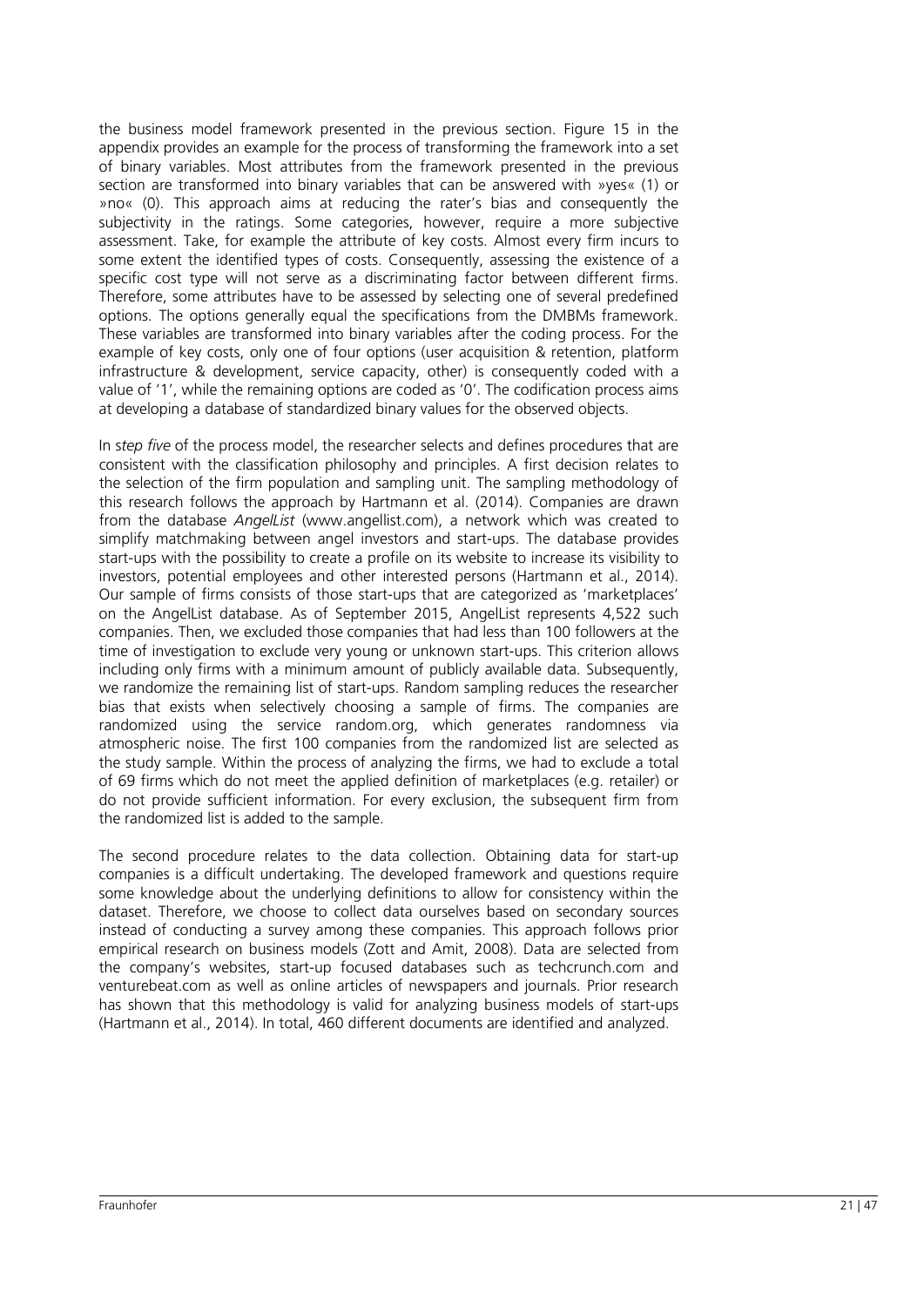

The coding procedure requires an approach that provides high transparency and consistency. We therefore develop a standardized process based on the set of identified variables and extensive documentation. After the variable transformation, the assessment scale consists of 96 binary variables. Out of these 96 attributes, 35 variables are independent. The other variables are derived from attributes in which only one of several options can be selected (e.g. key costs). The identified documents are manually examined for statements regarding particular attributes of the framework. Every meaningful text passage is coded accordingly. We use the qualitative content analysis software MaxQDA 11 for the documentation of the coding process and the retrieval of codings afterwards. Each of the 35 independent variables is represented as a category in a category system in MaxQDA. The documents are partly coded by two independent researchers. After coders A and B perform the manual assessment process, coders meet to compare coding results and resolve disagreements; the paper's lead author acts as a judge to generate an agreement between the coders. This procedure is necessary when interpretation of textual data can cause disagreement between coders (Fastoso and Whitelock, 2010). After coding all documents about a marketplace firm, we review the information for the 35 categories. If there is no information about a category, the existing documents are specifically scanned for such information and – if necessary – additional sources are added. During the coding process, we had to remove some variables that did not allow the gathering of reliable data points. The output of the coding process is a repository of 100 DMBMs with 82 binary variables.

The next procedure relates to the task of identifying a suitable number of different DMBM types using computerized statistical software. We primarily apply cluster analysis for identifying the number and characteristics of DMBM types. Cluster analysis aims at discovering distribution patterns and identifying interesting correlations among data attributes. The methodology supports discovering ideal types of a similar group of objects (Ketchen and Shook, 1996). We follow the recommendation by Ketchen and Shook (1996) and apply hierarchical clustering methods to determine the number of clusters, but identify the clusters with a non-hierarchical method. To define the number of clusters, we conduct an agglomerative hierarchical clustering method and analyze the dendrogram. An agglomerative hierarchical clustering method groups the clusters step by step according to the similarity of individual objects in the sample until they belong to only one cluster. The agglomerative hierarchical clustering analysis includes all 82 binary variables. We choose a method that aims at maximizing the homogeneity within the clusters, applying an Euclidian scale to measure the distance. The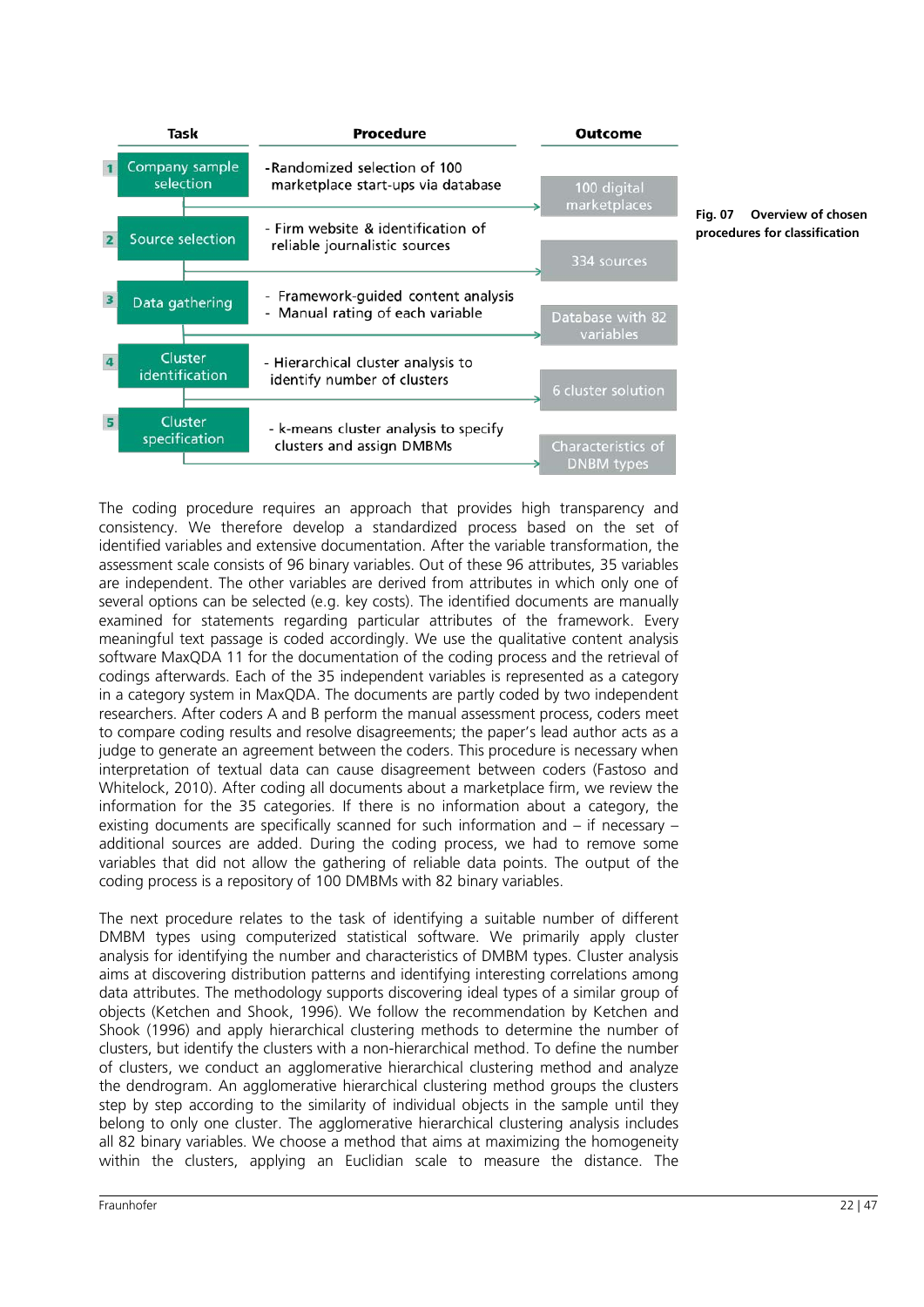dendrogram is depicted in fig. 17 in the appendix. Based on visual examination, the dendrogram suggests a six-cluster solution.

To identify the six clusters, we follow the recommendation by Ketchen and Shook (1996) and apply a nonhierarchical clustering process. Nonhierarchical clustering partitions a data set into a predefined number of clusters, aiming at generating optimized solutions. Contrary to the hierarchical methods, clusters are rearranged during the process. We use the nonhierarchical method of k-means that partitions the *n* observations into *k* clusters in which each observation belongs to the cluster with the nearest mean. The center of each of the k clusters can subsequently be interpreted as an ideal type of the cluster.

To discover and select the limited set of variables for k-means clustering, we combine an analytical with an experimental approach. »Only those variables should be selected that are believed to help determine the underlying clustering in the data, as adding irrelevant variables can 'dramatically interfere with cluster recovery' (Miligan, 1996). For the given sample size, literature recommends the selection of six or seven independent variables (Hartman et al. 2014). We aim at integrating variables from different value dimensions. Figure 8 gives an overview of the selected variables.

| <b>Value dimension</b>             | Value attribute    | <b>Binary variable</b><br>$(1 = yes; 0 = no)$            |
|------------------------------------|--------------------|----------------------------------------------------------|
| Value proposition                  | Transaction object | Services                                                 |
|                                    |                    | Digital                                                  |
| Value creation                     | Key Activity       | Community building                                       |
| Value delivery<br>Customer segment |                    | R <sub>2</sub> R<br>B <sub>2</sub> C<br>C <sub>2</sub> C |
| Value capture                      | Revenue partner    | Revenue from buyer side                                  |
|                                    |                    | Revenue from seller side                                 |

**Fig. 08 Selected variables for k means cluster analysis**

The seven selected variables are derived from four different value attributes of four value dimensions. To measure value proposition, we include the attribute of transaction object. The assessment process has coded each business model according to its main transaction object as 'digital goods, 'online services', 'physical goods' or 'offline service'. We transformed the four options into two independent variables: (1) 'digital' (online) vs. 'offline' (physical) and (2) 'goods' vs. 'services'. The binary variables of 'services' and 'digital' therefore implicitly represent their opposites '*goods'* and '*offline'.*  For the value creation dimension, we include only one variable from the attribute *key activity*: 'community building'. The variable contains the information whether the marketplace primarily focuses on building an active community of users (e.g., by providing social networking features). For the value delivery dimension, we select the variables regarding the *'*customer segment'. For every marketplace, only one of the three options – B2B, B2C, or C2C – is selected. Consequently, these variables are dependent on each other and are treated as one variable. For the value capture dimension, we include the value attribute of 'revenue partner' as a major marketplace decision. The attribute is measured through two variables: 'revenue from buyer side' and 'revenue from seller side'. Based on the predefined number of clusters and the selected variables, we conduct a partitioning k-means cluster analysis with the statistical software SPSS.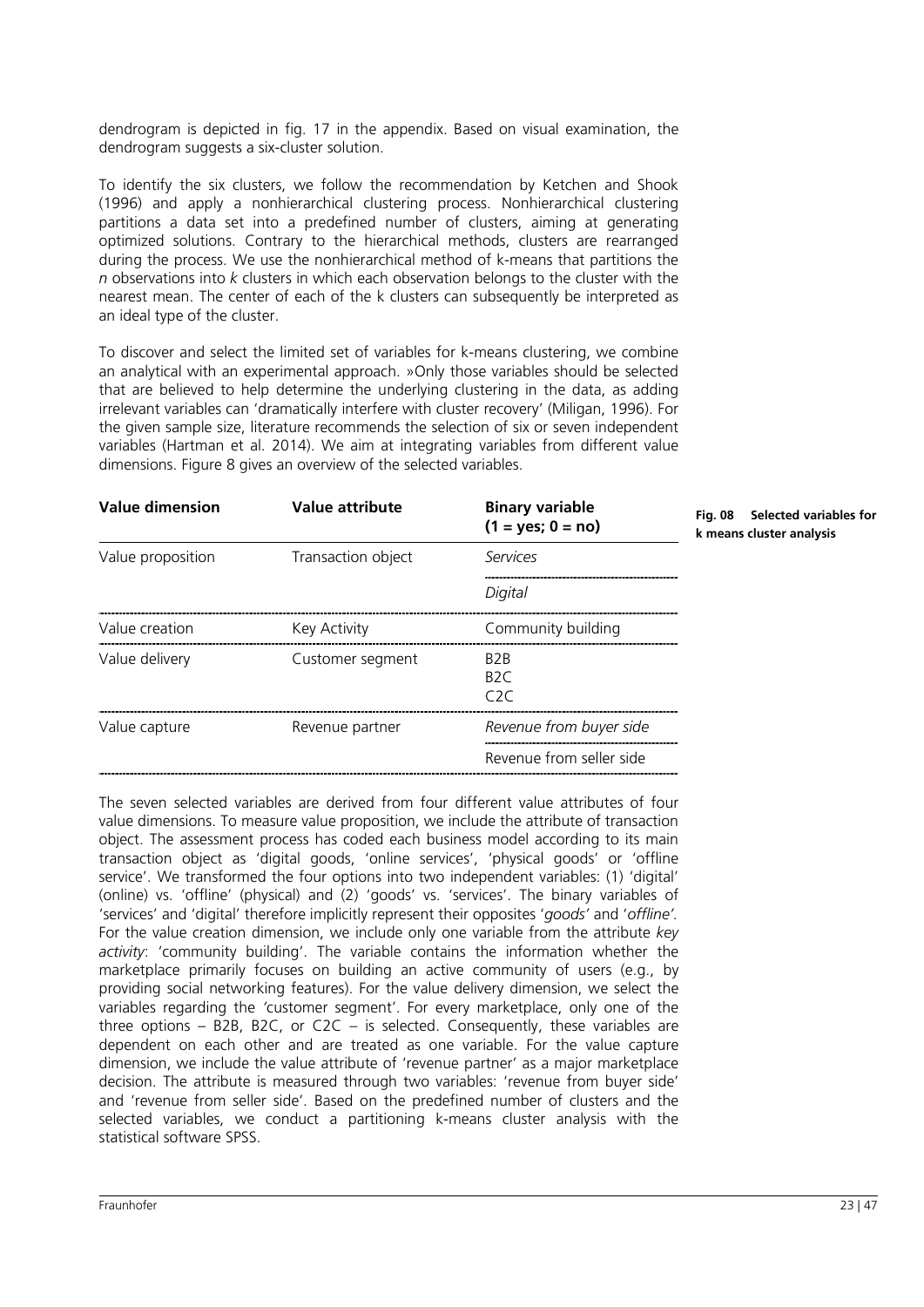The *last step* of the classification process focuses on defining specific rules on how to carry out the procedures. One key rule of the sampling unit refers to the decision that each start-up is treated as one single business model. While larger firms often apply several business models simultaneously, start-ups usually apply one business model. In some cases, the necessity for some of these specific rules only becomes apparent in the codification process. For instance, we had to define rules on how to treat nonmarketplaces in the sample or how to deal with firms that are no longer operating. Overall, the coding and classification process yields a unique dataset of DMBMs that allows identifying and specifying clusters in a reliable and transparent approach.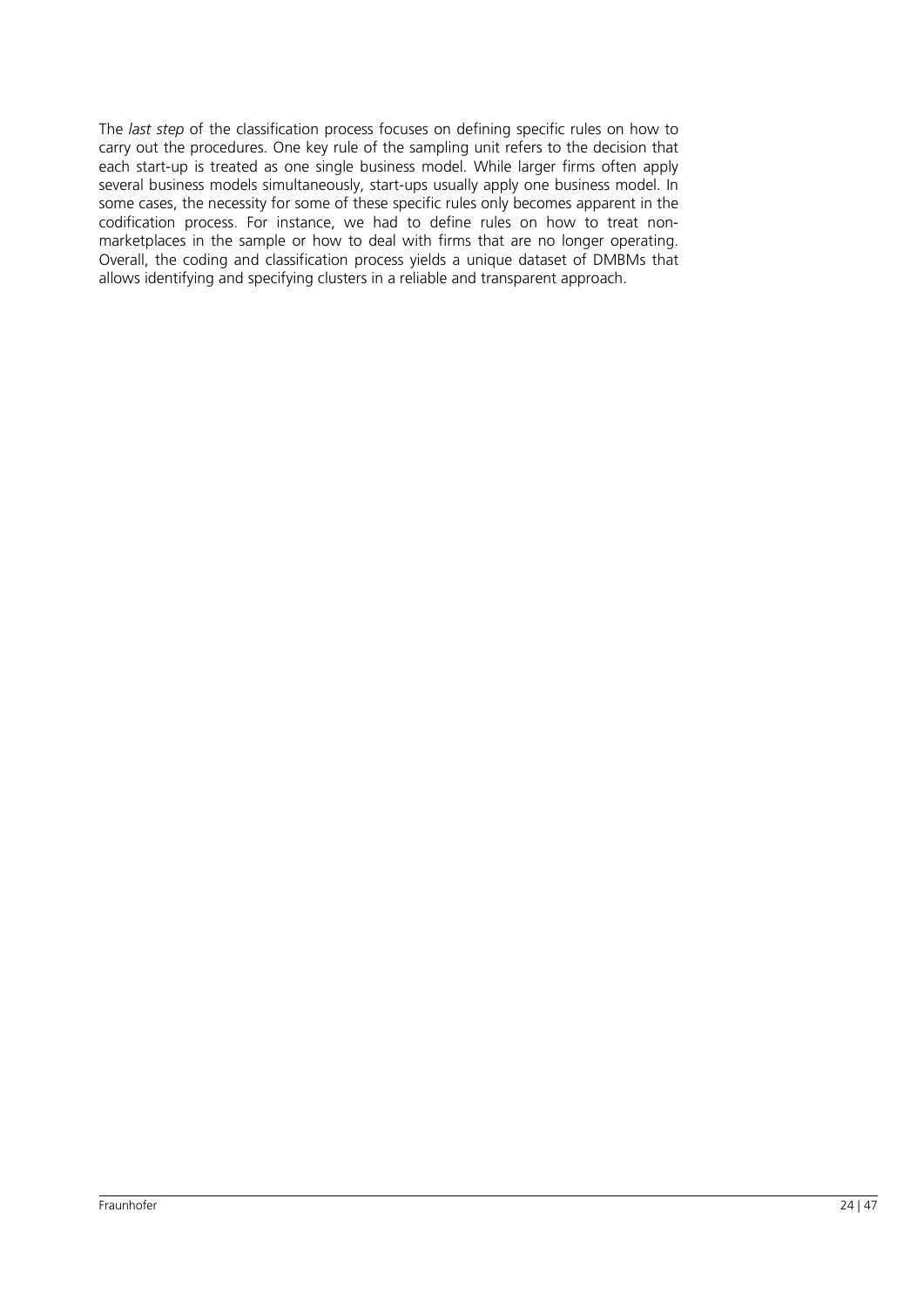### **5 Empirical Findings**

### 5.1 Description of sample firms

#### **General & value proposition**

This section provides some descriptive information on the 100 DMBMs of the random sample. The firms are evenly distributed over several industries with the largest shares in hospitality (13%), delivery and professional services (12%), manufacturing goods (11%), consumer goods (10%), and education (9%). Nearly 90% of sample firms are based in the United States, with a high concentration in the state of California (58% of the total sample). Seven firms in the sample are based in Europe. The sampling methodology might introduce a slight bias towards US American firms; however, the high concentration of firms is in line with the general population of marketplaces provided by other databases (e.g. Crunchbase). Most of the firms were founded after the year 2008. Since then, there has been a stark increase in digital marketplaces. Figure 9 provides a cumulative view of the emergence of these firms. The 100 firms are separated according to their main transaction type. It becomes apparent that few firms from the sample were founded after 2013. This is not surprising since these marketplaces might not have gathered a minimum number of 'followers' on AngelList yet (which is a criterion to be included in the population). Figure 9 further shows that the sample contains an almost equal amount of marketplaces providing physical goods, online services and offline services. The number of offline services rapidly increased after the year 2010. The oldest marketplace for digital goods was founded in 2011; hence, marketplaces of digital goods seem to be the least developed so far. The *key value* of the marketplaces is relatively concentrated: 75% of the firms in the sample provide value through increased efficiency or cost savings for their users. However, nearly one third of the marketplaces also provide value through their brand image (e.g. social sharing) and/or their community feeling.



#### **Value communication**

Variables from the value communication dimension proved to be the most difficult to objectively assess. Throughout the coding process, we had to dismiss most of the attributes from the value communication dimension due to low data reliability. All but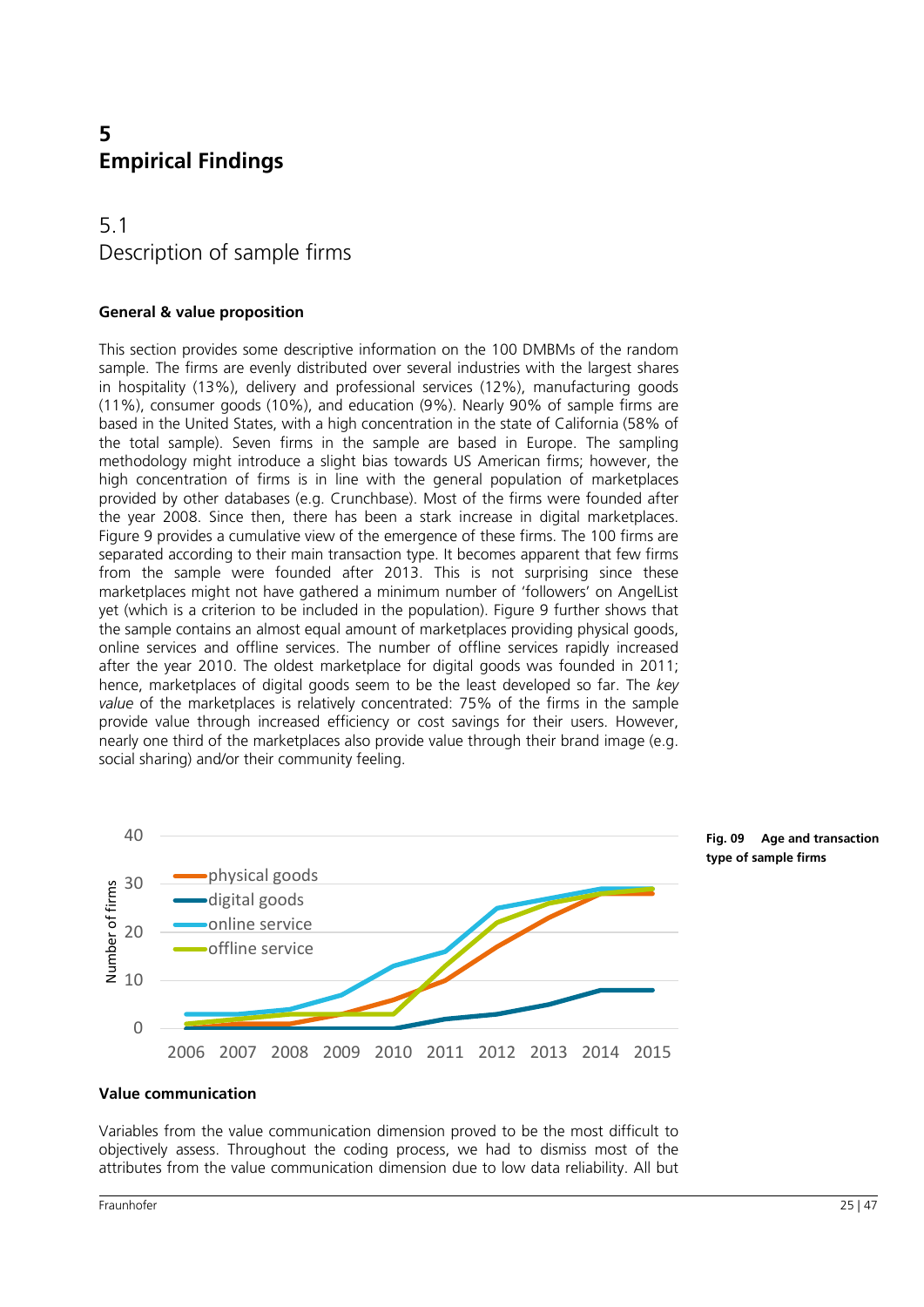two marketplaces communicated primarily through online channels with their customers. The two remaining firms have a strong focus on providing an offline sales force. Nearly four out of ten marketplaces communicate and deliver their value via a mobile app to their users. To activate and engage customers, 12% of the firms have developed recommendation systems that suggest product/ services based on the user profile and behavior. Another 11% offer price promotions on product bundles to stimulate the simultaneous purchase of several goods. Regarding the customer retention mechanism, the sample firms concentrate on targeted marketing activities (22%), social network functions (14%) and lock-in mechanisms (13%). These data, however, highly rely on the visibility of such mechanisms to non-members and should therefore be interpreted cautiously.

#### **Value creation**

From the 100 marketplaces in the sample, 90 employ currently less than 50 employees. Half of the firms exist of less than ten employees.<sup>[1](#page-26-0)</sup> Even in the sub-sample of marketplaces that operate globally, 71% employ less than 50 employees (see Figure 10). Regarding the mechanisms for trust and safety, we identify the review system as a common means for building trust. However, the data suggest that a review system is much more common in service marketplaces (74%) then in product marketplaces (40%). Marketplaces in the areas of education, design services and home services have the highest share of review systems. In around 80% (46/57) of the cases, the review system allows only the buyer side to assess the seller side ('one-sided review'). Quality reviews by the marketplace provider (14%) and mutual-sided review systems (5%) are the exception. Marketplaces generally create value by supporting the price selection process. In 68% of the sample firms, the seller side is responsible for price setting. In the remaining DMBMs, the marketplace itself determines the price in 15 cases, both sides enter negotiations (8), buyers compete in auctions (7), or buyers determine the price (2).





<span id="page-26-0"></span> $<sup>1</sup>$  Note that these data are primarily derived from the company profiles on crunchbase.com and the</sup> information provided by the company itself. Since these data rapidly change for start-ups, the number of employees is expected to be higher on average.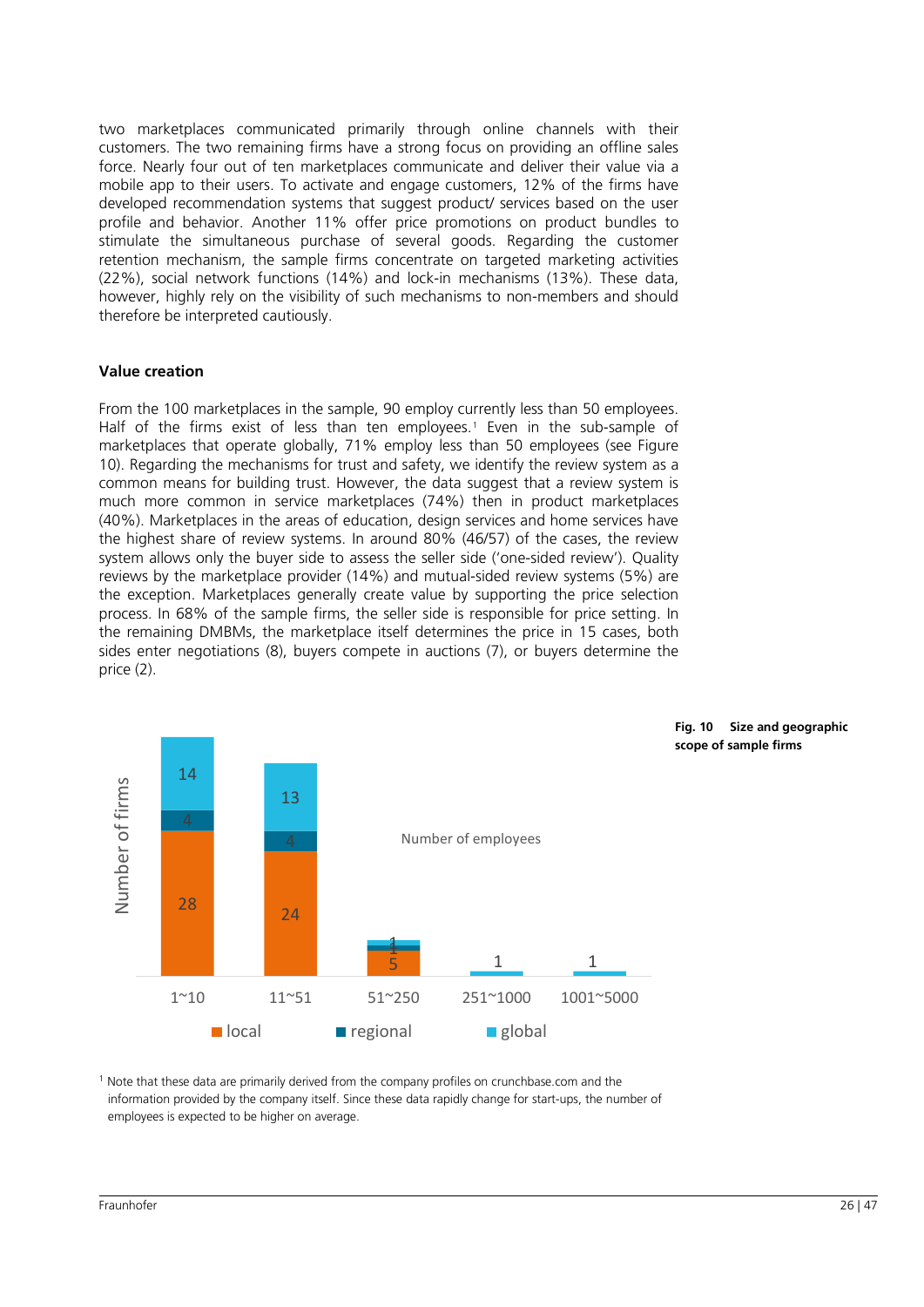#### **Value delivery**

The statistics suggest that most of the marketplace companies operate either locally (60%) or globally (31%). Regarding the customer type, only eight marketplaces match businesses with each other (B2B). This is in line with our definition of digital marketplaces that excludes highly automated and standardized commodity trading (e.g. stock markets). The majority of sample firms (60%) match individual buyers and sellers with each other (C2C). In half of these C2C marketplaces, customer segments can overlap; a customer can simultaneously act as seller and buyer. One third of marketplaces matches businesses with consumers (B2C). Additionally, some of the marketplaces attract both individuals and businesses on the supply or demand side; however, the classification considers only the primary customer segment.



**Fig. 11 Share of revenue streams for different customer segments**

#### **Value capture**

The variables from the value capture dimension show that 72% of marketplaces generate revenues from commission fees. Another 22% generate subscription fees, while listing/bidding fees (3%) and advertising (2%) are the exception. Ten of the sample firms combine a commission fee with a subscription or listing/bidding fee. Yet, 9% of the analyzed firms have no visible revenue streams at this point. Breaking down the revenue stream by user segment, commissions are the primary option for C2C (79%) and B2C (70%) marketplaces (figure12). B2B marketplaces focus less on commissions (3 in 9) and focus more on subscriptions (5 of 9). While these descriptive statistics are not statistically significant, they serve as an indication for the population of DMBMs in general.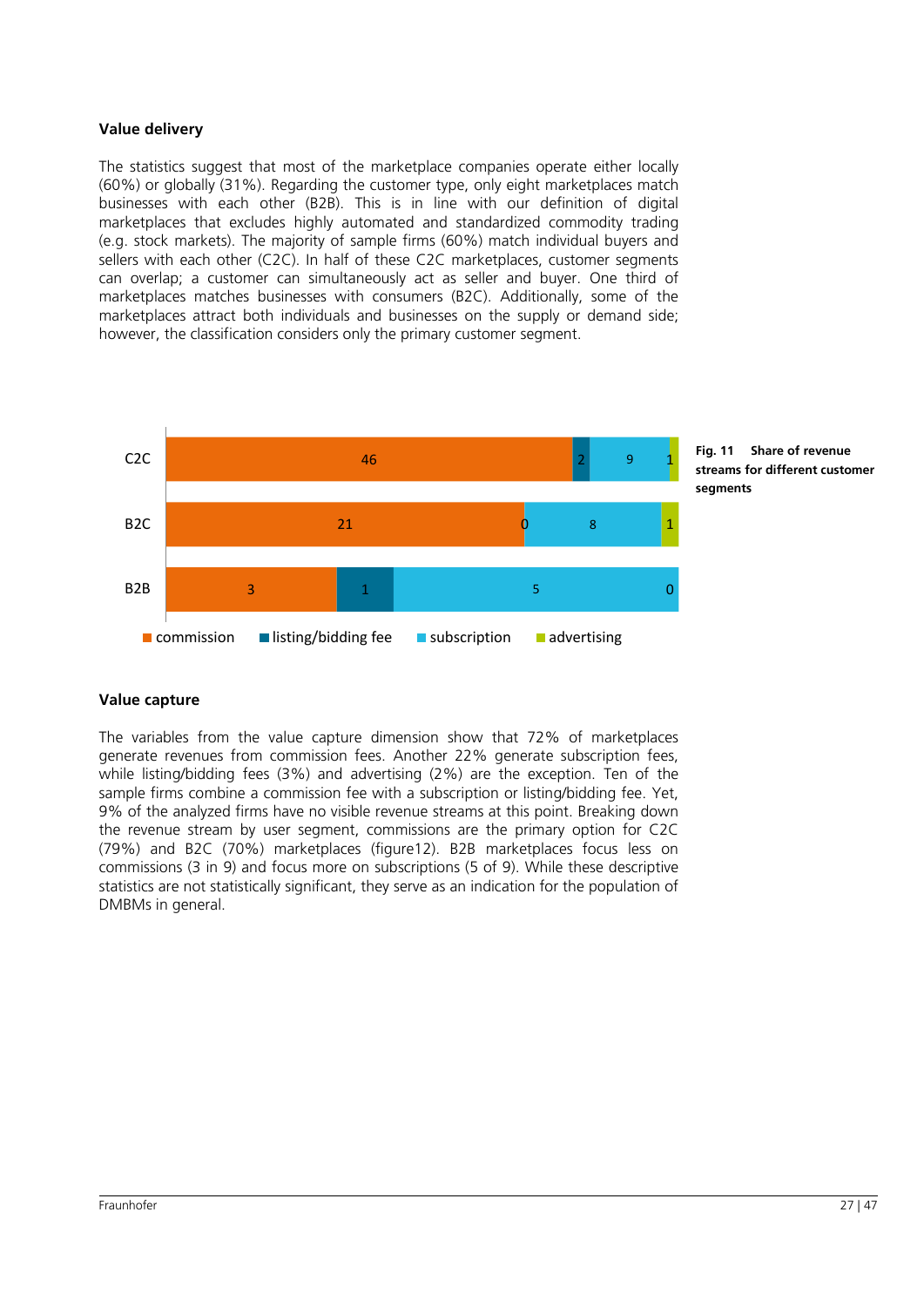### 5.2 Taxonomy of marketplace business models

The clustering process resulted in six different clusters. The table lists the cluster centers for each of the clusters. All DMBMs belong to one of the clusters, with only eight of them showing a distance higher than 1.3 from the cluster center.

|                                |                  | <b>Cluster Center of Final Solution</b> |          |          |    |                  |          |
|--------------------------------|------------------|-----------------------------------------|----------|----------|----|------------------|----------|
|                                | Cluster number   | 1                                       | 2        | 3        | 4  | 5                | 6        |
|                                | # of firms       | 11                                      | 12       | 12       | 12 | 28               | 25       |
| Value proposition: Transaction | <b>Service</b>   | 0                                       | 0        | $\Omega$ |    |                  | 1        |
| type                           | Good             | 1                                       | 1        | 1        |    | 0                | 0        |
|                                | <b>Digital</b>   | 0                                       | 1        | $\Omega$ | O  |                  | 0        |
|                                | <b>Offline</b>   | 1                                       | $\Omega$ |          |    | $\left( \right)$ |          |
| Value creation: Key activity   | <b>Community</b> | 0                                       | 1        | 1        | ∩  |                  | $\Omega$ |
|                                | building         |                                         |          |          |    |                  |          |
| Value capture: Revenue source  | <b>Supplier</b>  | 1                                       | 0        | 1        | 1  | 1                | 1        |
|                                | <b>Buyer</b>     | 0                                       | $\Omega$ | 0        | 0  | $\Omega$         | 0        |
| Value delivery: Customer types | B <sub>2</sub> B | $\Omega$                                | $\Omega$ | $\Omega$ | 0  | $\Omega$         | $\Omega$ |
|                                | B <sub>2</sub> C | 0                                       | 0        | 1        |    | 0                | 0        |
|                                | C <sub>2</sub> C | 1                                       | 1        |          |    |                  |          |

**Fig. 12 Technical Cluster Center of k-means analysis with six independent variables**

We can primarily characterize the clusters by analyzing their technical centers. It becomes apparent that there is an even split between product-focused and servicefocused business models. Besides, two clusters focus on digital transaction objects, while four clusters contain marketplaces that provided offline goods. As a consequence, each cluster can clearly be related to one type of transaction good: 1 and 3 center on physical products, cluster 2 focuses on transactions of digital products, 4 and 6 on offline services and 5 on online services. A second variable with high discriminative power is the firm's focus on community-building activities. Contrary to the remaining four clusters, firms from 2 & 3 focus strongly on community-building activities. Surprisingly, the clustering process did not use the revenue source as a discriminator. Here, all but 2 centers around the same option: only the seller pays for the service. The last variable – customer types – has a discriminating impact; however, all clusters are either focused on B2C  $(3 \& 4)$  or C2C transactions. These technical cluster centers give a good idea of the general characteristics of firms in the cluster. Nevertheless, this does not mean that all companies of the cluster fulfill the particular attribute. This refers specifically to cluster 2, which  $-$  according to the cluster center  $$ charges neither the buyer nor seller side. In fact, only one firm in cluster 2 shows such a characteristic. The other firms in cluster 2 use some form of revenue stream. To reveal the constituting attributes of the six clusters, figure 13 represents them as a matrix with transaction type (value proposition) and customer type (value delivery). In the representation, the technical center of each cluster is represented with one color. The shadow of the same color represents the spread of different business models in that cluster. For instance, cluster five technically represents C2C online services. However, the cluster also contains firms that provide online services for B2C and B2B customers. It becomes apparent that clusters 1, 3 and 2 partly overlap regarding these two variables.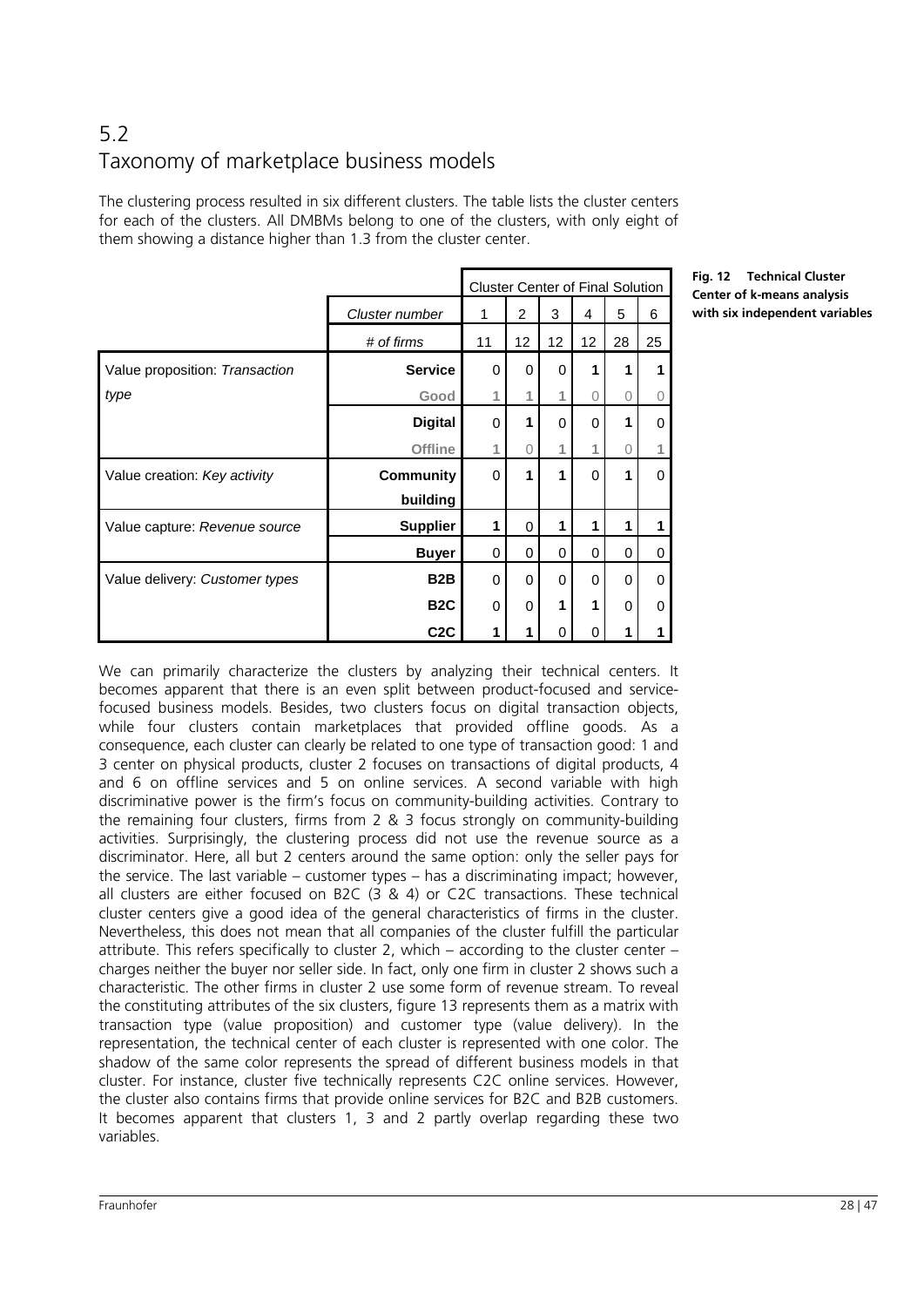

**Fig. 13 Clusters plotted against two business model attributes**

The focus on the six selected variables allows to identify the key discriminating attributes of the six clusters. Nevertheless, analyzing the six clusters in relation to other variables can allow important insights and provides a better understanding of their specific characteristics. Therefore, figure 14 presents descriptive statistics for the firms in each of the six clusters. The table only includes those variables that provide a certain reliability (low rating subjectivity) and discriminatory power. For instance, the variable 'viral mechanism' is not included since it requires a high level of subjective judgement by the rater. All percentage values are rounded; therefore, they do not necessarily add up to 100%. Please note that the quantitative data on the percentage distribution of the business model attributes is only indicative but not statistically significant given the relatively small sample size. Next, we will discuss these characterizing statistics for each of the clusters to provide a qualitative cluster interpretation.

#### **5.2.1**

#### **Cluster 1: Efficient product transactions**

Cluster 1 consists of marketplaces of physical products. Two thirds of the firms facilitate transactions between individuals (C2C), while one third facilitates transactions between businesses. Companies in this cluster create value for buyers by enabling them to efficiently find sellers and negotiate prices. The majority (64%) of the marketplaces in this cluster exchange manufacturing goods. Therefore, these marketplaces often aim at standardizing and commoditizing products to facilitate search and negotiation. For the individual sellers, the platform offers access to a large market of potential buyers. The statistics depict that for 91% of the sample firms in this cluster, customers use the platform primarily for superior efficiency and prices. Almost 90% of the firms charge the seller side, including 13% that charge both sellers and buyers with a fee. Two thirds of firms generate revenues from commissions; one fourth also generates revenues from subscriptions. These subscriptions are often charged to the seller side for additional services, increased visibility or access to customer data. In the cluster, half of the marketplaces charge fixed fees. The other half offers different fee options to customers. In particular, all subscription models are offered with different price options based on the included services. Regarding the review system, sellers are assessed by the buyers (45%) or the marketplace provider itself (27%). Half of the marketplace firms focus on data services to increase the matching efficiency and/ or offer additional value. To activate new users, 64% of firms primarily apply targeted marketing activities. We label the cluster 'efficient product transactions' to reflect its strong focus on creating value through transaction efficiency.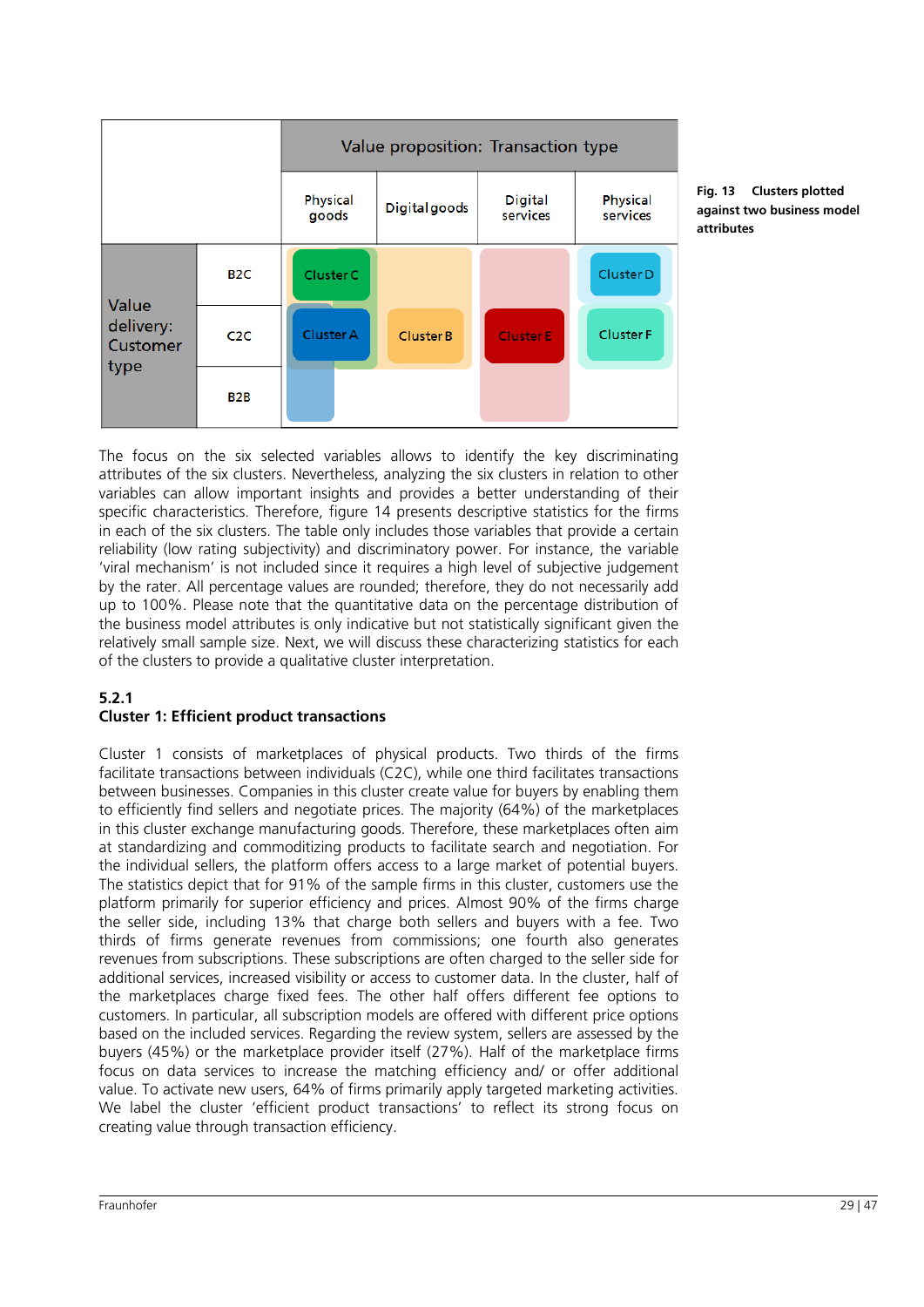*Beepi* is an exemplary firm for this cluster. Founded in 2013 in Los Altos (United States), the venture has built a marketplace for used cars and aims at substituting physical car dealers operating from a car lot. On the buyer side, Beepi is targeting people in their 20s and 30s who are accustomed to conducting transactions via their mobile device. Cars are tested by inspectors at the firm's headquarter before being certified for sale and visually presented on the firm's online platform. Founder Owen Savir says that »[p]eople nowadays are used to buying things online. They are used to transacting with Amazon, they are used to transacting with others and so buying a car online is the next logical step«. Beepi enables sellers of used cars to avoid time-consuming negotiations with multiple parties as the platform alleviates the information asymmetry problem that is pervasive in the used car sales market. To match buyers and sellers, Beepi has developed a proprietary pricing algorithm that suggests a price based on data from the geographic market. Beepi facilitates the transaction by providing electronic payment systems and delivering the cars directly to their buyers. The platform receives a commission fee of three to nine percent from the seller side. Currently, Beepi serves customers in three US American states (California, Arizona and Texas). Beepi has raised over USD 300 million on a two billion dollar valuation and plans to expand beyond the United States in 2016 (LeBeau, 2015).

#### **5.2.2**

#### **Cluster 2: Product community**

The second cluster comprises marketplace start-ups that primarily build a community around products. It contains all firms that enable transactions of digital goods, which represent two thirds of the cluster's companies. The remaining third of firms focus on the exchange of physical goods. The marketplace primarily creates value to sellers and buyers by creating an active community of like-minded people (67%). Therefore, we label the cluster as 'product community'. Users of these platforms are, for instance, enthusiastic about discussing and sharing specific music. To foster the community development, firms in this cluster provide the highest share of social network functions (25%) among the clusters and focus their key activity on community building (75%). While most of the transactions are between individuals (83%), 17% of the cluster firms apply a B2C model. One third of the companies receive revenue from the seller side, 25% from the buyer side, 17% from both, 17% from a third party and 8% offer the service for free to both sides. Among revenue streams, commission fees are the dominant revenue form (69%). If fees are differentiated, differentiation is most likely based on quantity. Two thirds of the marketplaces in this cluster only focus on one industry. This cluster has the lowest share of firms that operate only in one country. This is not surprising since platforms with digital goods can expand to a global market relatively easy. Interestingly, this cluster contains the highest share of marketplaces in which buyers can set prices. Given the standardized nature of many of the products that are exchanged in this cluster, only one in three marketplaces offers a review system for their users. Overall, the cluster of 'product community' applies mechanisms and instruments that aim at increasing user engagement with the platform rather than pure transactions.

An example of a product community is the self-publishing platform *Sellfy.* Sellfy enables creators of digital content such as e-books, music, videos, or software to commercialize their content via the platform. The platform has built a community of independent authors, musicians and designers on the seller side. The platform engages buyers with community features such as the possibility to follow and interact with one's favorite creators. Besides the novelty to buyers, Sellfy aims at guaranteeing superior product quality by selectively curating products on the platform. Besides, the company activates and retains customers with special price deals and unlimited access to their purchases in an online library. Sellers are given the opportunity to reach a larger customer market, have their products actively promoted, and increase their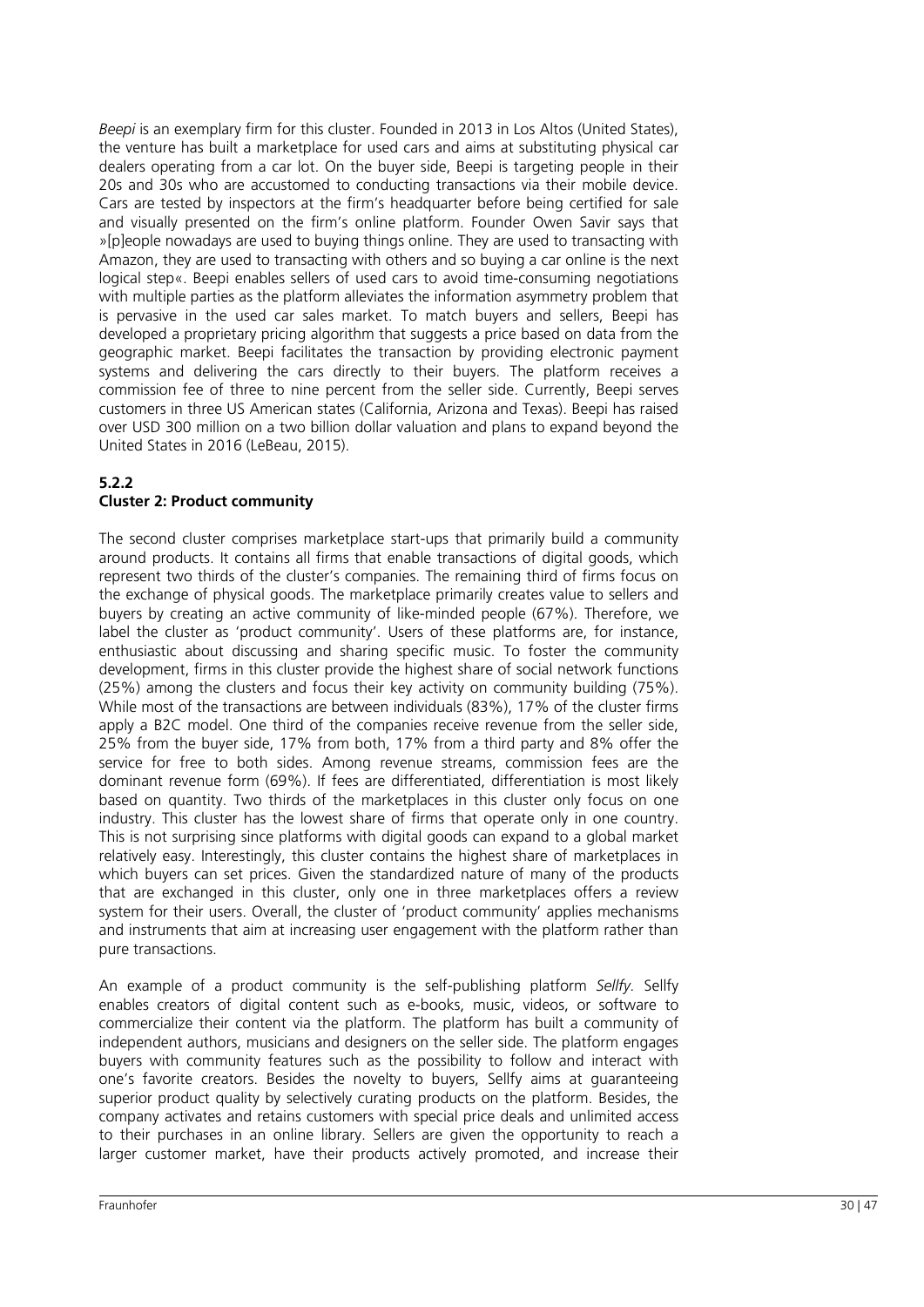efficiency in the transaction process through Sellfy's hosting, payment, and delivery services. In addition, Sellfy offers its sellers a data-based analytics tools and sales dashboard to analyze customer behavior. On Sellfy, sellers set the price for their goods. Sellfy charges a 5% commission fee on every transaction from the supplier side, while buyers are currently not charged at all. The platform was founded in 2011 in Latvia, but rapidly expanded to a global presence. Currently, there are over 50,000 sellers on the platform have created nearly 200.000 listings.

#### **5.2.3 Cluster 3: Product aficionados**

This cluster consists entirely of marketplaces that facilitate the exchange of physical goods. Two thirds of the DMBMs in this cluster facilitate exchange between businesses and consumers (B2C) and one third between individuals (C2C). A large share of marketplaces in this cluster create value from the image of the platform (67%); meaning that association with these marketplaces can be considered as desirable. The community aspect of these business models is much higher than in cluster  $1 -$  the other cluster of physical products. On the other hand, efficiency and price advantages have the lowest importance among all clusters (42%). As for cluster 2, these DMBMs strongly focus on community building as a key activity (58%). DMBMs from this cluster have the highest score for changing content on the platform to retain users and the second-highest percentage of firms offering an app. All marketplaces charge the seller side; either with a commission (77%) and/or subscription (15%). Sellers set fixed prices for the products they sell (85%), but have to accept fixed fees from the marketplace. Firms in the cluster tend to apply a vertical model to concentrate on one distinctive product category (67%). With the exception of one firm, they either operate in one individual country (42%) or are globally active (50%). While start-ups in this cluster focus the least on data-activities (17%), they are the most active cluster in creating and curating the product listings. One third of the firms offer a system for buyers to review the sellers; but in most cases, there is no review system in place. We label the cluster as 'product aficionados' since firms of this DMBM type have in common that they build a community of people with a shared passion for a certain product type. Such users are drawn to the community to discuss these products and inform themselves. Examples include aficionados of independent art products (artsy), handmade design (solidarum), educational products (educents), independent music (merchbar), or collectibles (hobbyDB). Once such a community of enthusiasts is established, it is a rather easy task to bring sellers to the platform.

A case in point is the product marketplace *Storenvy.* Founded in 2010 and located in San Francisco, the firm matches sellers and buyers of indie fashion brands. For the seller side (independent fashion brands), the marketplace offers high efficiency in creating and maintaining e-commerce activities. To do so, Storenvy provides a platform with tools for designing a digital storefront, displaying products, marketing, online checkout, inventory and order tracking, delivering deals, and tracking sales. Their value proposition claim to sellers is to open an e-commerce store in 20 minutes. Storenevy applies a hybrid model in which sellers can decide whether they use the tools to build and strengthen their own branded site (custom store) or to sell their items on Storenvy's marketplace. The marketplace model – introduced in 2012 – offers consumers to »[b]uy directly from the world's most awesome indie brands« (Storenvy website). Buyers can discover unique products ranging from handmade goods to apparel, jewelry or home decor. The marketplace classifies itself as »much more than just shopping. It's about discovering and connecting to amazing brands, people, and products« (Storenvy website). Its founder Jon Crawford specifies that Storenvy aims to »reduce the gap between consumers and merchants so that when you shop online it's like walking into a boutique and meeting the owner« (Angulo, 2014). Storeowners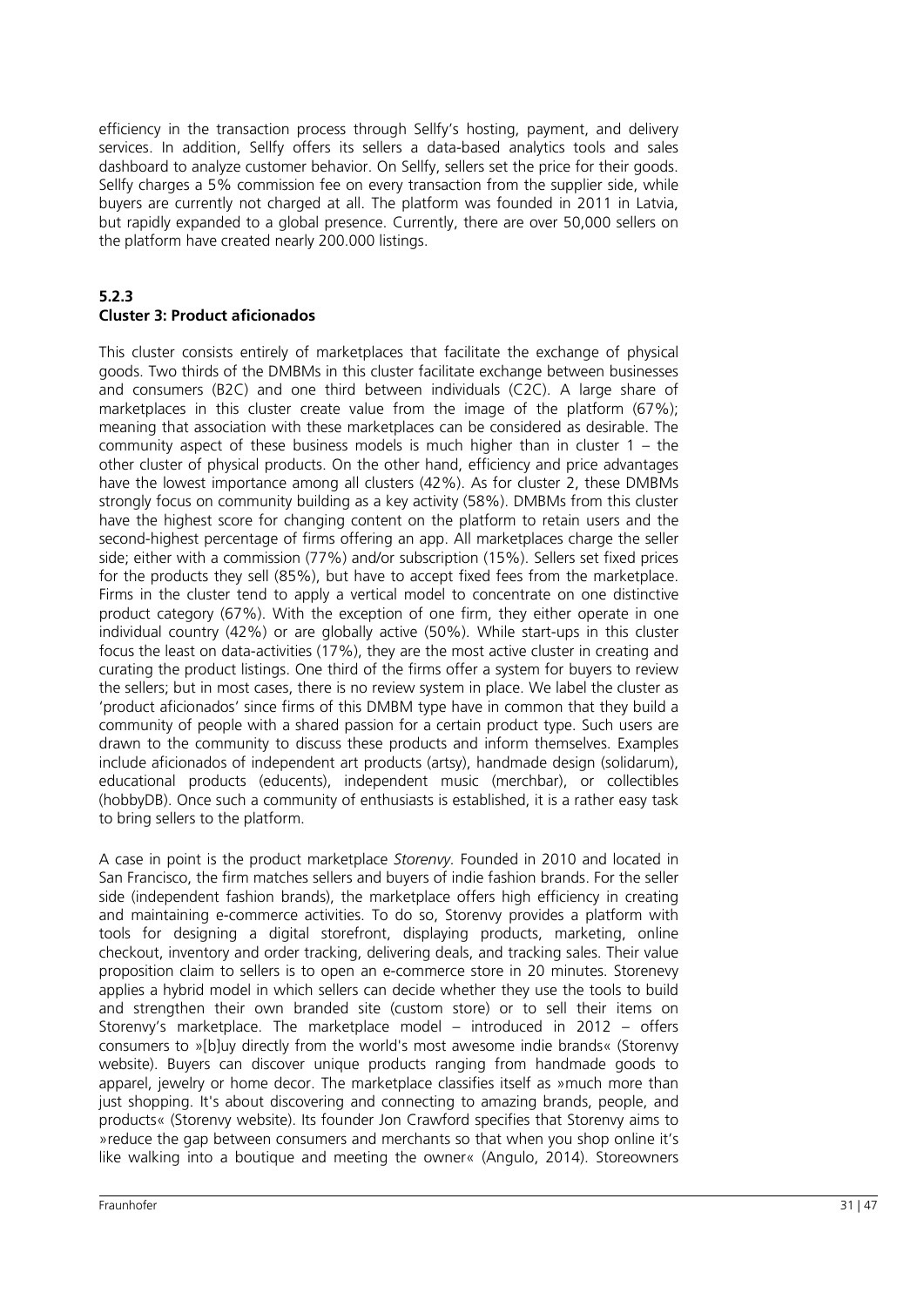therefore have brand pages for consumers get to know them. Storenvy engages and retains users with social network functions such as the 'envy' button to express one's admiration of a product or the option to 'follow' other users. Storenvy changed its revenue model: Initially, the company's main revenue source was based on subscription plans for sellers for receiving advanced e-commerce solutions. With the shift towards a marketplace, the company started charging a 10% commission fee from sellers on every marketplace transaction. The firm operates on a global scale and has built a community of 65,000 merchants to its platform.

#### **5.2.4**

#### **Cluster 4: Offline services on-demand**

Cluster 4 comprises marketplaces that match service firms with consumers. The exchanged services are delivered offline and therefore require some form of scheduling. The primary value for both the businesses selling the services and the consumers demanding them can be related to their efficiency gains (83%). For some firms, the value from brand image (33%) and platform design (17%) play an important role as well. None of the marketplaces creates significant value through the platform community. Rather, these firms focus their activities on generating data solutions (75%) to increase efficiency. Within the cluster, companies can be subdivided into two groups. A first group contains firms that act as aggregators for services that fully integrate the customer and therefore require exact time reservations. Examples include hairdressers (styleseat), car rides (technorides), or touristic activities (gidsy, headout). The second group of marketplaces serves firms with services that do not require the full integration of the customer and are therefore less time-sensitive. Often, however, they are requested within a short period of time. Examples include services for shipping (shyp), alcohol delivery (drizly) or construction work (buildzoom). In both groups, providers have limited capacity and therefore benefit from the scheduling process provided by the marketplace. DMBMs in this cluster provide the highest share of apps among all clusters (58%), which serve as a mobile scheduling device. Passive users are activated and retained through targeted marketing activities (42%). The companies in the cluster generate revenues through commissions from the sellers (73%), while buyers mostly use the marketplace for free. The marketplace fees are either fixed or differentiated between different marketplace features or segments. Most of those companies (75%) use a vertical model, which is in 67% of cases limited to one country. Prices are mostly set by sellers (67%); in some cases the marketplace itself establishes a standard price for the exchanged services. For instance, Shyp offers its delivery services at a standard price which has to be accepted by both the delivery supplier and the demand side. The cluster has the highest percentage of firms that provide ratings of sellers. Since positive ratings have a strong impact on the marketplace success of individual sellers, the rating system provides an effective mechanism to sustainably incentivize suppliers to schedule appointments via the platform. Overall, this cluster resembles the concept of on-demand services. Therefore, we label the cluster as 'offline services on-demand'.

An exemplary firm of cluster 4 is StyleSeat, a start-up founded in 2011 and based in San Francisco. StyleSeat is an on-demand online and mobile marketplace that aggregates beauty salons, stylists, colorists, manicurists, masseuses and the like with anyone who is looking for beauty services. Users are able to find stylists in over 15,000 cities across the US and schedule an appointment via the platform. The value proposition to users is to avoid the hassle of calling several beauty salons and perceive only a limited number of options. Users receive access to the profiles of service providers which are reviewed by others users of StyleSeat. From the service provider's perspective, the marketplace helps increase service orders by scheduling the vacant time slots more efficiently. The marketplace handles payments, taxes and provides CRM solutions to beauty salons. The founders claim to increase the beauty professionals'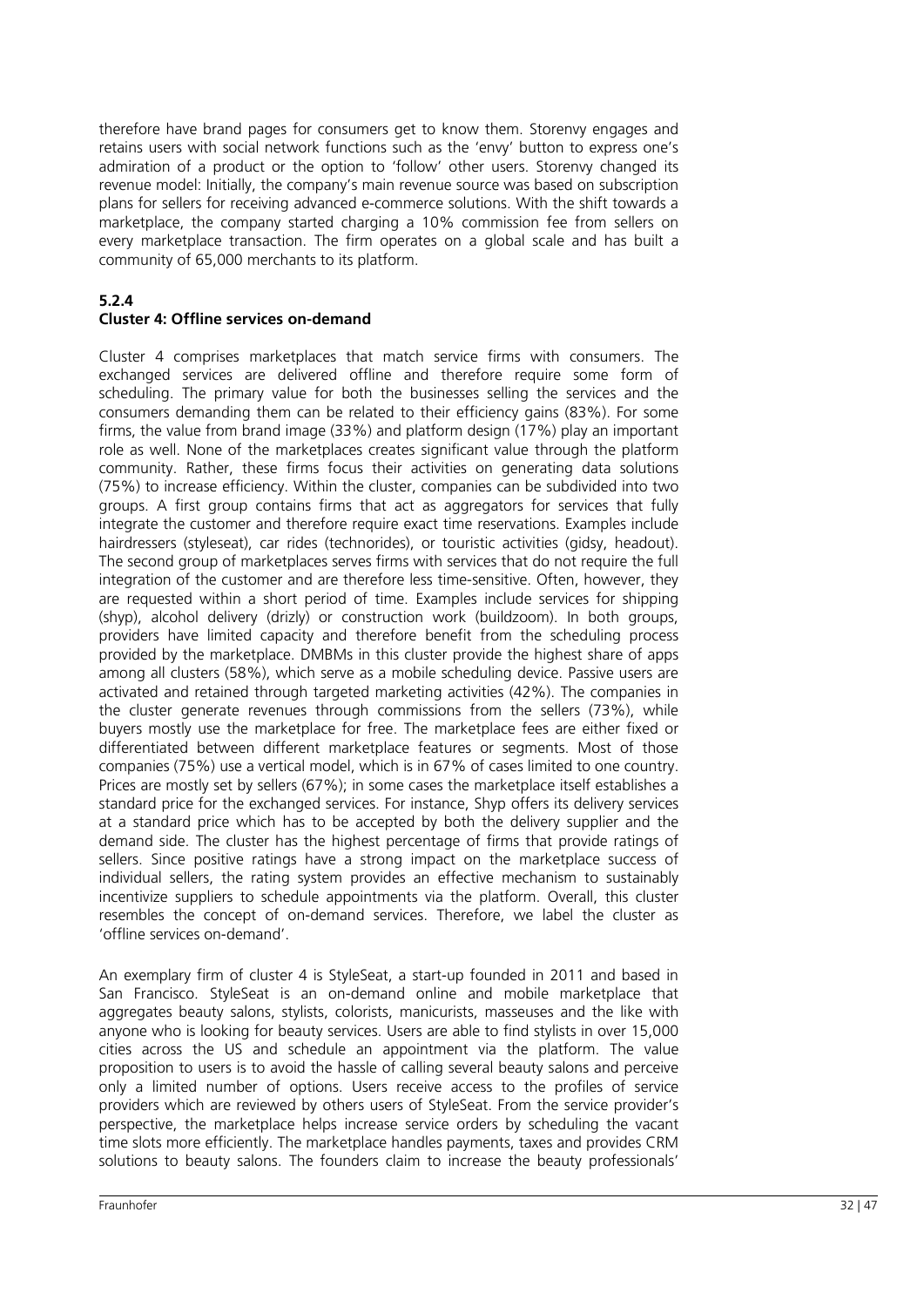revenues by around 70% through participation on their platform. Styleseat charges a 30% commission from the service providers and offers additional premium packages for a monthly subscription fee. The premium packages include additional tools for marketing and scheduling. StyleSeat's business model relies on mobile devices for scheduling appointments; more than 60% of the transactions occur through Styleseat's mobile app. To date, StyleSeat operates in various cities in the US, where it has aggregated more than 320,000 beauty professionals and over 2 million clients and facilitated USD 350 million in services booked on the platform.

| <b>DDBM Dimensions</b> |                           |                                    | <b>Characteristics of 6 DMBM Types</b> |                      |                        |                               |                 |                                  |                |
|------------------------|---------------------------|------------------------------------|----------------------------------------|----------------------|------------------------|-------------------------------|-----------------|----------------------------------|----------------|
|                        |                           |                                    | 1                                      | $\overline{2}$       | 3                      | 4                             | 5               | 6                                | <b>Fig. 14</b> |
|                        |                           |                                    | Efficient product<br>transactions      | community<br>Digital | aficionados<br>Product | Offline services<br>on-demand | Online services | offline services<br>Peer-to-peer |                |
|                        | Number of companies       |                                    | 11                                     | 12                   | 12                     | 12                            | 28              | 25                               |                |
|                        |                           | Platform<br>Image                  | 0%                                     | 33%                  | 67%                    | 33%                           | 29%             | 28%                              |                |
|                        | Key value                 | Design/<br>Usability               | 9%                                     | $0\%$                | 0%                     | 17%                           | 0%              | 8%                               |                |
| <b>VALUE</b>           |                           | Price/Cost<br>efficiency           | 91%                                    | 58%                  | 42%                    | 83%                           | 75%             | 88%                              |                |
| PRO-<br><b>POSITIO</b> |                           | Community/<br>network              | 9%                                     | 67%                  | 50%                    | 0%                            | 57%             | 8%                               |                |
| $\mathsf{N}$           |                           | Physical goods                     | 100%                                   | 33%                  | 100%                   | 0%                            | $0\%$           | 0%                               |                |
|                        |                           | Digital goods                      | 0%                                     | 67%                  | 0%                     | $0\%$                         | 0%              | 0%                               |                |
|                        | Transaction<br>Type       | Online<br>services                 | 0%                                     | 0%                   | 0%                     | 0%                            | 97%             | $0\%$                            |                |
|                        |                           | Offline<br>services                | 0%                                     | $0\%$                | 0%                     | 100%                          | 3%              | 100%                             |                |
|                        | Retention<br>mechanism    | Changing<br>content on<br>platform | 9%                                     | 0%                   | 25%                    | 0%                            | 0%              | 8%                               |                |
|                        |                           | Design of<br>lock-in<br>mechanisms | 9%                                     | 17%                  | 0%                     | 0%                            | 21%             | 20%                              |                |
| VALUE<br>COMM.         |                           | Social<br>network<br>functions     | 9%                                     | 25%                  | 0%                     | 8%                            | 7%              | 16%                              |                |
|                        |                           | Targeted<br>marketing              | 63%                                    | 0%                   | 33%                    | 42%                           | 7%              | 12%                              |                |
|                        | Communicat<br>ion channel | App                                | 36%                                    | 25%                  | 50%                    | 58%                           | 25%             | 48%                              |                |
|                        |                           | Commissions                        | 64%                                    | 69%                  | 77%                    | 57%                           | 55%             | 80%                              |                |
|                        | Key revenue               | Listing/bidding<br>fees            | 9%                                     | 8%                   | 0%                     | 0%                            | 3%              | 0%                               |                |
|                        | stream                    | Subscriptions                      | 27%                                    | 0%                   | 15%                    | 36%                           | 28%             | 16%                              |                |
| VALUE                  |                           | Advertising                        | $0\%$                                  | 0%                   | 8%                     | 0%                            | 3%              | 0%                               |                |
| CAPTUR                 |                           | Seller                             | 88%                                    | 33%                  | 100%                   | 73%                           | 68%             | 55%                              |                |
| Ε                      | Main                      | Buyer                              | 0%                                     | 25%                  | $0\%$                  | 9%                            | 8%              | 30%                              |                |
|                        | revenue                   | Hybrid                             | 13%                                    | 17%                  | 0%                     | 9%                            | 12%             | 10%                              |                |
|                        | partner                   | Third party                        | $0\%$                                  | 17%                  | $0\%$                  | 0%                            | 0%              | 0%                               |                |
|                        |                           | Free                               | 0%                                     | 8%                   | 0%                     | 9%                            | 12%             | 5%                               |                |

**Fig. 14 DDBM Dimensions**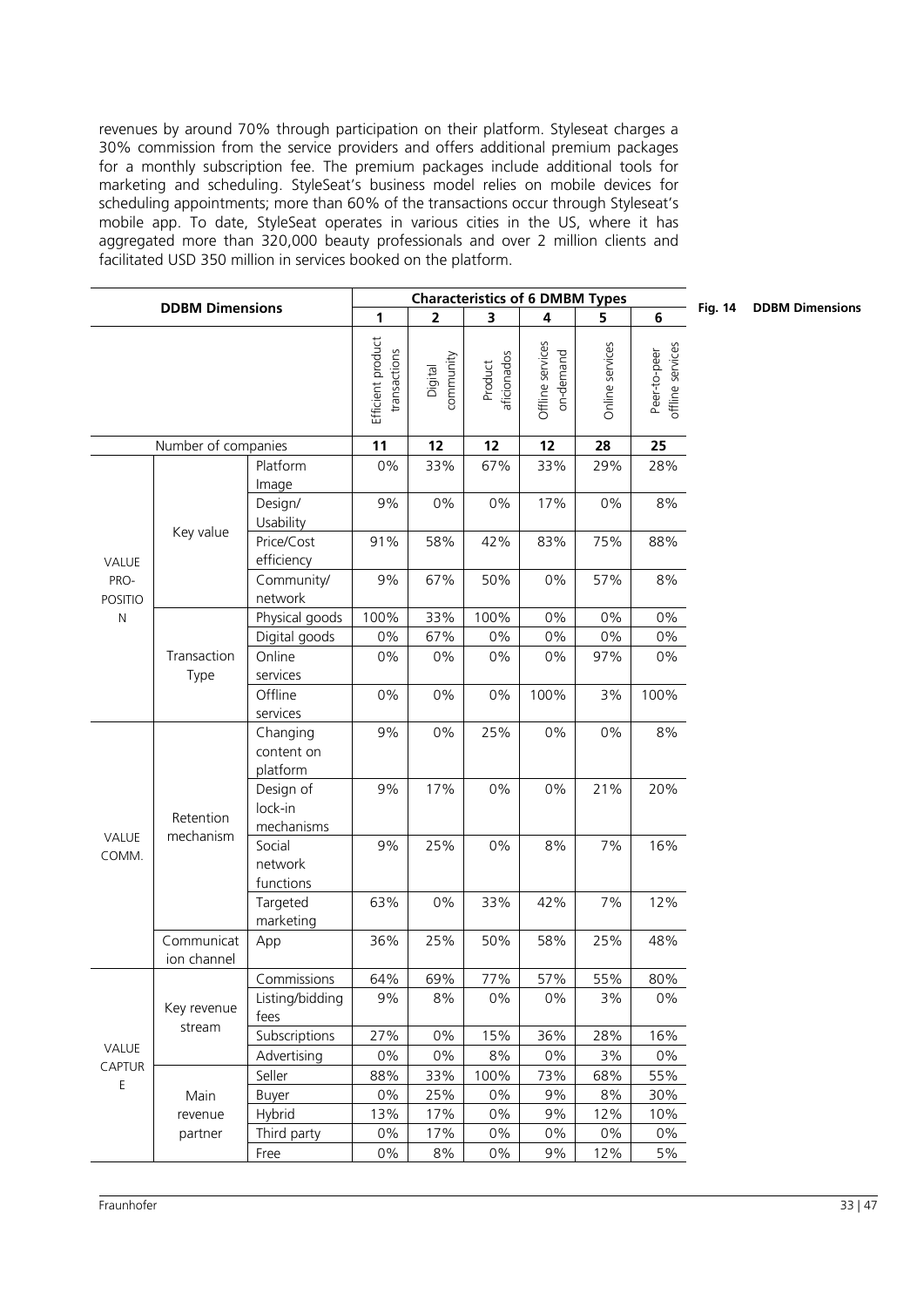|                |                     | Fixed pricing    | 50%   | 50%   | 89% | 42%   | 46% | 62%   |
|----------------|---------------------|------------------|-------|-------|-----|-------|-----|-------|
|                | Pricing             | Market pricing   | 0%    | 0%    | 0%  | 0%    | 0%  | 5%    |
|                | Mechanism           | Differentiated   | 50%   | 25%   | 11% | 50%   | 42% | 29%   |
|                |                     | pricing          |       |       |     |       |     |       |
|                |                     | Feature based    | 60%   | 0%    | 0%  | 50%   | 36% | 33%   |
|                |                     | Geography        | 0%    | $0\%$ | 0%  | 17%   | 0%  | $0\%$ |
|                | Price               | based            |       |       |     |       |     |       |
|                | discriminatio       | Quantity         | 0%    | 67%   | 0%  | 0%    | 45% | 33%   |
|                | n for fees          | based            |       |       |     |       |     |       |
|                |                     | Segment          | 40%   | 33%   | 0%  | 33%   | 18% | 33%   |
|                |                     | based            |       |       |     |       |     |       |
|                | User                | C <sub>2</sub> C | 63%   | 83%   | 33% | 0%    | 57% | 100%  |
|                | segments            | B <sub>2</sub> C | 0%    | 17%   | 67% | 92%   | 32% | $0\%$ |
|                |                     | B <sub>2</sub> B | 36%   | 0%    | 0%  | 8%    | 11% | 0%    |
| <b>VALUE</b>   | Industry            | Vertical         | 64%   | 67%   | 67% | 75%   | 75% | 80%   |
| <b>DELIVER</b> | scope               | Horizontal       | 36%   | 33%   | 33% | 25%   | 25% | 20%   |
| Υ              |                     | Local            | 72%   | 33%   | 42% | 67%   | 54% | 80%   |
|                | Geographic<br>scope | (Intra)          | $0\%$ | 25%   | 8%  | 25%   | 7%  | 0%    |
|                |                     | Regional         |       |       |     |       |     |       |
|                |                     | Global           | 27%   | 42%   | 50% | 8%    | 39% | 20%   |
|                | Key activity        | Data services    | 45%   | 25%   | 17% | 75%   | 39% | 28%   |
|                |                     | Community        | 9%    | 75%   | 58% | 8%    | 57% | 12%   |
|                |                     | building         |       |       |     |       |     |       |
|                |                     | Content          | 0%    | 17%   | 25% | 8%    | 11% | 4%    |
|                |                     | creation &       |       |       |     |       |     |       |
|                |                     | curation         |       |       |     |       |     |       |
|                |                     | Fixed by seller  | 50%   | 55%   | 85% | 67%   | 64% | 73%   |
|                | Price               | Fixed by buyer   | 0%    | 18%   | 8%  | $0\%$ | 4%  | $0\%$ |
| VALUE          | Discovery           | Fixed by         | 8%    | 18%   | 0%  | 17%   | 21% | 15%   |
| CREATI         | Mechanism           | platform         |       |       |     |       |     |       |
| ON             |                     | Negotiated       | 17%   | 0%    | 8%  | 8%    | 7%  | 8%    |
|                |                     | Auction          | 25%   | 9%    | 0%  | 8%    | 4%  | 4%    |
|                |                     | One-sided        | 45%   | 17%   | 33% | 58%   | 50% | 56%   |
|                |                     | user review      |       |       |     |       |     |       |
|                | Review              | Review by        | 27%   | 0%    | 0%  | 0%    | 11% | 8%    |
|                | System              | platfom          |       |       |     |       |     |       |
|                | Mechanism           | Mutual-side      | 0%    | 8%    | 0%  | 0%    | 0%  | 8%    |
|                |                     | review           |       |       |     |       |     |       |
|                |                     | None             | 27%   | 75%   | 67% | 42%   | 39% | 28%   |

#### **5.2.5 Cluster 5: Online services**

Companies in this cluster share the characteristic that they offer services that are delivered via the internet. This includes services that involve individuals 'sharing' their previously untapped skills. For instance, the last years have seen the emergence of educational services such as individuals tutoring languages (italki) or creating online courses (udemy, skillshare). The cluster also includes firms that aggregate professional freelancers such as divorce attorneys (wevorce, breakthrough), municipal financial investors (neighborly), designers (visually), or scientific researchers (experiment). These marketplaces provide a high efficiency to the supply side in earning an additional income or even to substitute their formal employment. Marketplace participation provides sellers with a clear advantage in reaching their target audience. In many cases, the demand-side users receive value from the community around the core service. In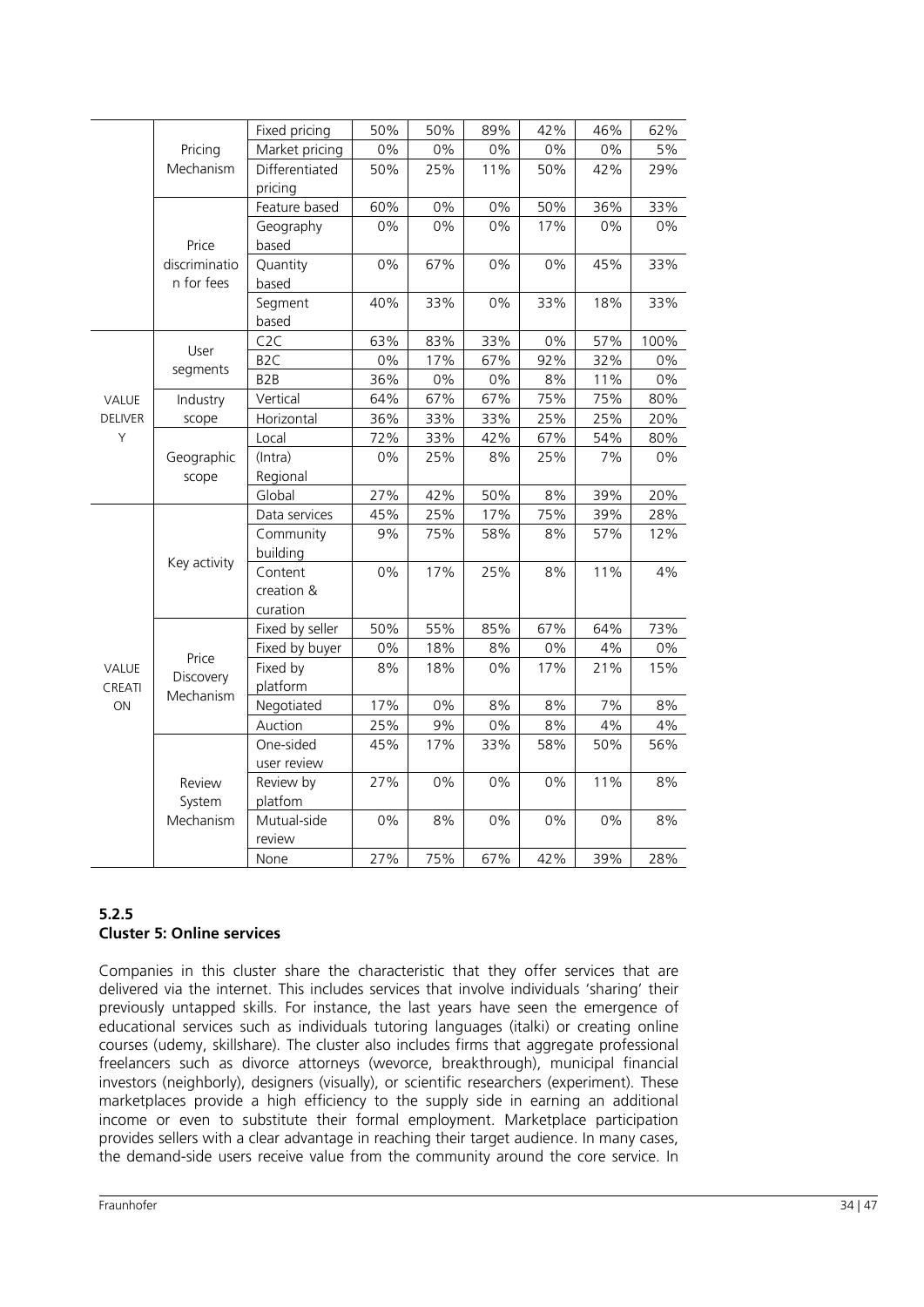75% of cluster firms, the value proposition is targeted at one single market (vertical). More than half of these marketplaces operate only in one country. Since some of the services are rather standardized, the share of marketplaces setting a fixed price is the highest among all clusters (21%). Only 25% of the marketplaces offer an app. The marketplaces of this cluster monetize by charging sellers (68%), and/or buyers (20%). The fee is mostly charged as commission (55%) or subscription (28%). Nearly half of the firms offer differentiated fees. Cluster 5 represents the largest cluster, containing 28% of firms from the entire sample.

*Udemy* – a marketplace »for professional educators or anyone with an expertise to join and share their knowledge« – provides a good representation for this cluster. Launched in 2010 in San Francisco, Udemy offers individuals the possibility to create, distribute, promote, and sell their educational courses on topics such as entrepreneurship, software programming, or fitness. The key value proposition to these content suppliers relates to earning an additional source of income. The buyer side is offered a selection of more than 30.000 educational courses. Udemy's CEO Dennis Yang underlines that »[b]y bringing a true marketplace model to education, we're giving people unparalleled access to their choice of sought-after skills […].With Udemy's web and mobile offerings, students access content and experts where and when they want to« (Business Wire, 2013). The uncertainty about the quality of the online courses is reduced through previous user ratings, free sample material and detailed outlines of course contents. The courses are increasingly watched via Udemy's mobile app on smartphones and tablets. The platform's revenue model is based on commissions from both students and instructors. The commission system for instructors depends on whether the instructor has acquired a learner through her own marketing activities. Instructors pay a 3% commission fee if they attract users through their coupon codes. If students are acquired via the marketing and sales activities of Udemy (e.g. promotions, featured listings, blog posts), instructors pay a commission fee of 50%. Udemy has acquired more than 8 million students and 19.000 instructors from all parts of the world.

#### **5.2.6**

#### **Cluster 6: Peer-to-peer offline services**

The sixth cluster comprises companies facilitating the exchange of offline services between individuals. Companies in this cluster can be further divided into two subtypes according to the seller side: (a) individuals sharing their physical resources (10/25) and (b) individuals providing their time and skills (12/25). Resource sharing firms include shared private accommodation (Airbnb), office space (sharedesk), or cars (getaround). Time- and skill-sharing services comprise pet sitting (spotwag), delivery services (postmates), home services (zaarly), or event organization (honeybook). For the private supply side, firms in this cluster often provide a novel source of income. These marketplaces create value to the buyer side through an increase in transaction efficiency (88%) and – less commonly – through the platform's perceived image (28%). In particular, some of these marketplaces are closely related to the positive image of the 'sharing economy'. The companies in this cluster mostly apply vertical business models (80%) and are only active in one country (80%). Prices are set mainly by the seller side (73%), while sometimes the platform determines a standard price (17%). Overall, 72% of the firms in this cluster provide a review system to generate trust between the users. Firms from this cluster over-proportionally provide lock-in mechanisms to retain customers. Half of the firms offer an app for mobile booking of the service. Revenue is generated primarily from the seller side (55%), but the share of firms charging buyers is highest among all clusters (30%). The fees are standardized in 60% of cluster firms, with the other 40% equally differentiating in regard to service features, quantity and segment characteristics. The revenue model is predominantly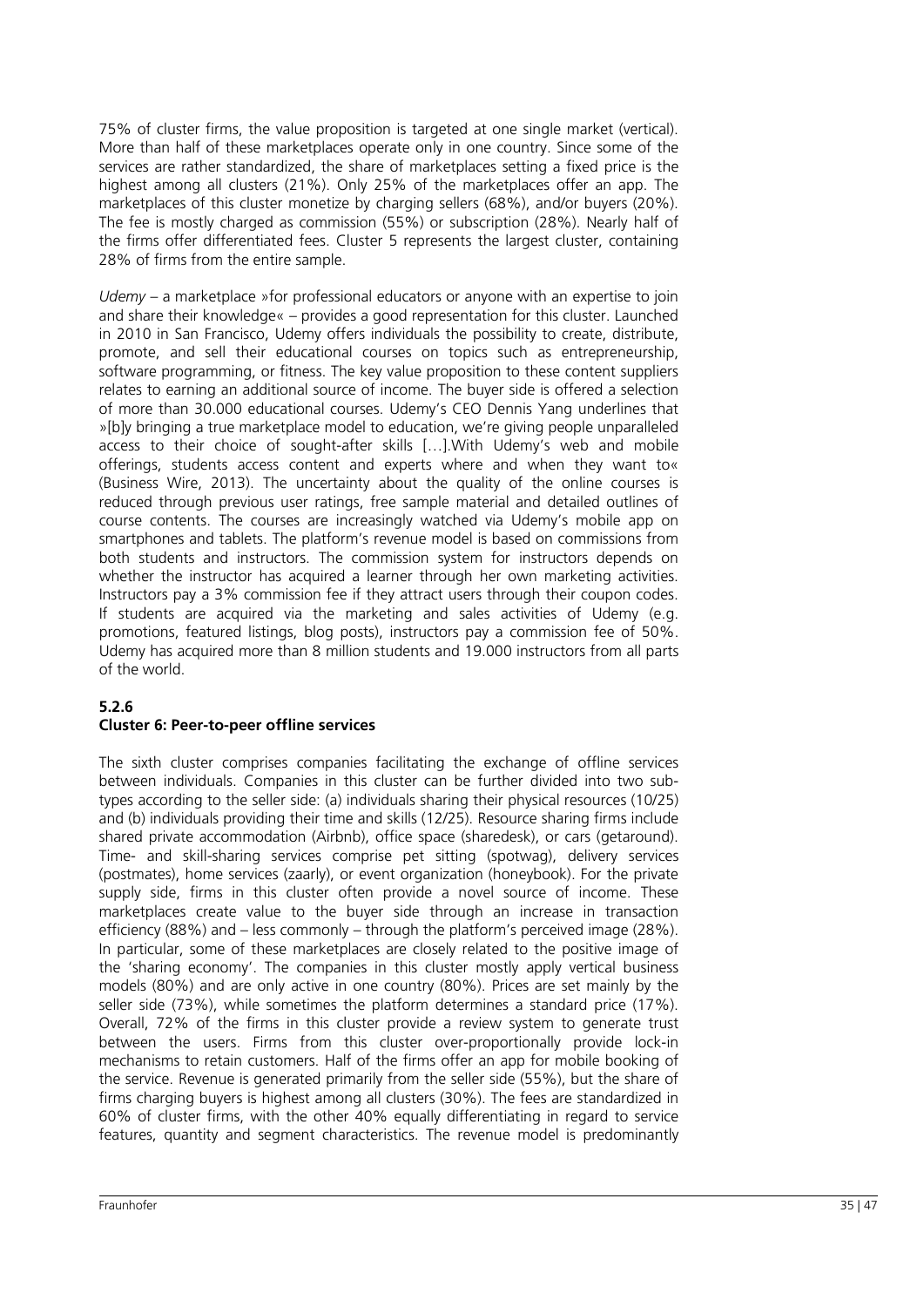based on commission fees (80%). With one fourth of firms assigned to the cluster, peer-to-peer offline services represent the second-largest DMBM type in the sample.

Airbnb exemplifies peer-to-peer offline services. Airbnb provides value to its hosts by enabling them to generate additional income from renting out their private property. The business model has enabled the activation of resources that were previously unused. Airbnb's buyer side receives value form the site's sharing image, the efficient booking process and the novel experience of sleeping in private accommodations. The firm creates value for their hosts by providing insurance for their property, automated payment systems, professional photographers and the promotion of their listings on the platform. Both buyers and sellers are actively encouraged to rate each other to increase their trustworthiness to other users. Airbnb generates revenues from commissions on bookings. Hosts pay a commission fee of 3%, while guests pay between 6% and 12%. The company is currently valued at over USD 25 billion dollars and has over 1,000,000 listings operating in 190 countries.

In summary, the six theoretical clusters can be interpreted in a plausible way. The six resulting DMBM types do not only differ in regards to the variables included in the kmeans clustering, but are also distinguishable in regards to further attributes.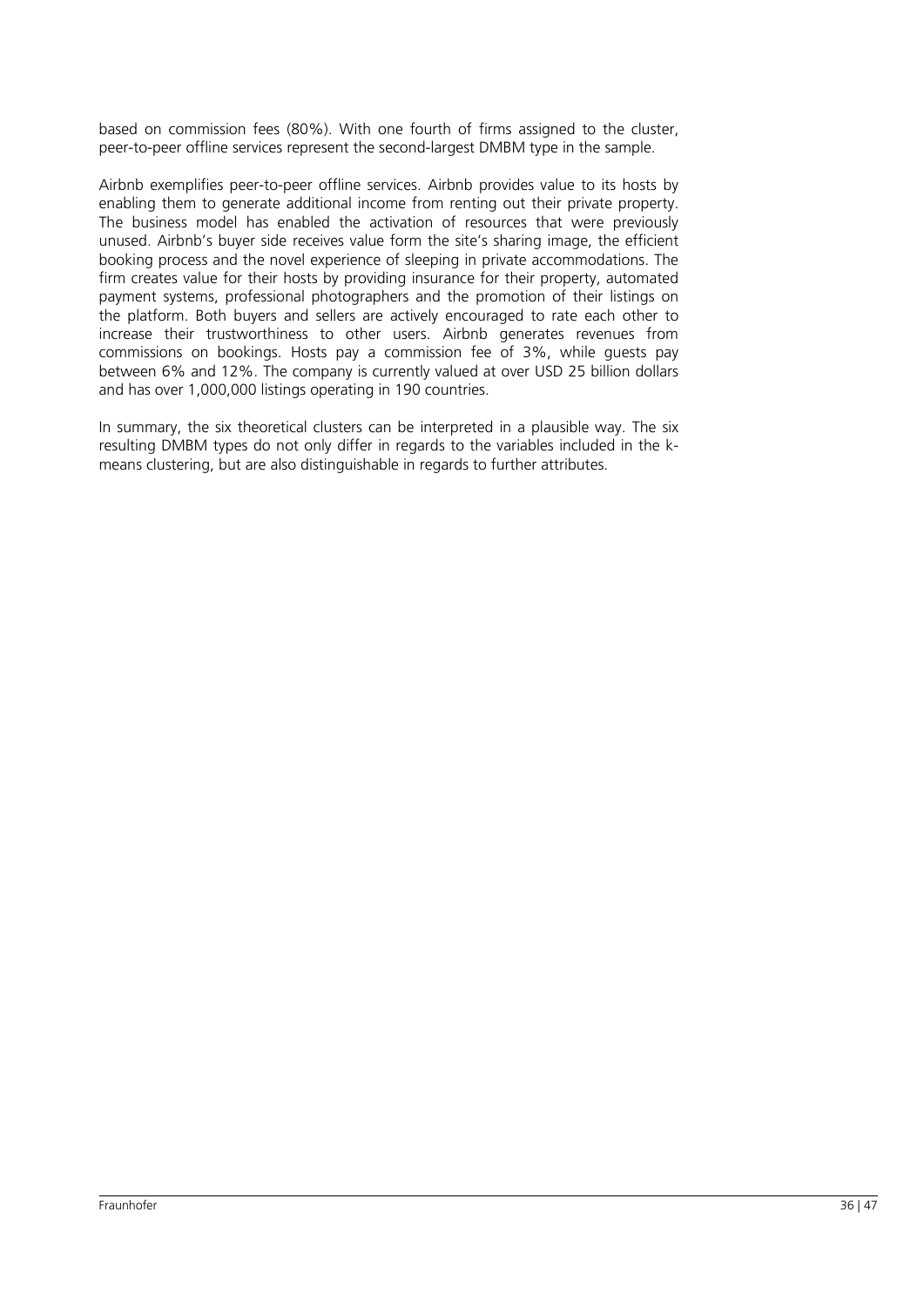### **6 Managerial Implications**

The process of analyzing and classifying the 100 DMBMs has yielded new insights into the general characteristics of digital marketplaces and their business models. The empiric taxonomy provides first insights into the underlying differences of these business models. The descriptive statistics provide some indicative benchmark values for practitioners to compare their business model with other companies. Most importantly, the awareness of the six business model types enables managers to select comparable firms from other industries as an inspiration for changing their own business model. Managers of digital marketplaces can use the successful start-ups with the same DMBM type as a blueprint to adapt their business model configurations.

The data gathering process has revealed certain strategies for dealing with the most critical challenges of developing digital marketplaces. One key challenge relates to the selection of an appropriate revenue side. The firm sample has shown different possible combinations; however, most marketplaces primarily charge the seller side for their services. This suggests that the buyer side might generate more value to the seller side (cross-side network effects) then vice versa. In addition, the data might suggest that the seller side is less price sensitive to marketplace fees. This seems plausible since the marketplaces often provide sellers with the possibility to generate new forms of income (e.g., by teaching a course online) that were not available offline. Such an additional income provides a net benefit to these sellers despite the marketplace fees. Regarding the revenue partners, managers should differentiate between marketplaces that are only more efficient than previous solutions (e.g. selling products) and marketplaces that provide novel value propositions (e.g. short-term rental of private accommodation). The analysis leads to the suggestion that the efficiency-centered marketplaces (clusters 1, 3 and 4) should strongly focus on incentivizing the buyer side to join the marketplace (by subsidizing them financially). In these cases, sellers will generally join those marketplaces that have already attracted the largest buyer side. For firms in cluster 5 and 6, incentivizing the seller side plays an equally important role. As we have seen in the data, a large share of DMBMs in clusters 5 and 6 also subsidize the seller side to attract them to the marketplace.

Subsidizing one customer side is, however, not sufficient for building a critical mass of customers. The analysis of the sample firms reveals the existence of three different strategies to acquire the critical mass of users. The first strategy relates to a strong focus on building one market side. These ventures started often as a one-sided business. Take the example of Sellfy, the digital content marketplace presented above (type 2). The venture started offering services only to the customer segment of content creators (supply side). After Sellfy had built a critical mass of content creators, they changed their business model to a marketplace model. Having already connected 50.000 content creators, Sellfy was able to successfully advertise its newly created marketplace to potential buyers. A second strategy relates to the selection of a larger network as a key partner ('piggybacking'). Airbnb, for example, initially encouraged its hosts to link their listings to the dominant marketplace *Craigslist*. Thus, the marketplace was able to benefit from the network size of craigslist as a buyer side. When Craigslist visitors clicked on an offered accommodation, they were redirected to Airbnb's platform for booking. A third strategy is derived from the findings regarding the geographic focus and the industry scope of the sample firms. Starting in a limited market (geography or industry scope) facilitates the development of a critical mass of users. Many of the product marketplaces in the sample started with a very narrow product focus. For instance, the platform *Artsy* matches sellers and buyers of art pieces. Starting from a narrow selection of paintings, the marketplace has expanded its scope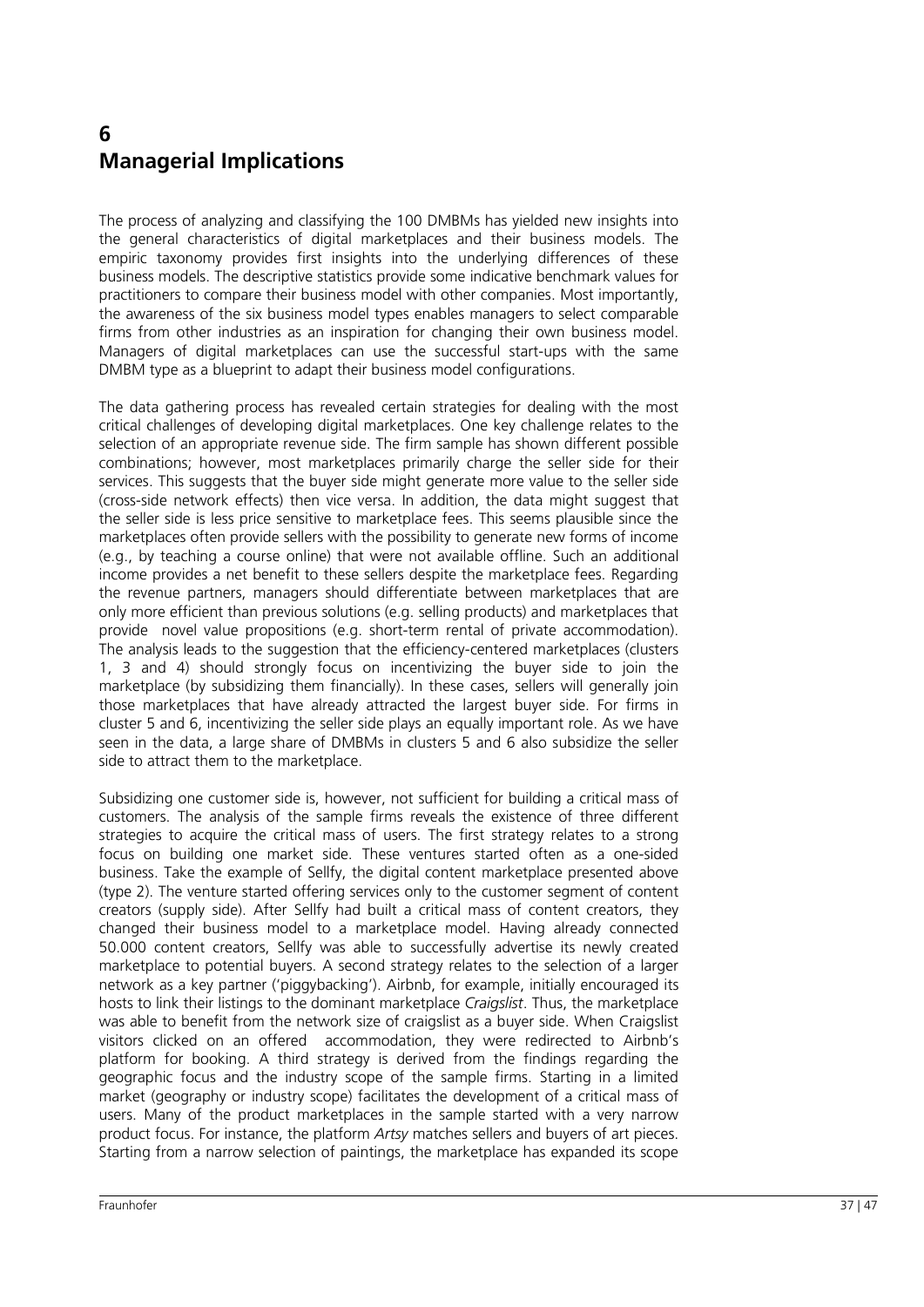into a wide range of artefacts, after reaching a critical mass of providers for their initial art categories. Most of the providers of offline services (4 and 6), initially start their service in one city where they expect a critical mass of early . A high share of the sample firms started their offline service marketplace in San Francisco and only moved to other cities after they had activated a critical mass of users there. We suggest that each of the six DMBM types might have a preferable strategy for overcoming the challenge of acquiring a critical mass of users.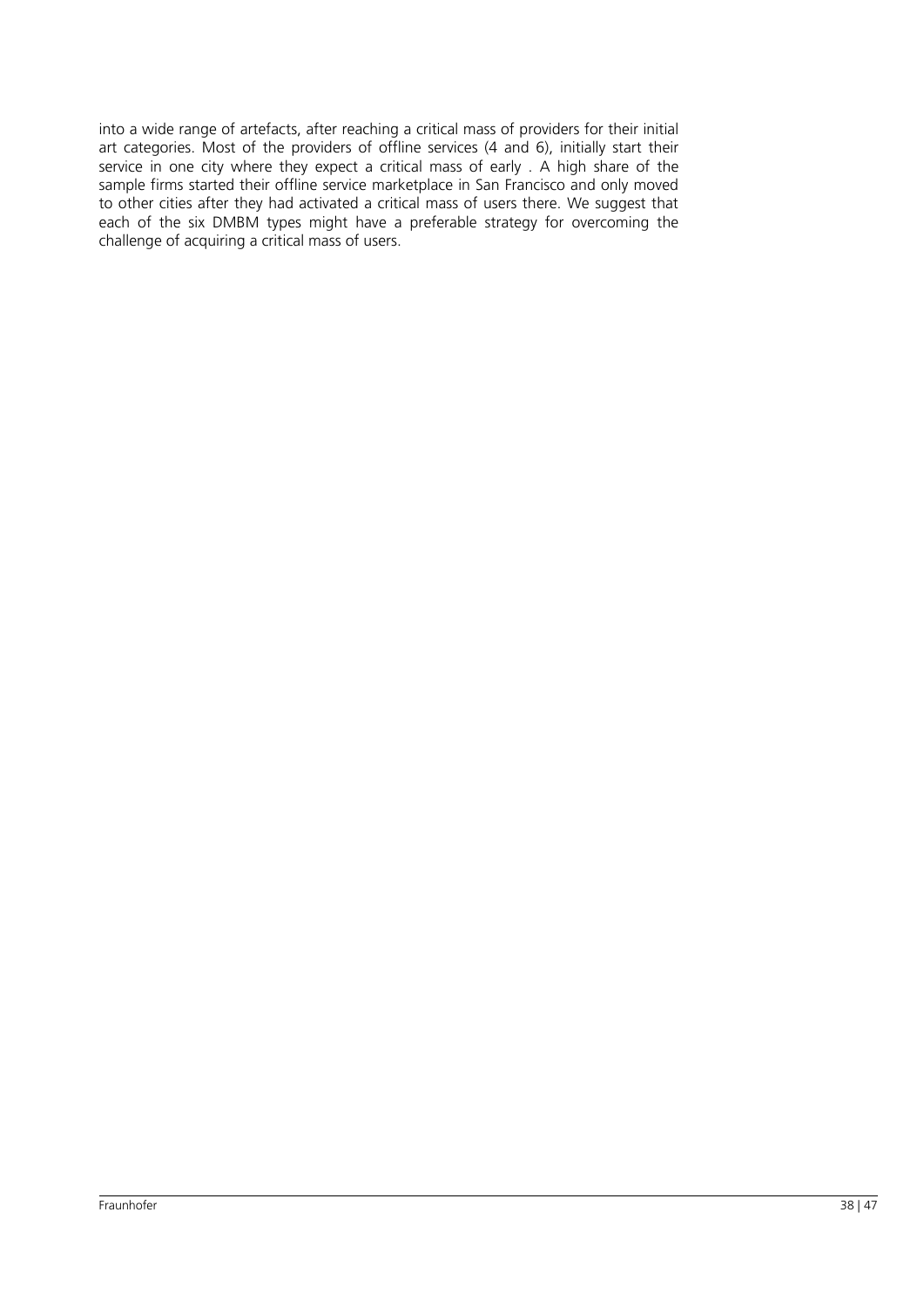### **7 Conclusions and Outlook**

Digital marketplaces have become highly popular business models among entrepreneurs and investors. The research has yielded new insights into the relevant but under-researched topic of digital marketplaces. The presented framework of attributes and specifications of DMBMs synthesizes knowledge from practitioners with relevant literature in a structured way. The framework allows analyzing DMBMs and can serve as a supporting tool for designing and changing such business models. Most importantly, the research provides a novel taxonomy of digital marketplace business models (DMBMs). The taxonomy advances the discussion towards a more differentiated and structured analysis of these business models. Further research can utilize the DMBM types to identify differences in performance. Moreover, the methodology of empirical classification contributes to the business models literature by adding to the small number of empirical studies and potentially advancing the field towards a better understanding of how to apply the business model concept beyond pure conceptual description. Entrepreneurs, managers and start-up investors can apply the framework and taxonomy as mental models to refine their understanding of digital marketplaces.

This research is not without limitations. First, the company population only consists of start-up firms. This might significantly influence some of the variables such as the geographic scope. However, the population of digital marketplaces that are beyond their start-up phase is rather small. Future research could, however, focus on a more mature sample of firms, including public companies like eBay. Second, the coding process builds on a certain level of subjective judgement, which potentially reduces the reliability of the quantitative results. Future research should therefore verify the clusters with a different firm sample. Third, we acknowledge a potential bias resulting from the reliance on secondary sources. To increase data reliability, we have used data from the company websites, database information and published articles from online journals. However, we notice that these articles are, on average, slightly biased towards an optimistic valuation of the venture's potential. Since we do not assess the performance of these start-ups, this potential bias should not influence the results of the study. Lastly, the sample size of 100 firms does not allow generating statistically significant findings for the individual clusters. Future research could therefore extend the sample size or focus on one individual cluster to increase the statistical significance of the findings.

Digital marketplaces only started to gain traction a few years ago. Thus, we can expect further emergence of new and innovative business models for digital marketplaces. The characteristics of digital marketplaces – as discussed in section 2 – generally lead to a winner-takes-all effect (Eisenmann, 2006). Therefore, it is likely that today's leading digital marketplaces will become more dominant and lead to the exit of the majority of competitors within their category. Such a consolidation process can potentially lead to a decline in the number of digital marketplaces. As indicated in section 1, digital marketplaces in some industries (e.g. consumer goods) are more mature then in others (e.g. education). Therefore, we expect to observe consolidation in some industries, while marketplaces in other industries continue to diverge and hundreds of new startups to emerge in the coming years. In addition, digital marketplaces might emerge in entirely new industries.

The study has shown that most digital marketplace start-ups can initially subsidize one customer segment, while strongly investing in user acquisition. Such rapid growth strategies generally require external founding through venture capital. The continued emergence of such business models will therefore depend on the level of venture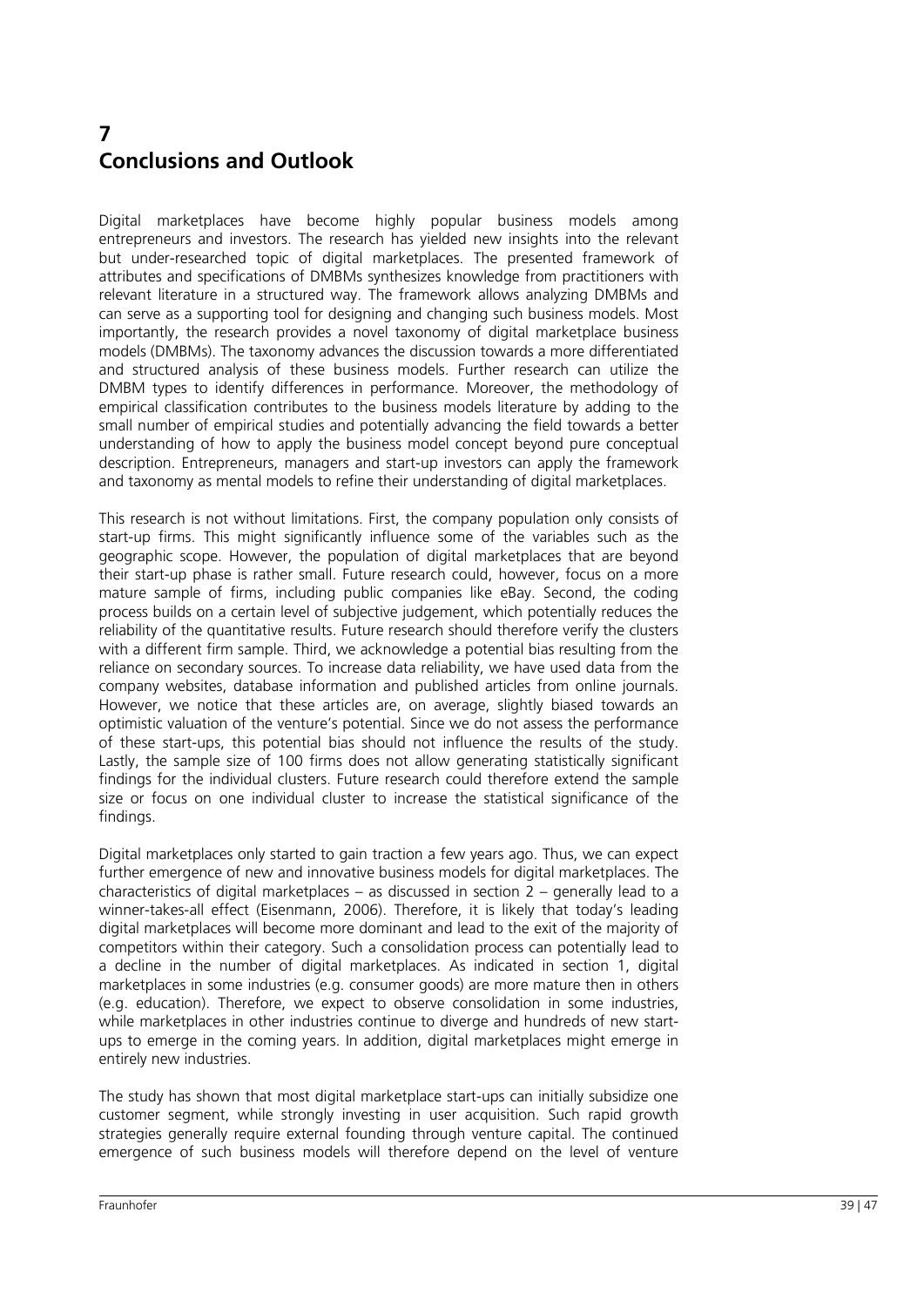capital availability. The market valuations of digital marketplaces such as Airbnb and Uber can serve as an indicator of the current attractiveness of DMBMs to investors. Nevertheless, only few digital marketplaces have proven the sustainability of their business model over a longer period of time. Hence, the failure of several highly valued marketplaces could decrease the euphoria regarding these models. On the other hand, a few successful IPOs (Initial Public Offerings) could further increase the expectations in DMBMs in general. Besides, regulators can potentially become an important factor for the sustainability of these business models, particularly in marketplaces that rely on a network of freelancers. Today, individuals can earn multiple incomes by renting out their home on Airbnb, working as a driver on Uber, teaching languages on Italki, and selling courses on Udemy. These new forms of work provide novel income opportunities to individuals, but can equally increase their risks. For instance, unlike an independent Uber driver, a driver employed by a taxi company is entitled to social benefits such as payment continuation in case of sickness. In addition, several digital marketplaces have been criticized for offering professional services without being subject to taxation. Because of these ongoing debates, new regulations might emerge that potentially reduce the attractiveness of some of these business models. The banning of Uber in certain parts of the world has already shown a drastic example of how policy makers can influence the performance of these firms. Hence, developments in the financial and regulatory spheres might challenge existing DMBMs – but can simultaneously spark the development of new ones.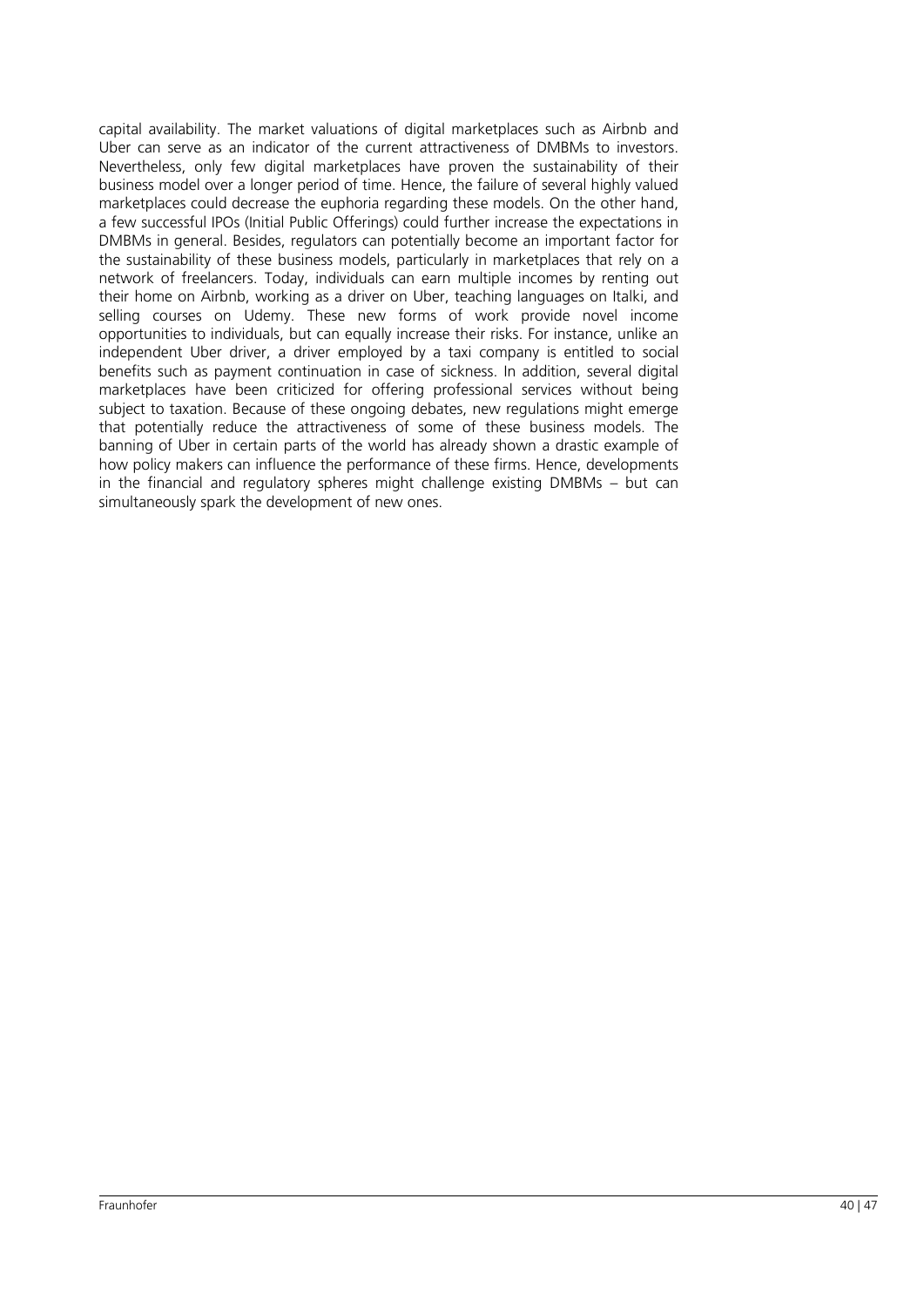### **8** Appendix **Appendix**

|                      | <b>BUSINESS</b>   | <b>QUESTION FOR RATERS</b>                        | <b>VARIABL</b> | <b>MINIMUM</b> | <b>MAXIMUM</b> |                   |
|----------------------|-------------------|---------------------------------------------------|----------------|----------------|----------------|-------------------|
|                      | <b>MODEL</b>      |                                                   | <b>E TYPE</b>  | $\sqrt{0}$     | /1             | <b>Fig. 15</b>    |
|                      | <b>ATTRIBUTES</b> |                                                   |                |                |                | <b>attributes</b> |
|                      | Key revenue       | Does the platform charge                          | Binary         | 0; no          | 1; yes         | for value         |
|                      | stream            | commissions?                                      |                |                |                |                   |
|                      |                   | Does the platform charge a                        | Binary         | 0; no          | 1; yes         |                   |
|                      |                   | listings or bidding fee?                          |                |                |                |                   |
|                      |                   | Does the platform provide                         | Binary         | 0; no          | 1; yes         |                   |
|                      |                   | a subscription option?                            |                |                |                |                   |
|                      |                   | Does the platform                                 | Binary         | 0; no          | 1; yes         |                   |
|                      |                   | generate revenues from                            |                |                |                |                   |
|                      |                   | advertising?                                      |                |                |                |                   |
|                      |                   | Does the platform                                 | Binary         | 0; no          | 1; yes         |                   |
|                      |                   | generate revenues from                            |                |                |                |                   |
|                      |                   | selling their own products                        |                |                |                |                   |
|                      |                   | and services?                                     |                |                |                |                   |
|                      | Main              | Does the supply side                              | Binary         | 0; no          | $1;$ yes       |                   |
|                      | revenue           | contribute more revenue                           |                |                |                |                   |
|                      | partner           | than the demand side?                             |                |                |                |                   |
|                      |                   | Does the demand side                              | Binary         | 0; no          | 1; yes         |                   |
|                      |                   | contribute more revenue<br>than the supply side?  |                |                |                |                   |
|                      |                   | Can seller use the platform                       | Binary         | 0; no          | 1; yes         |                   |
|                      |                   | for free?                                         |                |                |                |                   |
|                      |                   | Can buyer use the platform                        | Binary         | 0; no          | 1; yes         |                   |
|                      |                   | for free?                                         |                |                |                |                   |
|                      | Pricing           | Can demand-side users                             | Binary         | 0; no          | 1; yes         |                   |
|                      | mechanism         | decide between different                          |                |                |                |                   |
|                      | for demand        | pricing models?                                   |                |                |                |                   |
|                      | side              | Can demand-side users                             | Binary         | 0; no          | 1; yes         |                   |
|                      |                   | conduct transactions for                          |                |                |                |                   |
|                      |                   | free on the platform                              |                |                |                |                   |
|                      |                   | (Freemium)?                                       |                |                |                |                   |
|                      | Pricing           | Can supply-side users                             | Binary         | 0; no          | $1;$ yes       |                   |
|                      | mechanism         | decide between different                          |                |                |                |                   |
|                      | for supply        | pricing models?                                   |                |                |                |                   |
|                      | side              |                                                   |                |                |                |                   |
|                      |                   | Can supply-side users<br>conduct transactions for | Binary         | 0; no          | 1; yes         |                   |
|                      |                   | free on the platform                              |                |                |                |                   |
|                      |                   | (Freemium)?                                       |                |                |                |                   |
|                      |                   |                                                   |                |                |                |                   |
|                      |                   | What is the main type of                          | Selection      | Not            | Not            |                   |
|                      |                   | price discrimination?                             | between        | applicable     | applicable     |                   |
|                      |                   |                                                   | 4 options      |                |                |                   |
|                      |                   |                                                   |                |                |                |                   |
| <b>VALUE CAPTURE</b> | <b>Key cost</b>   | What is the main source of                        | Selection      | Not            | Not            |                   |
|                      | driver            | costs?                                            | between        | applicable     | applicable     |                   |
|                      |                   |                                                   | 4 options      |                |                |                   |
|                      |                   |                                                   |                |                |                |                   |

**Fig. 15 Transformation of and specifications for value capture dimension**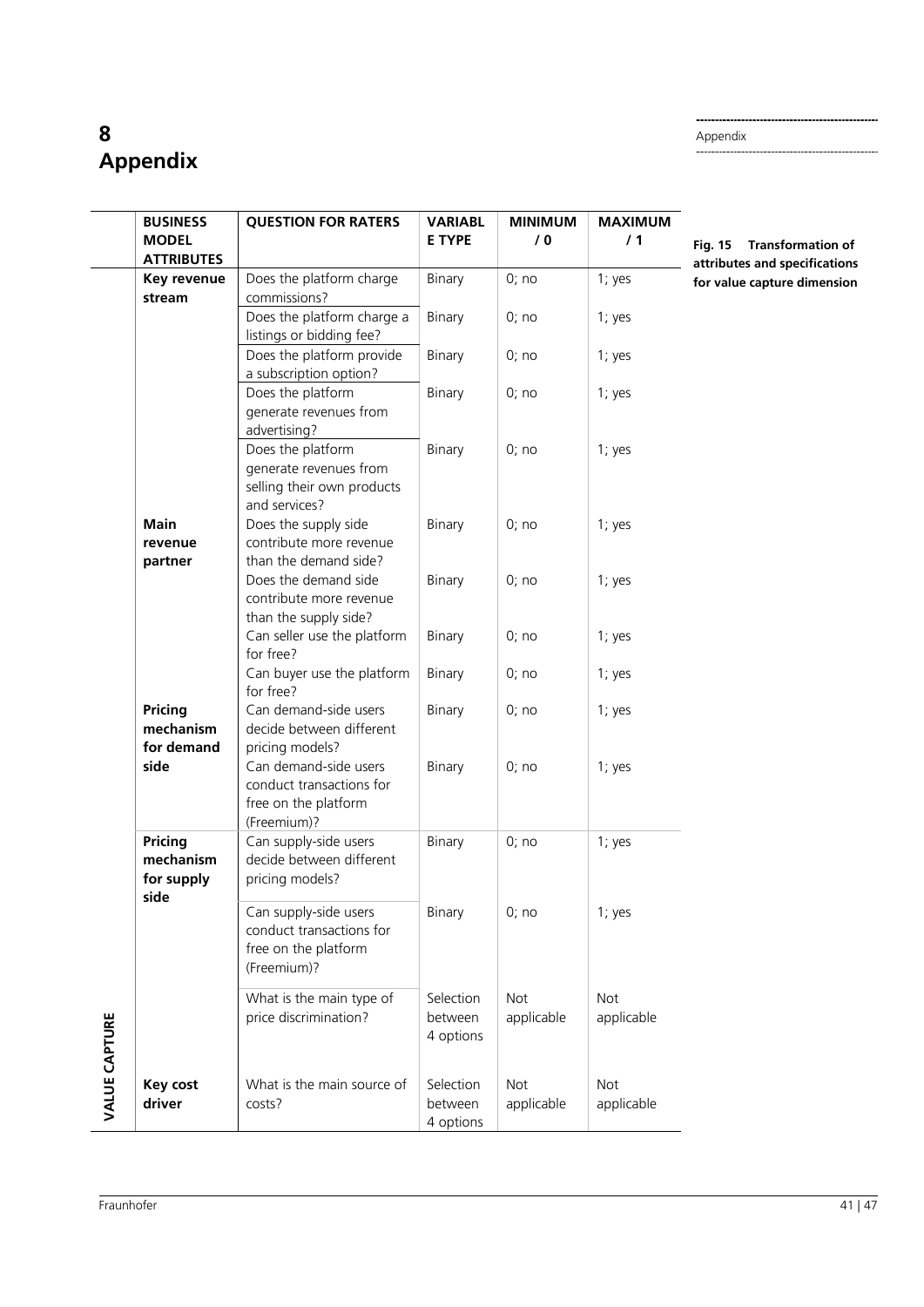

**Fig. 16 Dendrogram of** Appendix **hierarchical clustering**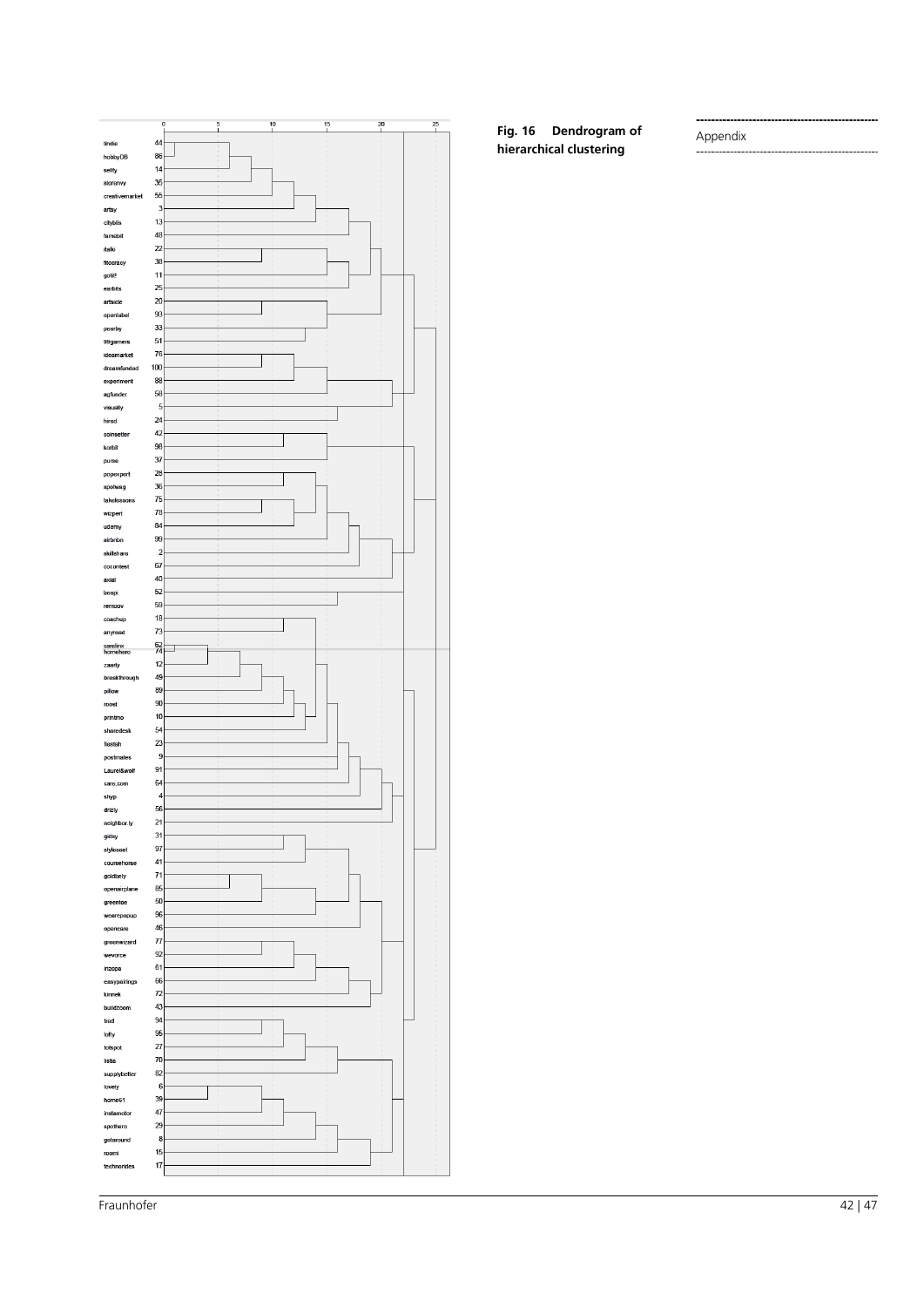### **9** Literature **Literature**

»AngelList«, available at: https://angel.co/marketplaces (accessed 25 August 2015).

- Abdelkafi, N., Makhotin, S. and Posselt, T. (2013), »Business Model Innovation for Electric Mobility. What Can be Learned from Existing Business Model Patterns?«, *International Journal of Innovation Management*, Vol. 17 No. 1, pp. 1–41.
- Afuah, A. and Tucci, C. (2003), *Internet business models and strategies: Text and cases, McGraw-Hill international editions. Management & organization series,* 2nd ed., McGraw-Hill, Boston.
- Alt, R. and Klein, S. (2011), »Twenty Years of Electronic Markets Research Looking Backwards Towards the Future«, *Electronic Markets*, Vol. 21 No. 1, pp. 41–51.
- Amit, R. and Zott, C. (2001), »Value Creation in e-Business«, *Strategic Management Journal*, Vol. 22, pp. 493–520.
- Amit, R. and Zott, C. (2012), »Creating value through business model innovation«, *MIT Sloan Management Review*, Vol. 53 No. 3, pp. 41–49.
- Andreessen, Marc (2011): »Why Software Is Eating The World. Hg. v. THE WALL STREET JOURNAL. available at http://www.wsj.com/articles/SB10001424053111903480904576512250915629460, (accessed 04 September 2015).
- Angellist, »Marketplaces Startups«, available at: https://angel.co/marketplaces (accessed 26 August 2015).
- Baden-Fuller, C. and Morgan, M.S. (2010), »Business models as models«, *Long Range Planning*, Vol. 43 No. 2-3, pp. 156–171.
- Bakos, Y. (1998), »The Emerging Role of Electronic Marketplaces on the Internet«, *Communications of the ACM*, Vol. 41 No. 8, pp. 35–42.
- Bell, Warren (2014): The Airbnb Entrepreneur: How To Earn Big Profits, Even If You Don't Own a Property (English Edition): AirbnbHackers.com.
- Bieger, T. (Ed.) (2011), *Innovative Geschäftsmodelle: Konzeptionelle Grundlagen, Gestaltungsfelder und unternehmerische Praxis, Academic network*, Springer, Berlin.
- Bieger, T. and Reinhold, S. (2011), »Das wertbasierte Geschäftsmodell Ein aktualisierter Strukturierungsansatz«, in Bieger, T. (Ed.), *Innovative Geschäftsmodelle: Konzeptionelle Grundlagen, Gestaltungsfelder und unternehmerische Praxis*, *Academic network*, Springer, Berlin, pp. 13–70.Bloching, B. et al. (2014), *German Digitalization Consumer Report*, Münster.
- Brousseau, E. and Penard, E. (2007), »The Economics of Digital Business Models: A Framework for Analyzing the Economics of Platforms«, *Review of Network Economics*, Vol. 6 No. 2, pp. 81–114.
- Bundesministerium für Wirtschaft und Technologie (2012), *Monitoring-Report Digitale Wirtschaft 2012: MehrWert für Deutschland*, Berlin.
- Casadesus-Masanell, R. and Ricart, J.E. (2010), »From Strategy to Business Models and onto Tactics«, *Long Range Planning*, Vol. 43, pp. 195–215.
- Casadesus-Masanell, R. and Zhu, F. (2013), »Business model innovation and competitive imitation: The case of sponsor-based business models«, *Strategic Management Journal*, Vol. 34 No. 4, pp. 464–482.

Fraunhofer 43 | 47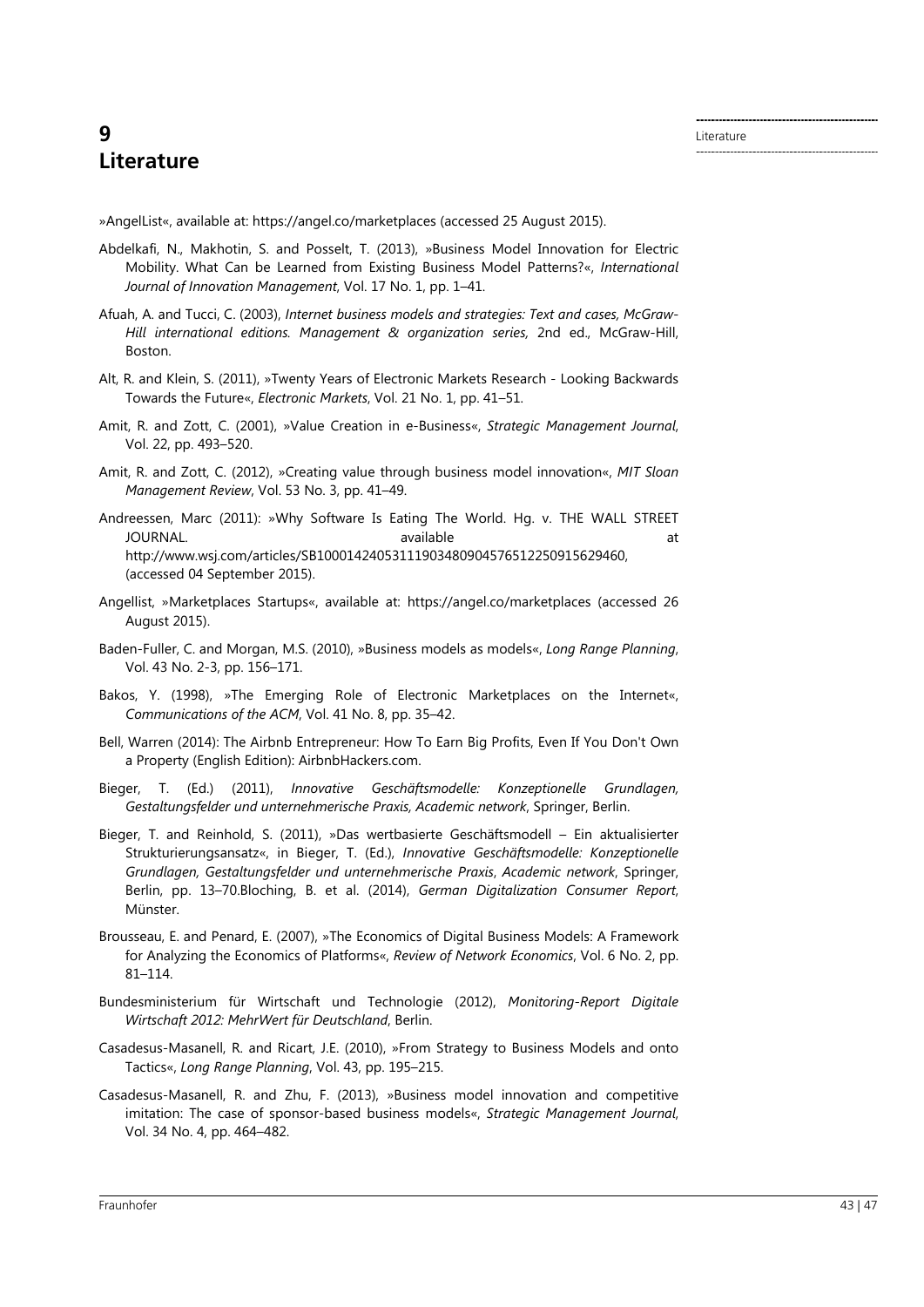- CB Insights, »The Unicorn List: Current Private Companies Valued At \$1B And Above«, literature available at: https://www.cbinsights.com/research-unicorn-companies (accessed 26 August 2015).
- Chesbrough, H. (2007), »Business model innovation. It's not just about technology anymore«, *Strategy & Leadership*, Vol. 35 No. 6, pp. 12–17.
- Chesky, B. (2011), »On Safety: A Word From Airbnb«, available at: http://techcrunch.com/2011/07/27/on-safety-a-word-from-airbnb/ (accessed 26 August 2015).
- Choudary, S. (2015), »Platform Scale. How a new breed of startups is building large empires with minimum investment«, available at: https://publishizer.com/platform-scale/ (accessed 27 August 2015).
- Chow, D., Ghani, A., Miller, M., Takeda, G. and Ziffra, S. (2000), »Let's forget vertical! Beyond the B2B market hubs«, Kellogg Tech Ventures Anthology, Kellogg School of Management, Northwestern University, Evanston, 2000.
- Dean, J. (1951), *Managerial economics,* 2nd ed., Prentice Hall, Hemel Hempstead.
- Demil, B. and Lecocq, X. (2010), »Business model evolution: In search of dynamic consistency«, *Long Range Planning*, Vol. 43 No. 2/3, pp. 227–246.
- Dolnicar, S. and Grün, B. (2008), »Challenging "Factor-Cluster Segmentation"«, *Journal of Travel Research*, Vol. 47 No. 1, pp. 63–71.
- Drotbohm, S. (2014): "Marktplätze sind die mit ABstand erfolgreichsten Online-Geschäftsmodelle – Investor Jörg Rheinboldt im Interview", available at: http://blog.seedmatch.de/2014/11/06/markplatzmodelle-sind-die-mit-abstanderfolgreichsten-online-geschaeftsmodelle/ (accessed 20 July 2015)
- Eisenmann, T. (2006): Internet companies' growth strategies. Determinants of investment intensity and long-term performance. In: Strat. Mgmt. J. 27 (12), p. 1183–1204. DOI: 10.1002/smj.567.
- Eisenmann, T. (2012), »Business Model Analysis for Entrepreneurs«, Entrepreneurial Management Case No. 812-096, Harvard Business School, Boston, MA, 2012.
- El Sawy, O.A. and Pereira, F. (2013), *Business modelling in the dynamic digital space: An ecosystem approach, Springer Briefs in Digital Spaces*, Springer, Berlin, New York.
- Elberse, A. et al. (2002), »The impact of the internet on horizontal and vertical competition: Market efficiency and value chain reconfiguration«, in Baye, M.R. (Ed.), *The economics of the Internet and E-commerce*, *Advances in applied microeconomics*, JAI, Amsterdam, Boston.
- Fastoso, F. and Whitelock, J. (2010), »Regionalization vs Globalization in Advertising Research: Insights from Five Decades of Academic Study«, *Journal of International Management*, Vol. 16 No. 1, pp. 32–42.
- Gawer, A. and Cusumano, M. (2008), »How companies become platform leaders«, *MIT Sloan Management Review*, Vol. 49 No. 2, pp. 28–35.
- Grover, V. and Ramanlal, P. (2004), »Digital economics and the e-business dilemma«, *Business Horizons*, Vol. 47 No. 4, pp. 71–80.
- Hagiu, A. and Wright, J. (2011), »Multi-Sided Platforms«, Working Paper No. 12-024, Harvard Business School, Boston, MA, 2011.
- Hagiu, Andre; Hermes, Alvarez (2014): Investing in online marketplaces. In: *Havard Business School Case*, S. 714-520, (Revised November 2014).
- Hambrick, D. and Mason, P. (1984), »Upper Echelons: The Organization as a Reflection of Its Top Managers«, *The Academy of Management Review*, Vol. 9 No. 2, pp. 193–206.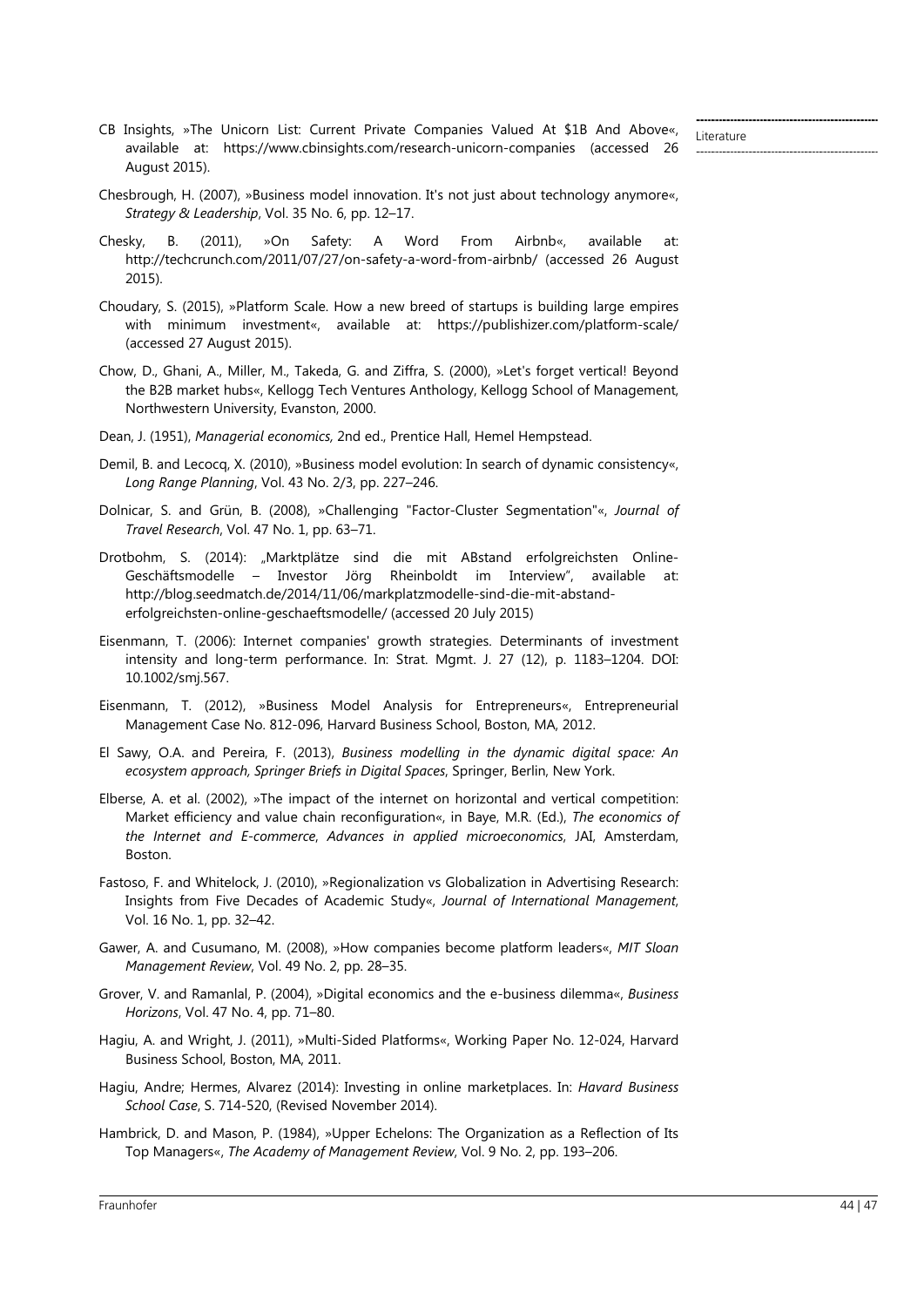- Han, J. and Kamber, M. (2006), *Data mining: Concepts and techniques, The Morgan Kaufmann* literature *series in data management systems,* 2nd ed., Morgan Kaufmann, Amsterdam, Boston, San Francisco, CA.
- Hartmann, P. et al. (2014), »Big Data for Big Business? A Taxonomy of Data-driven Business Models used by Start-up Firms«, Working Paper, University of Cambridge, Cambridge, GB, 2014.
- Huff, A.S. et al. (2009), *Strategic management: Logic & action*, John Wiley & Sons, Hoboken, NJ.
- Insight Venture Partners (2015), »Periodic Table of Marketplace Metrics«, available at: http://www.insightpartners.com/assets/Uploads/Marketplace-PT-vF.pdf (accessed 27 August 2015).
- Janita, M.S. and Miranda, F.J. (2013), »The antecedents of client loyalty in business-to-business (B2B) electronic marketplaces«, *Industrial Marketing Management*, Vol. 42 No. 5, pp. 814– 823.
- Javalgi, R.G. and Martin, C.L. (2007), »Internationalization of services. Identifying the buildingblocks for future research«, *Journal of Services Marketing*, Vol. 21 No. 6, pp. 391–397.
- Johnson, M.W. (2010), *Seizing the white space: Business model innovation for growth and renewal*, Harvard Business Press, Boston, Mass.
- Kaplan, S. and Sawhney, M. (2000), »E-hubs: The new B2B (business-to-business) marketplaces«, *Harvard Business Review*, Vol. 78 No. 3, pp. 97–103.
- Katz, M. and Shapiro, C. (1985), »Network Externalities, Competition, and Compatibility«, *The American Economic Review*, Vol. 75 No. 3, pp. 424–440.
- Katz, M. and Shapiro, C. (1986), »Technology Adoption in the Presence of Network Externalities«, *Journal of Political Economy*, Vol. 94 No. 4, pp. 822–841.
- Ketchen, D. and Shook, C. (1996), »The Application of Cluster Analysis in Strategic Management Research. An Analysis and Critique«, *Strategic Management Journal*, Vol. 17 No. 6, pp. 441–458.
- Kim, E. et al. (2004), »The Applicability of Porter? The Applicability of Porter's Generic Strategies in the Digital Age: Assumptions, Conjectures, and Suggestions«, *Journal of Management*, Vol. 30 No. 5, pp. 569–589.
- Lambert, S. (2015), »The Importance of Classification to Business Model Research«, *Journal of Business Models*, Vol. 3 No. 1, pp. 49–61.
- Lambrecht, A., Goldfarb, A., Bonatti, A., Ghose, A., Goldstein, D.G., Lewis, R.A., Rao, A., Sahni, N. and Yao, S. (2013), »How Do Firms Make Money Online?«, *SSRN Electronic Journal*.
- Lapan, S.D., Quartaroli, M.T. and Riemer, F.J. (2012), *Qualitative research: An introduction to methods and designs, Research methods for the social sciences,* 1st ed., Jossey-Bass, San Francisco.
- Madhvani, M. et al. (2015), *European Unicorns: Do They Have Legs?, Independent Techology Research. European Billion Dollar Companies*, G. P. Bullhound.
- Milligan, G. (1996), *Clustering Validation: Results and Implications for Applied Analysis*, World Scientific Publications, River Edge, NJ.
- Mooi, E. and Sarstedt, M. (2011), *A Concise Guide to Market Research: The Process, Data, and Methods Using IBM SPSS Statistics*, Springer-Verlag Berlin Heidelberg, Berlin, Heidelberg.
- Morris, M., Schindehutte, M. and Allen, J. (2005), »The entrepreneur's business model: toward a unified perspective«, *Journal of Business Research*, Vol. 58, pp. 726–735.
- Movahedi, B.M., Lavassani, K.M. and Kumar, V. (2012), »E-Marketplace Emergence«, *Journal of Electronic Commerce in Organizations*, Vol. 10 No. 1, pp. 14–32.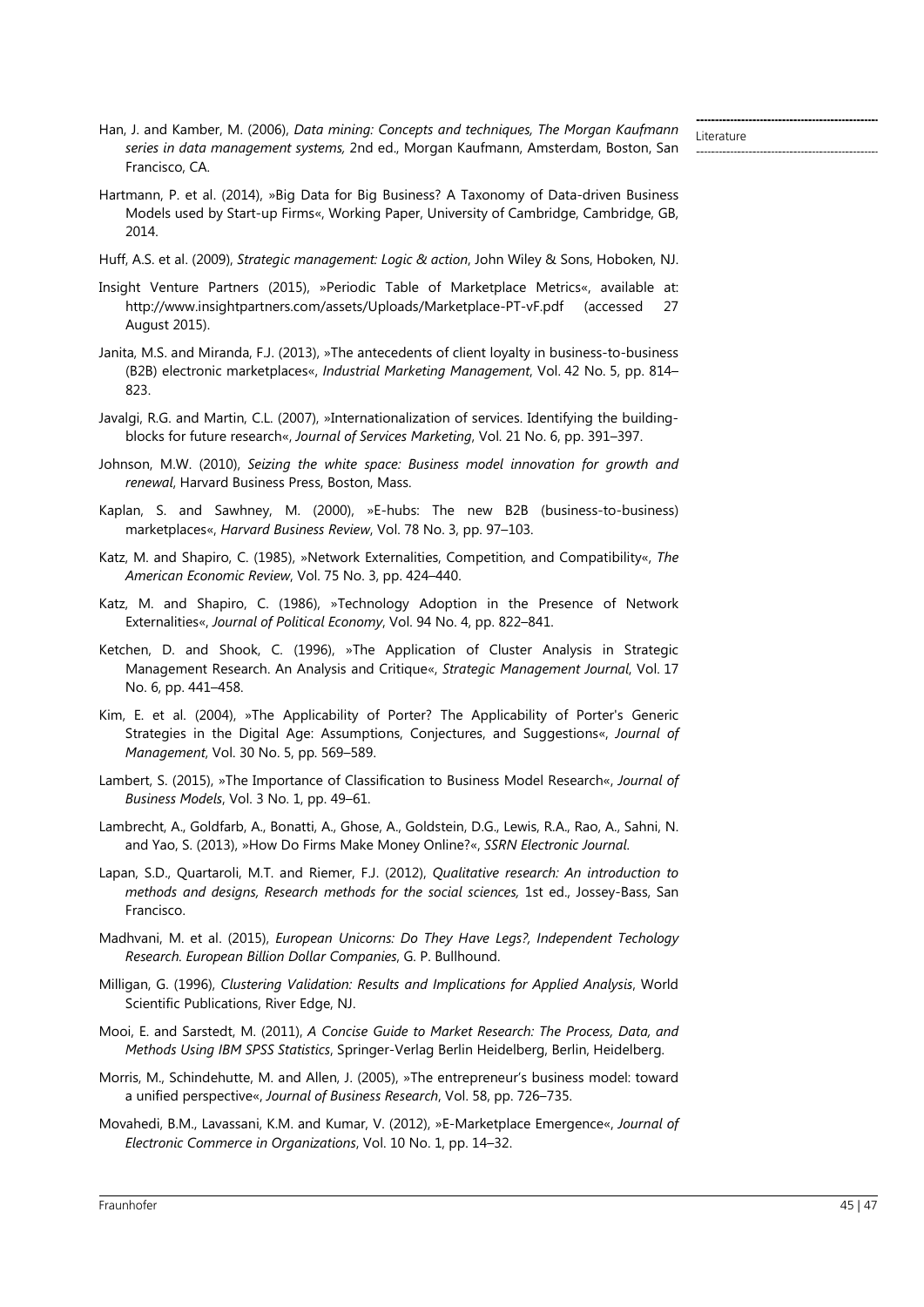- Muzellec, L., Ronteau, S. and Lambkin, M. (2015), »Two-sided Internet Platforms: A Business <sub>-literature</sub> Model Lifecycle Perspective«, *Industrial Marketing Management*, Vol. 45, pp. 139–150.
- O'Brien, S.A. (2015), »Crazy Money« AirBnB valued at over 25 billion«, available at: http://money.cnn.com/2015/06/27/technology/airbnb-funding-valuation-update/ (accessed 27 August 2015).
- Osterwalder, A. (2004), »The Business Model Ontology A Proposition in a Design Science Approach«, Université de Lausanne, Lausanne, France, 1 January.
- Osterwalder, A. and Pigneur, Y. (2010), *Business model generation: A handbook for visionaries, game changers, and challengers,* 1. Aufl., Wiley, Hoboken, NJ.
- Parker, G. and van Alstyne, M.W. (2014), »Platform Strategy«, *SSRN Electronic Journal*.
- Parker, G.G. and van Alstyne, M.W. (2005), »Two-Sided Network Effects. A Theory of Information Product Design«, *Management Science*, Vol. 51 No. 10, pp. 1494–1504.Pavlou, P. and El Sawy, O.A. (2002), »A Classification Scheme for B2B Exchanges and Implications for Interorganizational eCommerce«, in Warkentin, M. (Ed.), *Business to business electronic commerce: Challenges and solutions*, Idea Group Pub, Hershey, pp. 1–21.
- Pavlou, Paul; Dimoka, Angelika (2005): The Nature and Role of Feedback Text Comments in Online Marketplaces: Implications for Trust Building, Price Premiums, and Seller Differentiation. In: *Information Systems Research,* Vol. 17 No. 4.
- Phillips, C. and Meeker, M. (2000), *The B2B Internet Report. Collaborative Commerce*.
- Porter, M. (2001), »Strategy and the Internet«, *Harvard Business Review*, Vol. 79, pp. 62–78.
- Qizhi Dai and Kauffman, R. (2001), *Business models for Internet-based e-procurement systems and B2B electronic markets: an exploratory assessment, 34th Annual Hawaii International Conference on System Sciences*, Manoa, Hawaii.
- Quartz, »Airbnb will soon be booking more rooms than the world's largest hotel chains«, available at: http://qz.com/329735/airbnb-will-soon-be-booking-more-rooms-than-theworlds-largest-hotel-chains/ (accessed 26 August 2015).
- Rappa, M. (2001), »Business Models on the Web«, available at: http://ecommerce.ncsu.edu/business\_models.html, (accessed 25 August 2015).
- Rayport, J.F. and Jaworski, B.J. (2001), *Cases in e-commerce*, McGraw-Hill, Boston.
- Reuver, M. de, Bouwman, H. and Haaker, T. (2009), »Mobile business models. Organizational and financial design issues that matter«, *Electronic Markets*, Vol. 19 No. 1, pp. 3–13.
- Rochet, J.-C. and Tirole, J. (2003), »Platform competition in two-sided markets«, *Journal of the European Economic Association*, Vol. 1 No. 4, pp. 990–1029.
- Schallmo, D. (2013), *Geschäftsmodell-Innovation: Grundlagen, bestehende Ansätze, methodisches Vorgehen und B2B-Geschäftsmodelle, SpringerLink Bücher*, Springer Fachmedien Wiesbaden; Imprint: Springer Gabler, Wiesbaden.
- Schief, M. (2014), *Business Models in the Software Industry: The Impact on Firm and M&A Performance,* Springer Gabler, Wiesbaden.
- Schlie, E., Rheinboldt, J. and Waesche, N.M. (2011), *Simply Seven: Seven ways to create a sustainable Internet business,* Palgrave Macmillan, Basingstoke (England), New York.
- Singh, N. and Kundu, S. (2002), »Explaining the growth of e-commerce corporations (ECCs): an extension and application of the eclectic paradigm«, *Journal of International Business Studies*, Vol. 33 No. 4, pp. 679–697.
- Slywotzky, A. and Morrison, D. (2001), »Becoming a digital business. it's not about technology«, *Strategy & Leadership*, Vol. 29 No. 2, pp. 4–9.

Fraunhofer 46 | 47